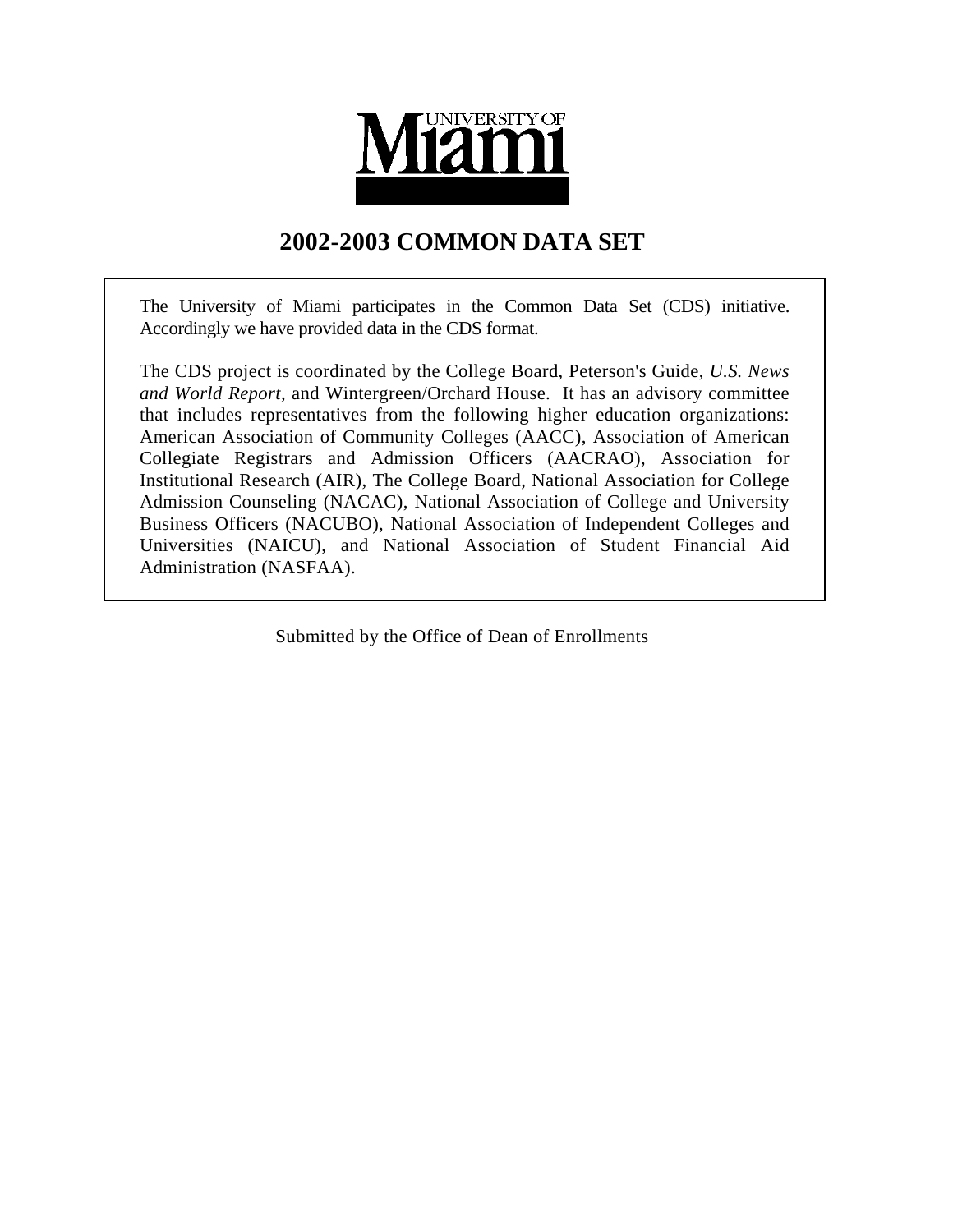# **TABLE OF CONTENTS**

| A. GENERAL INFORMATION                         | $\mathbf{1}$   |
|------------------------------------------------|----------------|
| <b>B. ENROLLMENT AND PERSISTENCE</b>           | $\overline{2}$ |
| C. FIRST-TIME, FIRST-YEAR (FRESHMAN) ADMISSION | 6              |
| D. TRANSFER ADMISSION                          | 14             |
| E. ACADEMIC OFFERINGS AND POLICIES             | 16             |
| F. STUDENT LIFE                                | 17             |
| <b>G. ANNUAL EXPENSES</b>                      | 18             |
| H. FINANCIAL AID                               | 20             |
| I. INSTRUCTIONAL FACULTY AND CLASS SIZE        | 25             |
| J. DEGREES CONFERRED                           | 27             |
| <b>SUMMARY OF CHANGES</b>                      | 28             |
| <b>DEFINITIONS</b>                             | 29             |
| <b>FINANCIAL AID DEFINITIONS</b>               | 38             |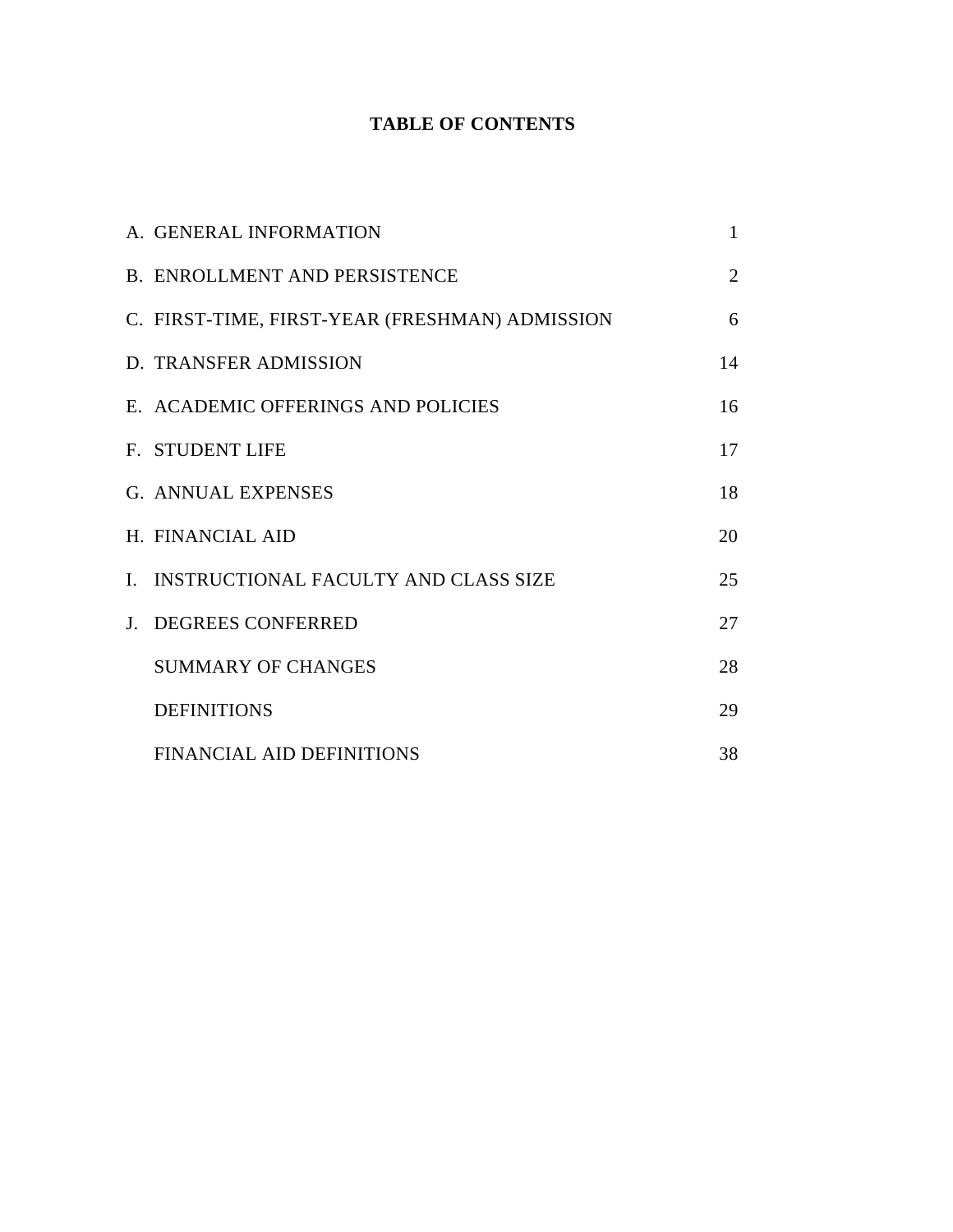### **A. GENERAL INFORMATION**

#### **A1. Address Information**

Name of College or University: University of Miami Mailing Address, City/State/Zip/Country: Coral Gables, Florida 33124. Street Address (if different), City/State/Zip/Country: Main phone Number: (305) 284-2211 WWW Home Page Address: www.miami.edu Admissions Phone Number: (305) 284-4323 Admissions Toll-free Number: Not Available Admissions Office Mailing Address: Office of Admission, University of Miami (City/State/Zip/Country) P.O. Box 248025, Coral Gables, Florida 33124-4616. Admissions Fax number: (305) 284-2507 Admissions E-mail Address: admission@miami.edu Is there a separate URL application site on the Internet? Yes If so, please specify: www.miami.edu/apply

#### **A2. Source of institutional control** *(check one only)*

 Public  $\boxtimes$  Private (nonprofit) Proprietary

#### **A3. Classify your undergraduate institution:**

- $\boxtimes$  Coeducational college
- Men's college
- Women's college

#### **A4. Academic year calendar**

Semester  $\vert$  4-1-4 Other (describe):

Quarter and Continuous Trimester  $\Box$  Differs by program (describe):

#### **A5. Degrees offered by your institution**

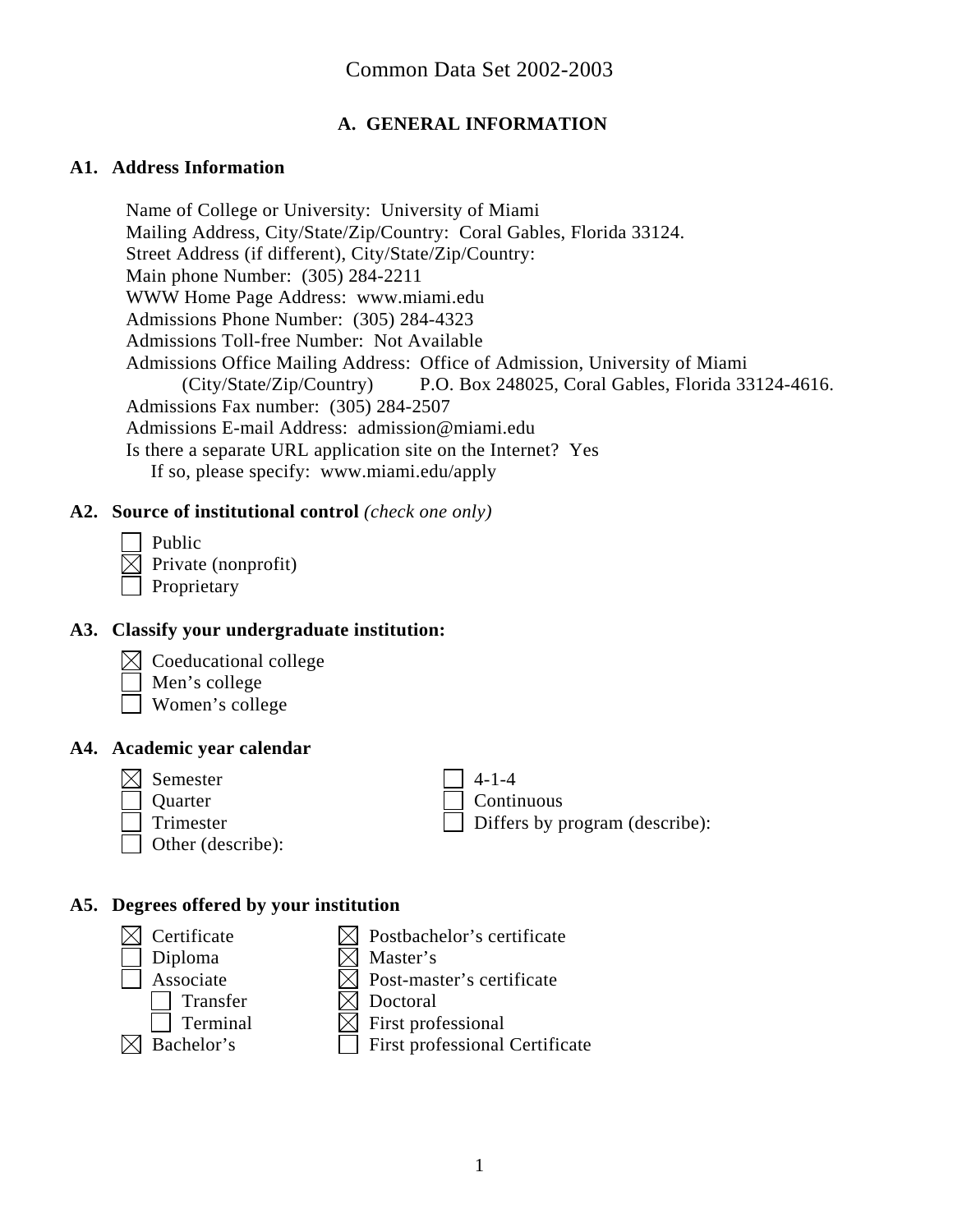# **B. ENROLLMENT AND PERSISTENCE**

| <b>B1.</b> | <b>Institutional Enrollment—Men and Women</b> Provide numbers of students for each of the            |
|------------|------------------------------------------------------------------------------------------------------|
|            | following categories as of the institution's official fall reporting date or as of October 15, 2002. |

|                                                        | <b>FULL-TIME</b> |       | <b>PART-TIME</b> |       |
|--------------------------------------------------------|------------------|-------|------------------|-------|
|                                                        | Men              | Women | Men              | Women |
| <b>Undergraduates</b>                                  |                  |       |                  |       |
| Degree-seeking, first-time<br>freshmen                 | 847              | 1,200 | $\overline{4}$   | 8     |
| Other first-year, degree-<br>seeking                   | 187              | 233   | 21               | 30    |
| All other degree-seeking                               | 2,818            | 3,553 | 187              | 330   |
| Total degree-seeking                                   | 3,852            | 4,986 | 212              | 368   |
| All other undergraduates<br>enrolled in credit courses | 55               | 50    | 103              | 168   |
| Total undergraduates                                   | 3,907            | 5,036 | 315              | 536   |
| <b>First-professional</b>                              |                  |       |                  |       |
| First-time, first-<br>professional students            | 310              | 332   | 17               | 20    |
| All other first-<br>professionals                      | 579              | 558   | 21               | 26    |
| Total first-professional                               | 889              | 890   | 38               | 46    |
| <b>Graduate</b>                                        |                  |       |                  |       |
| Degree-seeking, first-time                             | 363              | 285   | 39               | 92    |
| All other degree-seeking                               | 965              | 882   | 150              | 344   |
| All other graduates<br>enrolled in credit courses      | 7                | 10    | 46               | 138   |
| Total graduate                                         | 1,335            | 1,177 | 235              | 574   |

Total all undergraduates: 9,794

Total all graduate and professional students: 5,184

GRAND TOTAL ALL STUDENTS: 14,978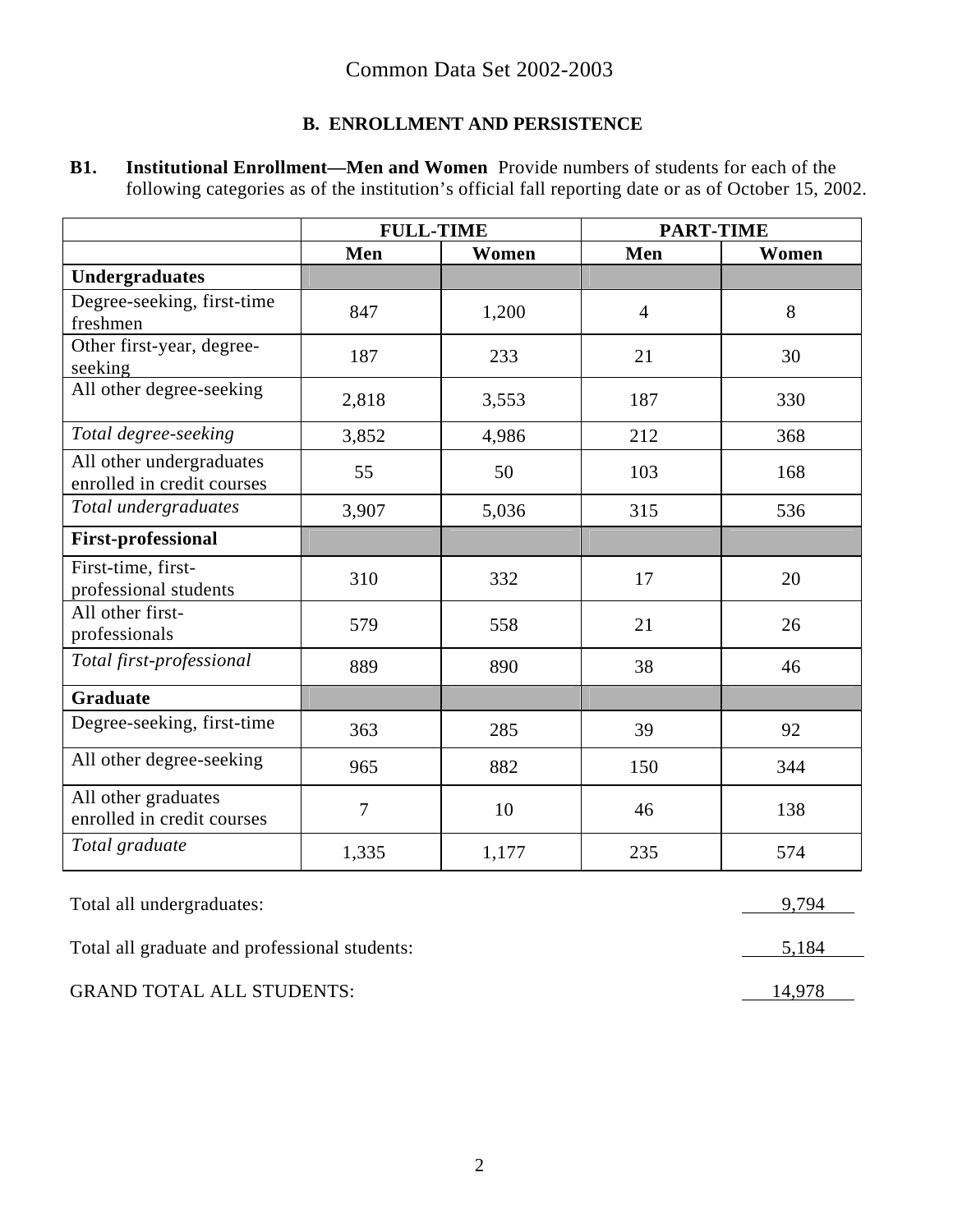**B2. Enrollment by Racial/Ethnic Category.** Provide numbers of undergraduate students for each of the following categories as of the institution's official fall reporting date or as of October 15, 2002. Include international students only in the category "Nonresident aliens." Complete the "Total Undergraduates" column only if you cannot provide data for the first two columns.

|                                      | Degree-seeking<br><b>First-time first-year</b> | Degree-seeking<br>undergraduates<br>(include first-time<br>first-year) | <b>Total</b><br><b>Undergraduates</b><br>(both degree- and<br>non-degree-seeking) |
|--------------------------------------|------------------------------------------------|------------------------------------------------------------------------|-----------------------------------------------------------------------------------|
| Nonresident aliens                   | 90                                             | 675                                                                    |                                                                                   |
| Black, non-Hispanic                  | 178                                            | 901                                                                    |                                                                                   |
| American Indian or<br>Alaskan Native | 1                                              | 25                                                                     |                                                                                   |
| Asian or Pacific Islander            | 124                                            | 501                                                                    |                                                                                   |
| Hispanic                             | 406                                            | 2,333                                                                  |                                                                                   |
| White, non-Hispanic                  | 1,181                                          | 4,717                                                                  |                                                                                   |
| Race/ethnicity unknown               | 79                                             | 266                                                                    |                                                                                   |
| Total                                | 2,059                                          | 9,418                                                                  |                                                                                   |

#### **Persistence**

#### **B3. Number of degrees awarded by your institution from July 1, 2001, to June 30, 2002.**

| Certificate/diploma             |       |
|---------------------------------|-------|
| Associate degrees               |       |
| Bachelor's degrees              | 1,912 |
| Postbachelor's certificates     | 21    |
| Master's degrees                | 1,194 |
| Post-master's certificates      |       |
| Doctoral degrees                | 116   |
| First professional degrees      | 535   |
| First professional certificates |       |
|                                 |       |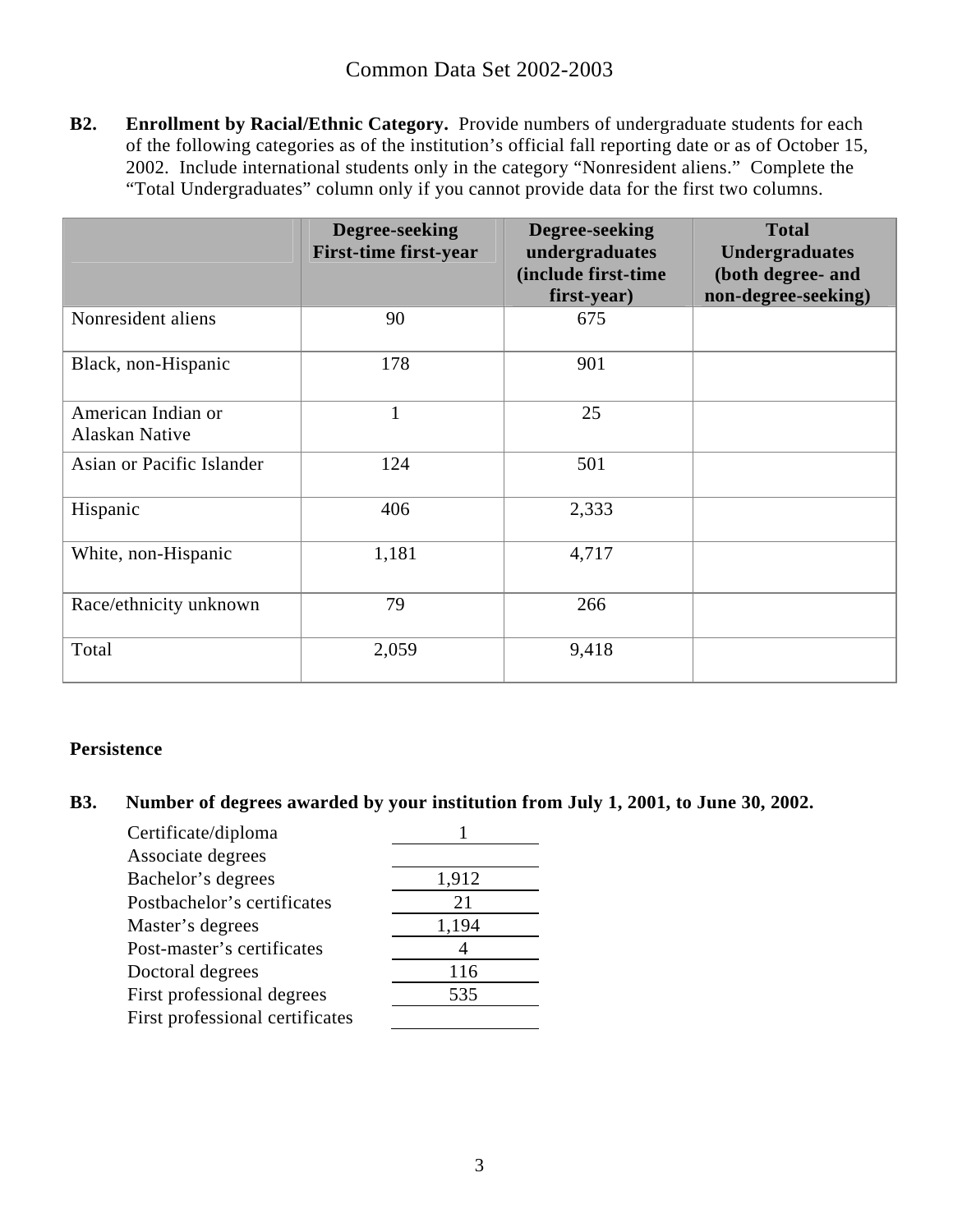#### **Graduation Rates**

The items in this section correspond to data elements collected by the IPEDS Web-based Data Collection System's Graduation Rate Survey (GRS). For complete instructions and definitions of data elements, see the IPEDS GRS instructions and glossary on the 2002 Web-based survey.

#### **For Bachelor's or Equivalent Programs**

Report for the cohort of full-time first-time bachelor's (or equivalent) degree-seeking undergraduate students who entered in fall 1996. Include in the cohort those who entered your institution during the summer term preceding fall 1996.

| <b>B4.</b>  | Initial 1996 cohort of first-time, full-time bachelor's (or equivalent) degree-seeking<br>undergraduate students; total all students:                                                                                                                            | 1,679 |
|-------------|------------------------------------------------------------------------------------------------------------------------------------------------------------------------------------------------------------------------------------------------------------------|-------|
| <b>B5.</b>  | Of the initial 1996 cohort, how many did not persist and did not graduate for the following<br>reasons: deceased, permanently disabled, armed forces, foreign aid service of the federal<br>government, or official church missions; total allowable exclusions: |       |
| <b>B6.</b>  | Final 1996 cohort, after adjusting for allowable exclusions:<br>(Subtract question B5 from question B4)                                                                                                                                                          | 1,678 |
| <b>B7.</b>  | Of the initial 1996 cohort, how many completed the program in four years or less (by August<br>$31, 2000$ :                                                                                                                                                      | 887   |
| <b>B8.</b>  | Of the initial 1996 cohort, how many completed the program in more than four years but in five<br>years or less (after August 31, 2000 and by August 31, 2001):                                                                                                  | 183   |
| <b>B9.</b>  | Of the initial 1996 cohort, how many completed the program in more than five years but in six<br>years or less (after August 31, 2001 and by August 31, 2002):                                                                                                   | 27    |
| <b>B10.</b> | Total graduating within six years (sum of questions B7, B8, and B9):                                                                                                                                                                                             | 1,097 |
| <b>B11.</b> | Six-year graduation rate for 1996 cohort (questions B10 divided by B6):                                                                                                                                                                                          | 65.4% |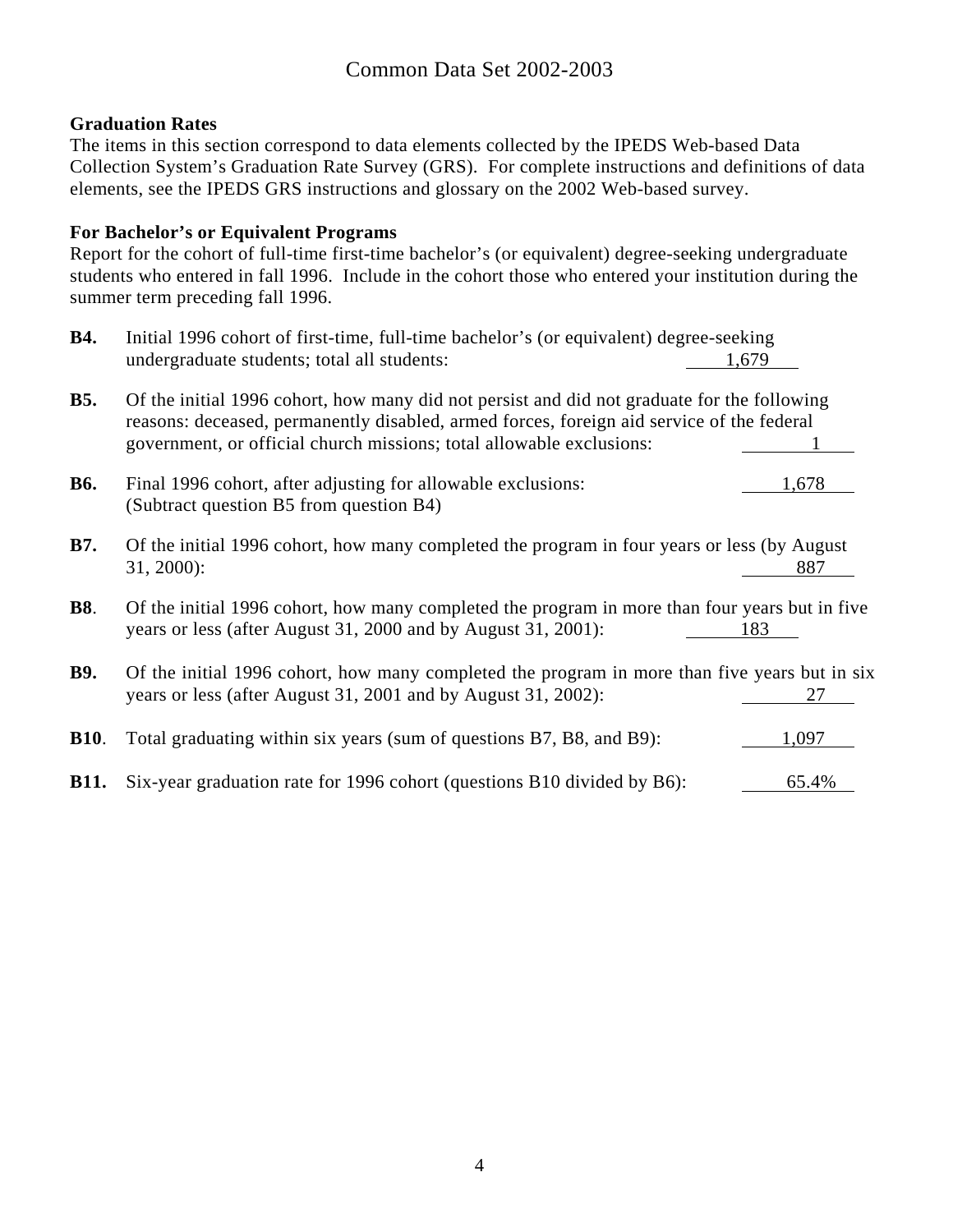#### **For Two-Year Institutions:**

- **B12**. Initial 1999 cohort, total of first-time, full-time degree/certificate-seeking students:
- **B13.** Of the initial 1999 cohort, how many did not persist and did not graduate for the following reasons: deceased, permanently disabled, armed forces, foreign aid service of the federal government or official church missions); total allowable exclusions:
- **B14.** Final 1999 cohort, after adjusting for allowable exclusions:
- **B15.** Completers of programs of less than two years duration (total):
- **B16.** Completers of programs of less than two years within 150 percent of normal time:
- **B17.** Completers of programs of at least two but less than four years (total):
- **B18.** Completers of programs of at least two but less than four-years within 150 percent of normal time:
- **B19.** Total transfers-out (within three years) to other institutions:

**B20.** Total transfers to two-year institutions:

**B21.** Total transfers to four-year institutions:

#### **Retention Rates**

 $\overline{a}$ 

Report for the cohort of all full-time, first-time bachelor's (or equivalent) degree-seeking undergraduate students who entered in fall 2001 (or the preceding summer term). The initial cohort may be adjusted for students who departed for the following reasons: deceased, permanently disabled, armed forces, foreign aid service of the federal government or official church missions. No other adjustments to the initial cohort should be made.

**B22.** For the cohort of all full-time bachelor's (or equivalent) degree-seeking undergraduate students who entered your institution as freshmen in fall 2001 (or the preceding summer term), what percentage was enrolled at your institution as of the date your institution calculates its official enrollment in fall 2002? 86.4%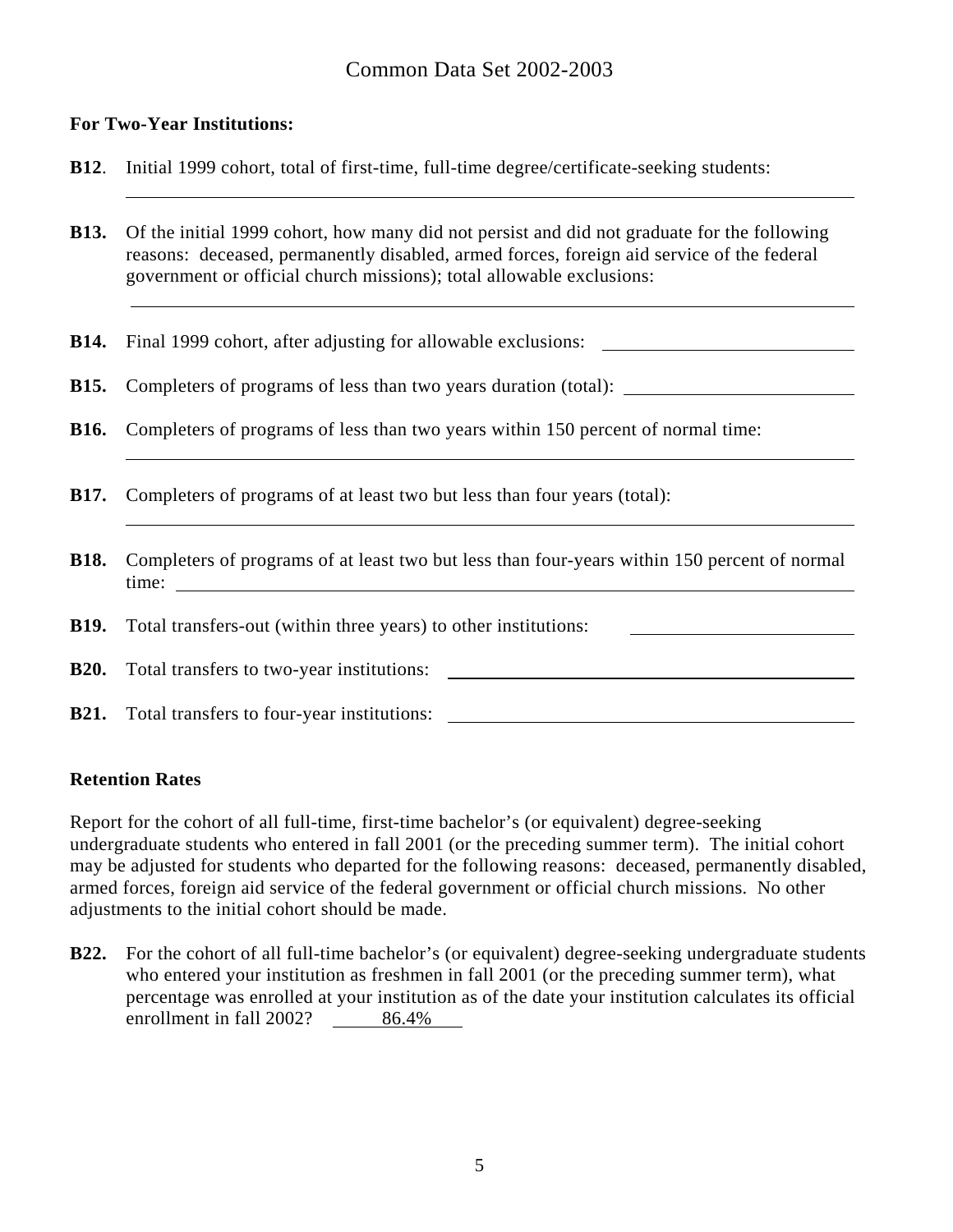## **C. FIRST-TIME, FIRST-YEAR (FRESHMAN) ADMISSION**

#### **Applications**

**C1. First-time, first-year (freshman) students:** Provide the number of degree-seeking, first-time, first-year students who applied, were admitted, and enrolled (full- or part-time) in fall 2002. Include early decision, early action, and students who began studies during summer in this cohort. Applicants should include only those students who fulfilled the requirements for consideration for admission (i.e., who completed actionable applications) and who have been notified of one of the following actions: admission, nonadmission, placement on waiting list, or application withdrawn (by applicant or institution). Admitted applicants should include wait-listed students who were subsequently offered admission.

| Total first-time, first year (freshman) men who applied *             | 7,187 |
|-----------------------------------------------------------------------|-------|
| Total first-time, first year (freshman) women who applied *           | 8,722 |
| Unknown <sup>*</sup>                                                  | 8     |
| <b>Total applications</b><br>∗                                        |       |
| Total first-time, first year (freshman) men who were admitted         | 2,986 |
| Total first-time, first year (freshman) women who where admitted      | 3,991 |
| Unknown                                                               |       |
| Total full-time, first-time, first-year (freshman) men who enrolled   | 847   |
| Total part-time, first-time, first-year (freshman) men who enrolled   |       |
| Total full-time, first-time, first-year (freshman) women who enrolled | 1,200 |
| Total part-time, first-time, first-year (freshman) women who enrolled | 8     |

#### **C2. Freshman wait-listed students (students who met admission requirements but whose final admission was contingent on space availability)**

| Do you have a policy of placing students on a waiting list?<br>If yes, please answer the questions below for fall 2002 admissions: | Yes | N <sub>0</sub> |
|------------------------------------------------------------------------------------------------------------------------------------|-----|----------------|
| Number of qualified applicants placed on waiting list                                                                              |     | NA             |
| Number accepting a place on the waiting list                                                                                       |     | N.A.           |
| Number of wait-listed students admitted                                                                                            |     | N.A            |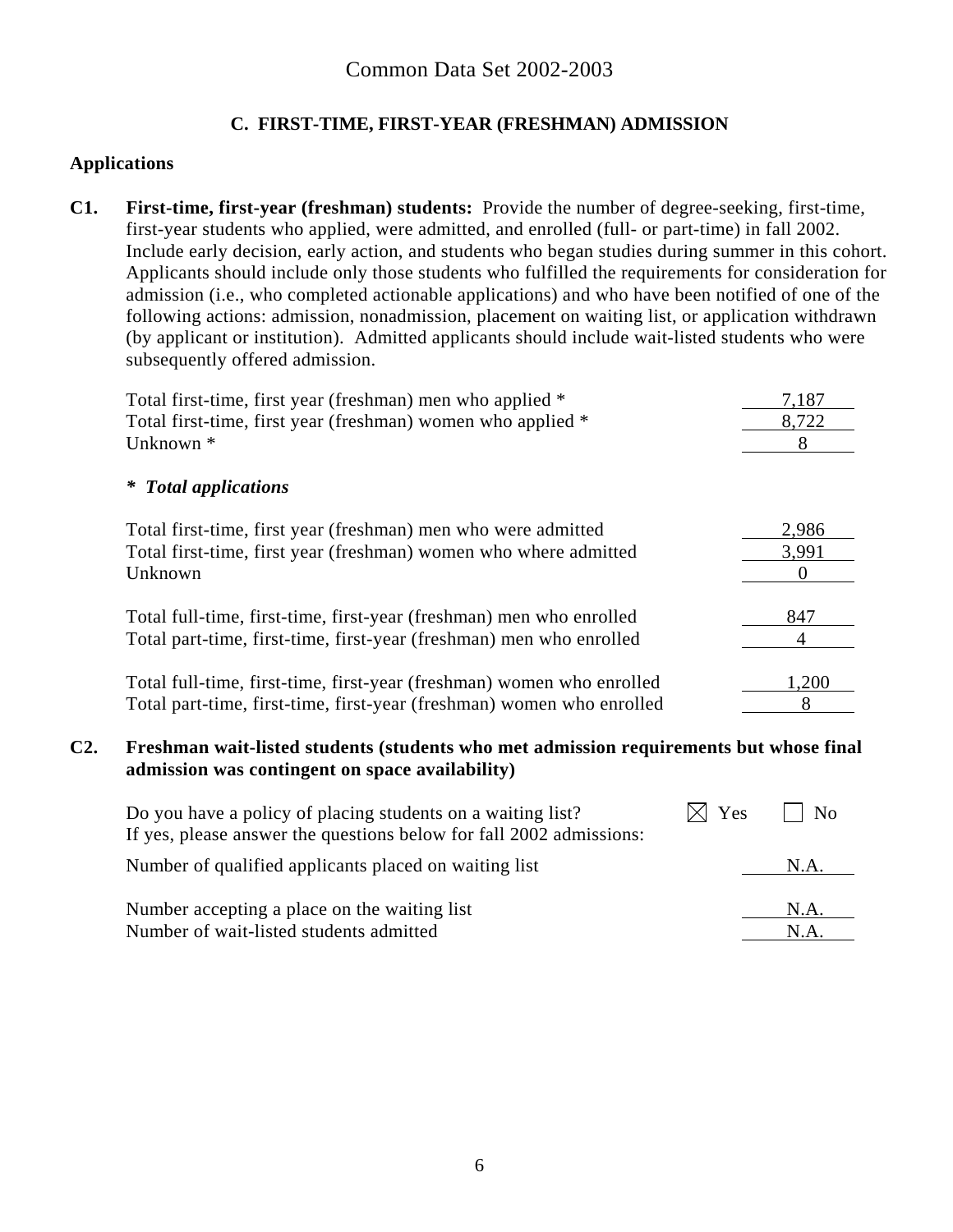#### **Admission Requirements**

#### **C3. High school completion requirement**

Check the appropriate box to identify your high school completion requirement for degreeseeking entering students

- $\boxtimes$  High school diploma is required and GED is accepted
- High school diploma is required and GED is not accepted
- High school diploma or equivalent is not required

#### **C4. Does your institution require or recommend a general college-preparatory program for degree-seeking students?**

 $\boxtimes$  Required

Recommended

Neither required nor recommended

**C5. Distribution of high school units required and/or recommended.** Specify the distribution of academic high school course units required and/or recommended of all or most degree-seeking students using Carnegie units (one unit equals one year of study or its equivalent). If you use a different system for calculating units, please convert.

|                                  | <b>Units required</b> | <b>Units</b><br>recommended |
|----------------------------------|-----------------------|-----------------------------|
| Total academic units             |                       | 16                          |
| English                          |                       | 4                           |
| Mathematics                      |                       |                             |
| Science                          |                       | 3                           |
| Of these, units that must be lab |                       | っ                           |
| Foreign language                 |                       | $\mathfrak{D}$              |
| Social studies                   |                       | 3                           |
| History                          |                       |                             |
| Academic electives               |                       |                             |
| Other (specify)                  |                       |                             |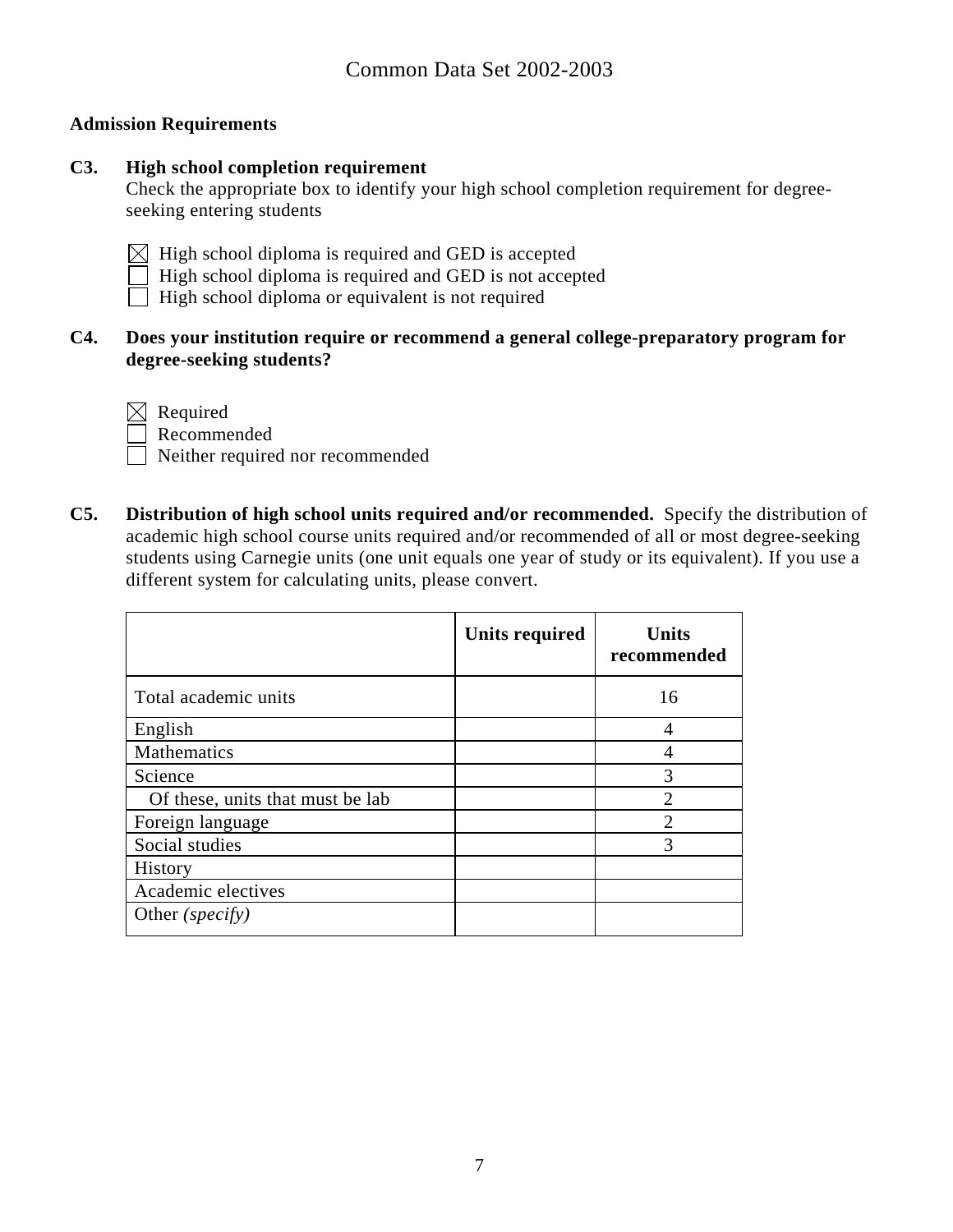#### **Basis for Selection**

**C6.** Do you have an open admission policy, under which virtually all secondary school graduates or students with GED equivalency diplomas are admitted without regard to academic record, test<br>scores, or other qualifications?<br> $\Box$  Yes  $\Box$  No scores, or other qualifications?

If so, check which applies:

| Open admission policy as described above for all students                                                                                                                   |  |
|-----------------------------------------------------------------------------------------------------------------------------------------------------------------------------|--|
| Open admission policy as described above for most students, but<br>selective admission for out-of-state students<br>selective admission to some programs<br>other (explain) |  |

**C7. Relative importance of each of the following academic and nonacademic factors in your first-time, first- year, degree-seeking (freshman) admission decisions.** 

|                                                                                                                                                                        | Very important | Important | <b>Considered</b> | Not considered |
|------------------------------------------------------------------------------------------------------------------------------------------------------------------------|----------------|-----------|-------------------|----------------|
| Academic<br>Secondary school record<br>Class rank<br>Recommendation(s)<br>Standardized test scores<br>Essay                                                            |                |           |                   |                |
| <b>Nonacademic</b><br>Interview<br><b>Extracurricular activities</b><br>Talent/ability<br>Character/personal qualities<br>Alumni/ae relation<br>Geographical residence |                |           |                   |                |
| State residency<br>Religious affiliation/commitment<br>Minority status<br>Volunteer work<br>Work experience                                                            |                |           |                   |                |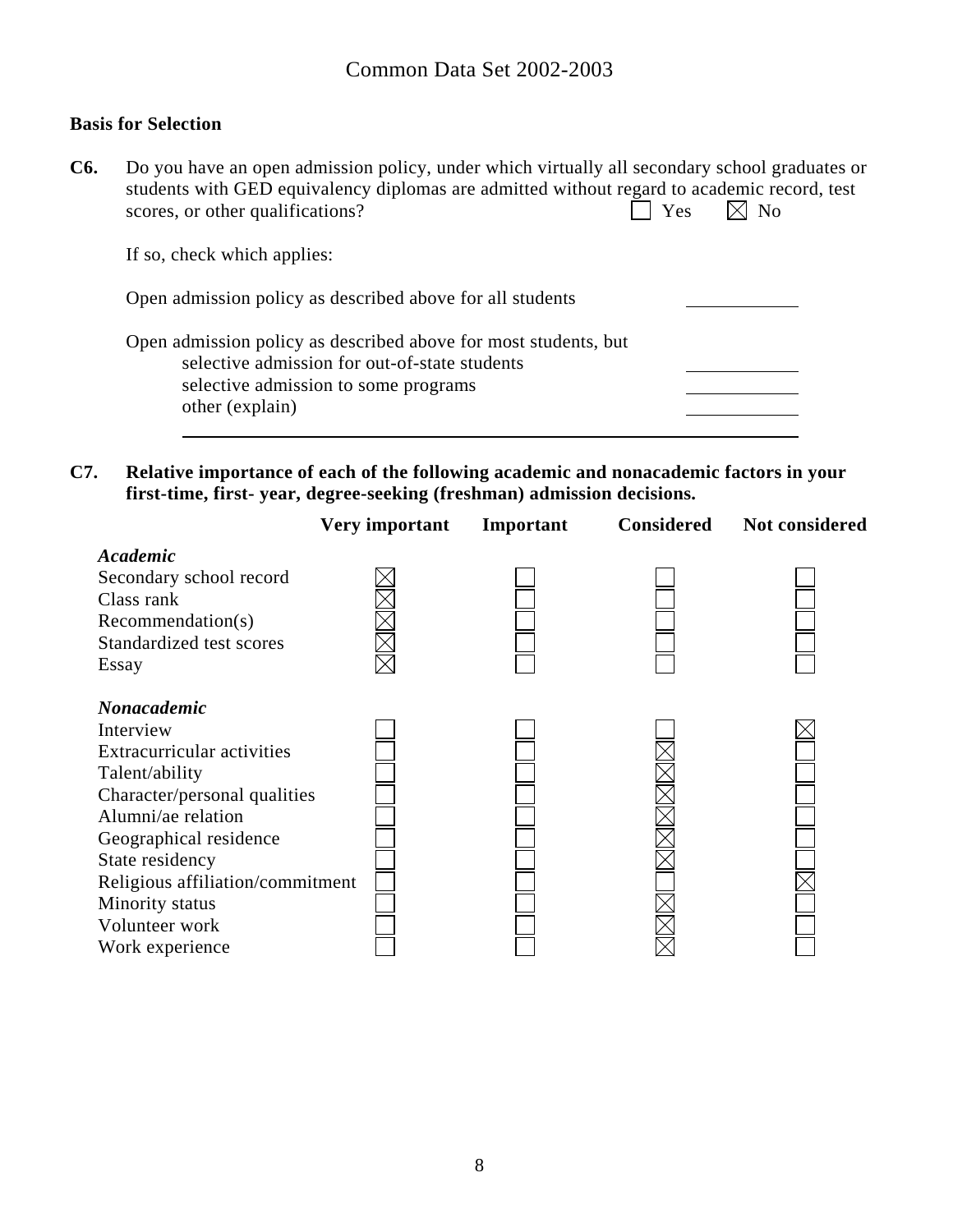#### **SAT and ACT Policies**

#### **C8. Entrance exams**

A. Does your institution make use of SAT I, SAT II, or ACT scores in admission decisions for first-time, first-year, degree-seeking applicants?  $\boxtimes$  Yes  $\Box$  No If yes, place check marks in the appropriate boxes below to reflect your institution's policies for use in admission.



**In addition**, does your institution use applicants' test scores for placement or counseling?

| Placement  | $\boxtimes$ Yes | $\vert$ No     |
|------------|-----------------|----------------|
| Counseling | $\Box$ Yes      | $\boxtimes$ No |

b. Does your institution use the SAT I or II or the ACT for **placement only**? If so, please mark the appropriate boxes below:

|               |         | <b>PLACEMENT</b> |                          |
|---------------|---------|------------------|--------------------------|
|               | Require | <b>Recommend</b> | <b>Required for some</b> |
| <b>SATI</b>   |         |                  |                          |
| <b>SAT II</b> |         |                  |                          |
| <b>ACT</b>    |         |                  |                          |
| SAT I or ACT  |         |                  |                          |

C. Latest date by which SAT I or ACT scores must be received for fall-term admission Feb 1

Latest date by which SAT II scores must be received for fall-term admission Jan 15

 $\overline{a}$ 

D. If necessary, use this space to clarify your test policies (e.g., if tests recommended for some students, or if tests are not required of some students): 3 SAT II's are required for Honors Program in Medicine (HPME)—Writing, Mathematics, and Science (either Biology, Chemistry, or Physics)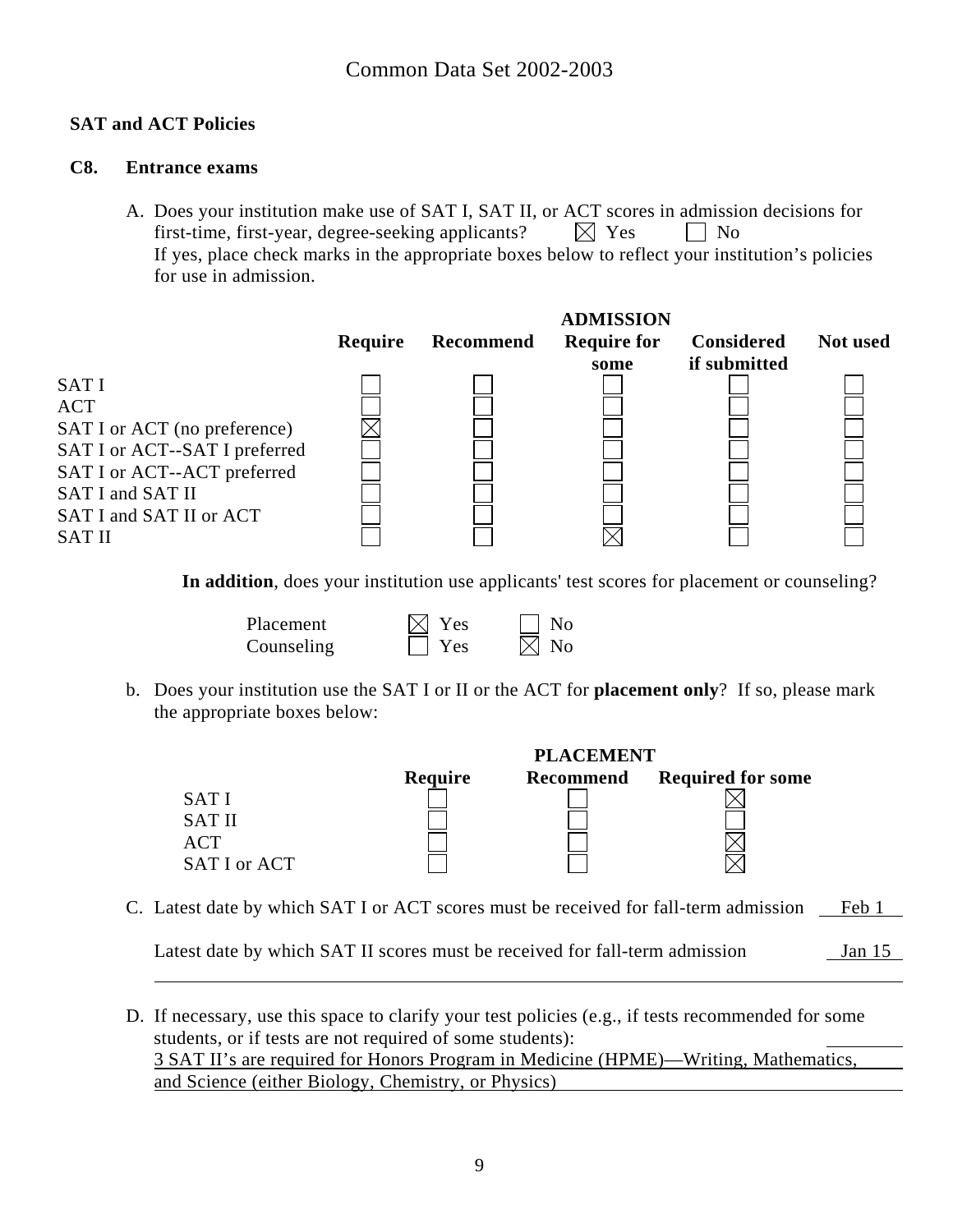### **Freshman Profile**

Provide percentages for **ALL enrolled, degree-seeking, full-time and part-time, first-time, first-year (freshman) students** enrolled in fall 2002, including students who began studies during summer, international students/nonresident aliens, and students admitted under special arrangements.

**C9. Percent and number of first-time, first-year (freshman) students enrolled in fall 2002 who submitted national standardized (SAT/ACT) test scores.** Include information for **ALL enrolled, degree-seeking, first-time, first-year (freshman) students who submitted test scores**. Do not include partial test scores (e.g., mathematics scores but not verbal for a category of students) or combine other standardized test results (such as TOEFL) in this item. SAT scores should be recentered scores. The 25th percentile is the score that 25 percent scored at or below; the 75th percentile score is the one that 25 percent scored at or above.

| Percent submitting SAT scores | 80% | Number submitting SAT scores | 1,657 |
|-------------------------------|-----|------------------------------|-------|
| Percent submitting ACT scores | 17% | Number submitting ACT scores | 346   |

|                      | 25th percentile | 75th percentile |
|----------------------|-----------------|-----------------|
| <b>SAT I Verbal</b>  | 550             | 650             |
| <b>SAT I Math</b>    | 570             | 670             |
| <b>ACT</b> Composite | 25              | 30              |
| <b>ACT</b> English   | 24              | 30              |
| <b>ACT Math</b>      |                 |                 |

Percent of first-time, first-year (freshman) students with scores in each range

|         | <b>SAT I Verbal</b> | <b>SAT I Math</b> |
|---------|---------------------|-------------------|
| 700-800 | 11%                 | 15%               |
| 600-699 | 41%                 | 47%               |
| 500-599 | 40%                 | 33%               |
| 400-499 | 8%                  | 4%                |
| 300-399 | 1%                  | 0%                |
| 200-299 | 0%                  | 0%                |

|           | <b>ACT Composite</b> | <b>ACT English</b> | <b>ACT Math</b> |
|-----------|----------------------|--------------------|-----------------|
| $30 - 36$ | 26%                  | 29%                | 21%             |
| 24-29     | 61%                  | 53%                | 57%             |
| 18-23     | 13%                  | 17%                | 21%             |
| $12 - 17$ | 0%                   | 1%                 | 1%              |
| $6 - 11$  | 0%                   | 0%                 | 0%              |
| below 6   | 0%                   | 0%                 | 0%              |

**C10. Percent of all degree-seeking, first-time, first-year (freshman) students who had high school**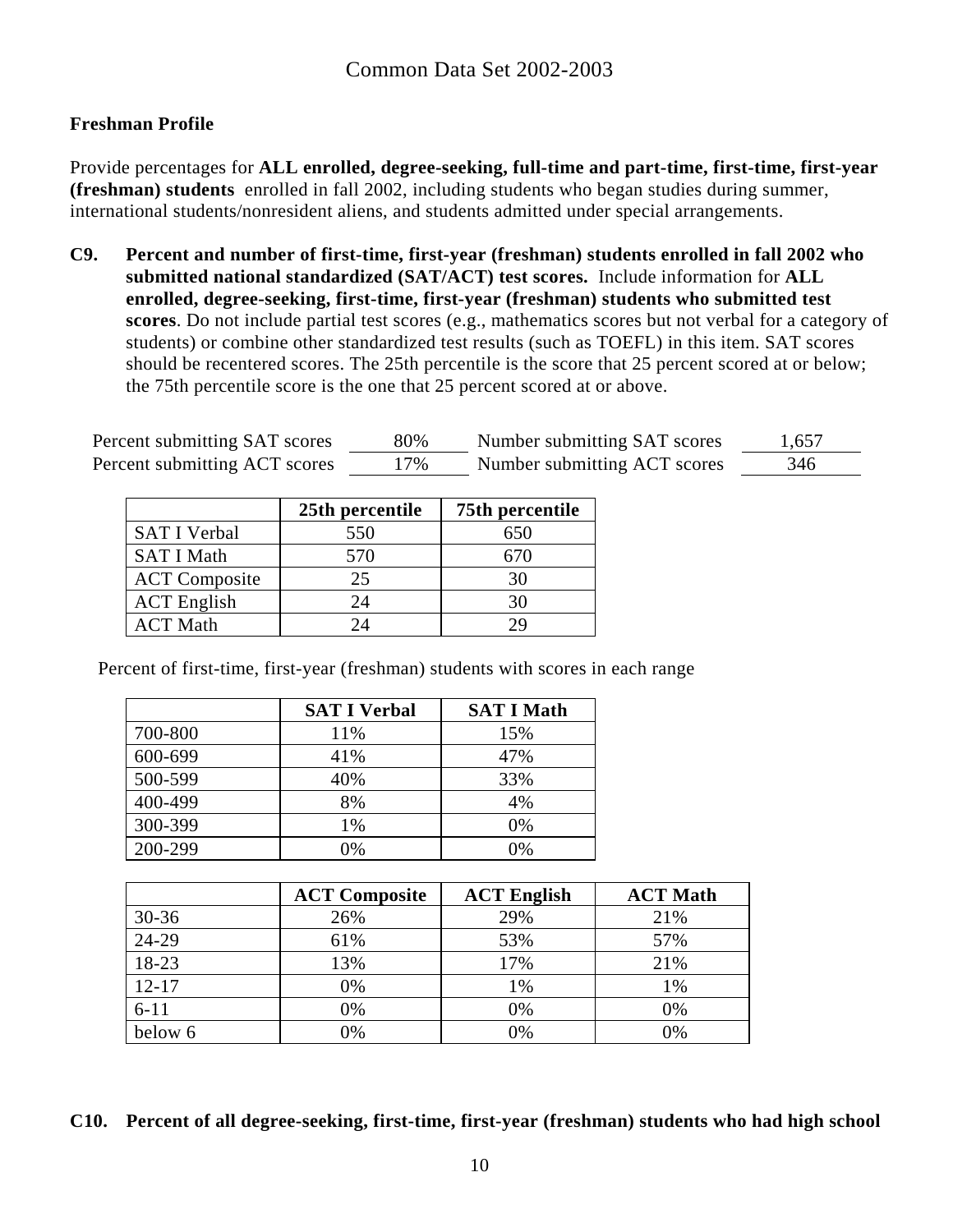**class rank within each of the following ranges (report information for those students from whom you collected high school rank information).** 

| Percent in top tenth of high school graduating class            | 55% |
|-----------------------------------------------------------------|-----|
| Percent in top quarter of high school graduating class          | 87% |
| Percent in top half of high school graduating class             | 98% |
| Percent in bottom half of high school graduating class          | 2%  |
| Percent in bottom quarter of high school graduating class       | 0%  |
| Percent of total first-time, first-year (freshman) students who |     |
| submitted high school class rank                                | 66% |

**C11. Percentage of all enrolled, degree-seeking first-time, first-year (freshman) students who had high school grade-point averages within each of the following ranges (using 4.0 scale). Report information only for those students from whom you collected high school GPA.** 

| Percent who had GPA of 3.0 and higher    | 98%   |
|------------------------------------------|-------|
| Percent who had GPA between 2.0 and 2.9  | 2%    |
| Percent who had GPA between 1.0 and 1.99 | $0\%$ |
| Percent who had GPA below 1.0            | 0%    |

**C12. Average high school GPA of all degree-seeking first-time, first-year (freshman) students who submitted GPA:** 4.02

Percent of total first-time, first-year (freshman) students who submitted high school GPA: 83%

#### **Admission Policies**

#### **C13. Application fee**

|      | Does your institution have an application fee?<br>Amount of application fee<br>Can it be waived for applicants with financial need? | \$50                                                    | Yes<br>Yes      | No<br>N <sub>o</sub> |    |
|------|-------------------------------------------------------------------------------------------------------------------------------------|---------------------------------------------------------|-----------------|----------------------|----|
| C14. | <b>Application closing date</b>                                                                                                     |                                                         |                 |                      |    |
|      | Does your institution have an application closing date?<br>Application closing date (fall) February 1<br>Priority date              |                                                         | $\boxtimes$ Yes | N <sub>0</sub>       |    |
|      | C15. Are first-time, first-year students accepted for terms other than the fall? $\boxtimes$ Yes                                    |                                                         |                 |                      | No |
| C16. | <b>Notification to applicants of admission decision sent</b> (fill in one only)                                                     |                                                         |                 |                      |    |
|      | On a rolling basis beginning (date)                                                                                                 |                                                         |                 |                      |    |
|      | $By$ (date)                                                                                                                         | April 15                                                |                 |                      |    |
|      | Other                                                                                                                               | Early Decision (December 15); Early Action (January 15) |                 |                      |    |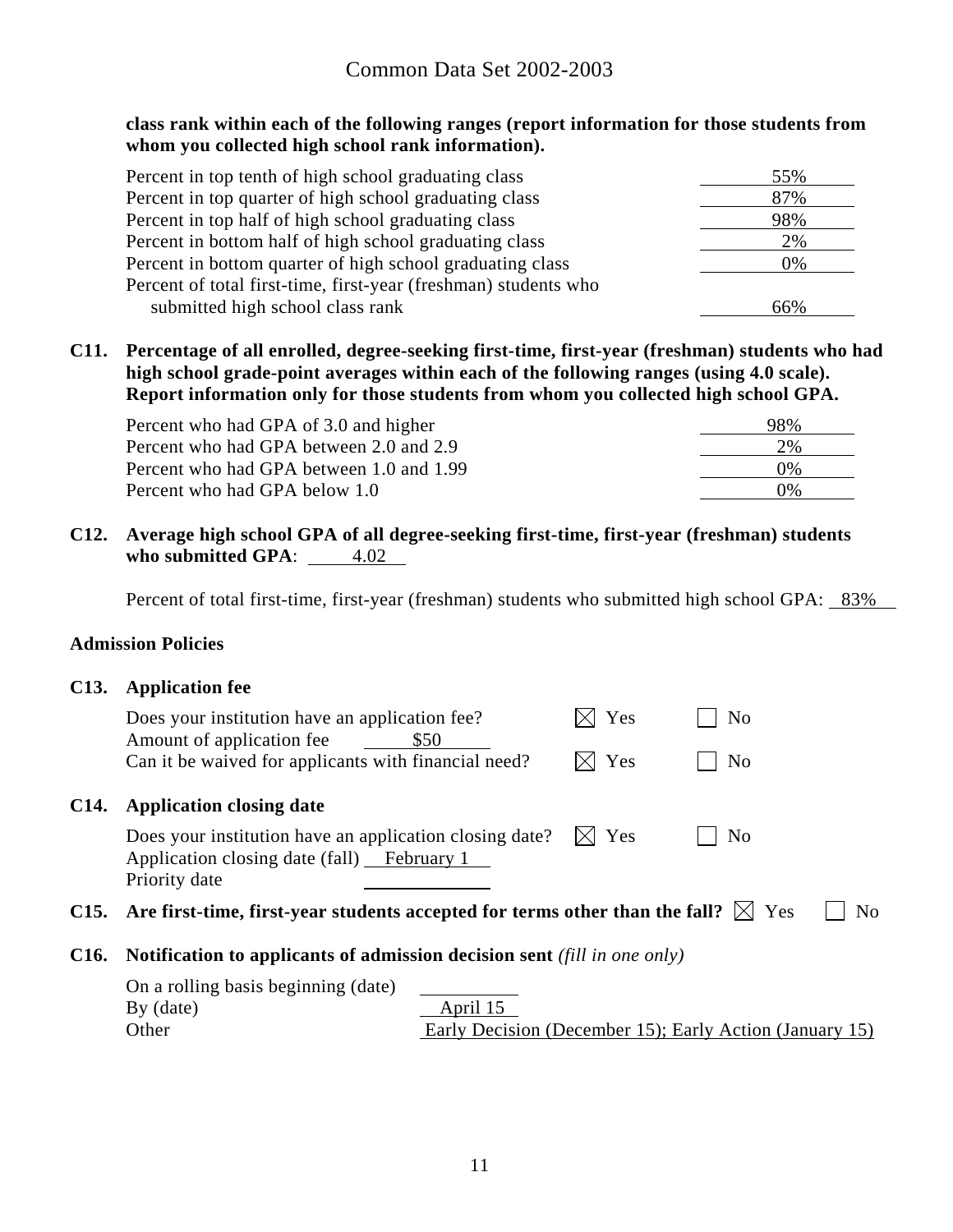**C17. Reply policy for admitted applicants** *(fill in one only)*

| Must reply by (date) |                               |                              |
|----------------------|-------------------------------|------------------------------|
| No set date          |                               |                              |
|                      | Must reply by May 1 or within | weeks if notified thereafter |
| Other                | Early Decision (January 15)   |                              |

- **C18. Deferred admission:** Does your institution allow students to postpone enrollment after admission?  $\boxtimes$  Yes  $\Box$  No If yes, maximum period of postponement: 1 year
- **C19. Early admission of high school students:** Does your institution allow high school students to enroll as full-time, first-time, first-year (freshman) students one year or more before high school graduation?  $\boxtimes$  Yes  $\Box$  No

| C20. | <b>Common application:</b> Will you accept the Common Application distributed by the National |                 |                             |
|------|-----------------------------------------------------------------------------------------------|-----------------|-----------------------------|
|      | Association of Secondary School Principals if submitted?                                      | $\boxtimes$ Yes | $\mathsf{N}$   No           |
|      | If "yes," are supplemental forms required?                                                    | $\boxtimes$ Yes | $\overline{\phantom{0}}$ No |
|      | Is your college a member of the Common Application Group?                                     | $\boxtimes$ Yes | $\overline{\phantom{a}}$ No |

#### **Early Decision and Early Action Plans**

| C <sub>21</sub> .<br><b>Early decision:</b> Does your institution offer an early decision plan (an admission plan that<br>permits students to apply and be notified of an admission decision well in advance of the regular<br>notification date and that asks students to commit to attending if accepted) for first-time, first-<br>year (freshman) applicants for fall enrollment?<br>Yes<br>$\overline{\mathbb{X}}$ | N <sub>o</sub>             |
|-------------------------------------------------------------------------------------------------------------------------------------------------------------------------------------------------------------------------------------------------------------------------------------------------------------------------------------------------------------------------------------------------------------------------|----------------------------|
| If "yes," please complete the following:                                                                                                                                                                                                                                                                                                                                                                                |                            |
| First or only early decision plan closing date<br>First or only early decision plan notification date                                                                                                                                                                                                                                                                                                                   | November 15<br>December 15 |
| Other early decision plan closing date<br>Other early decision plan notification date                                                                                                                                                                                                                                                                                                                                   |                            |
| For the Fall 2002 entering class:                                                                                                                                                                                                                                                                                                                                                                                       |                            |
| Number of early decision applications received by your institution<br>Number of applicants admitted under early decision plan                                                                                                                                                                                                                                                                                           | 779<br>287                 |
| Please provide significant details about your early decision plan                                                                                                                                                                                                                                                                                                                                                       | Binding students           |
| must submit deposits by January 15 if accepted                                                                                                                                                                                                                                                                                                                                                                          |                            |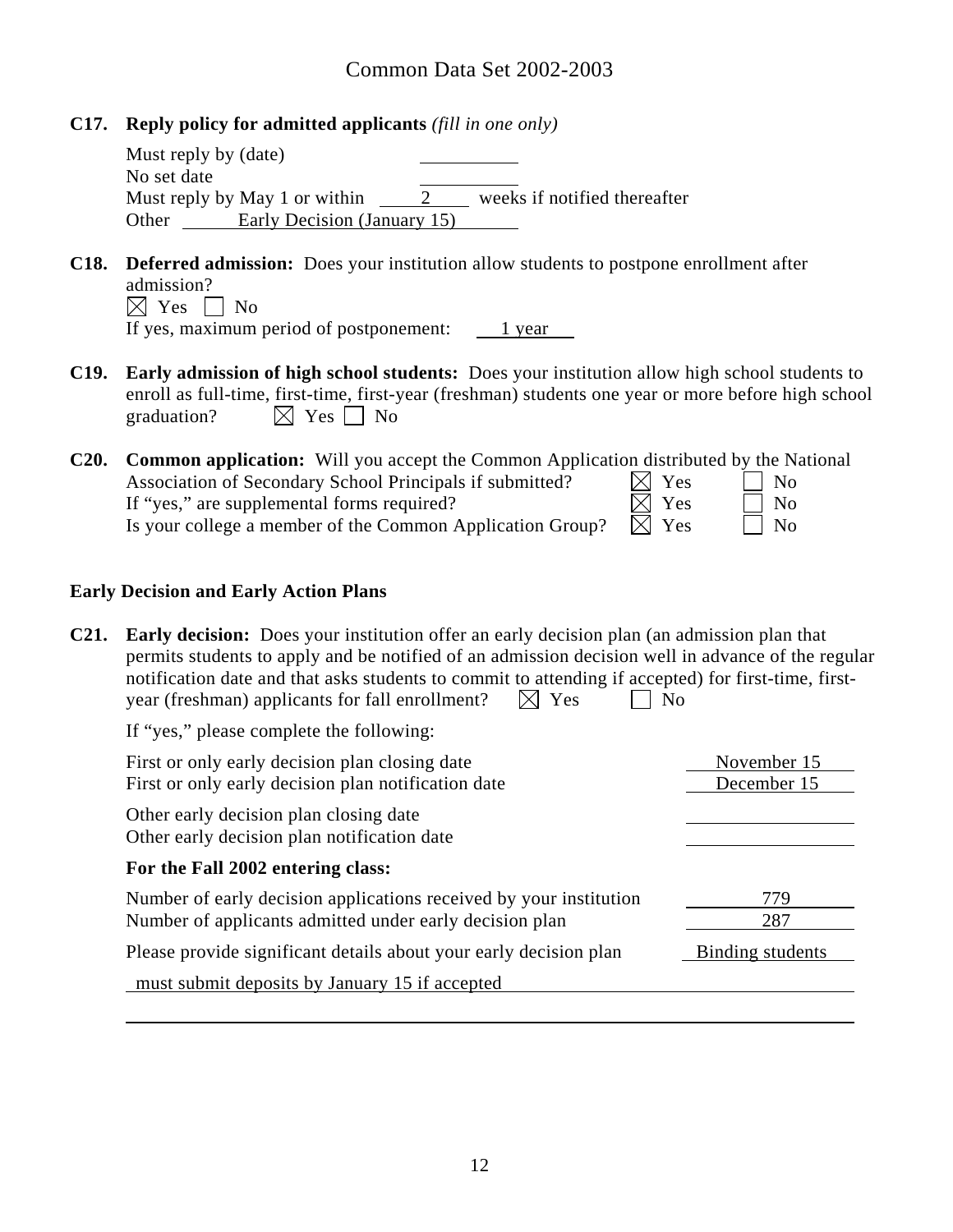**C22. Early action:** Do you have a non-binding early action plan whereby students are notified of an admission decision well in advance of the regular notification date but do not have to commit to attending your college?  $\boxtimes$  Yes  $\Box$  No attending your college?  $\boxtimes$  Yes  $\Box$  No

If "yes," please complete the following:

Early action closing date Movember 15<br>
Early action notification date Movember 15<br>
Tanuary 15 Early action notification date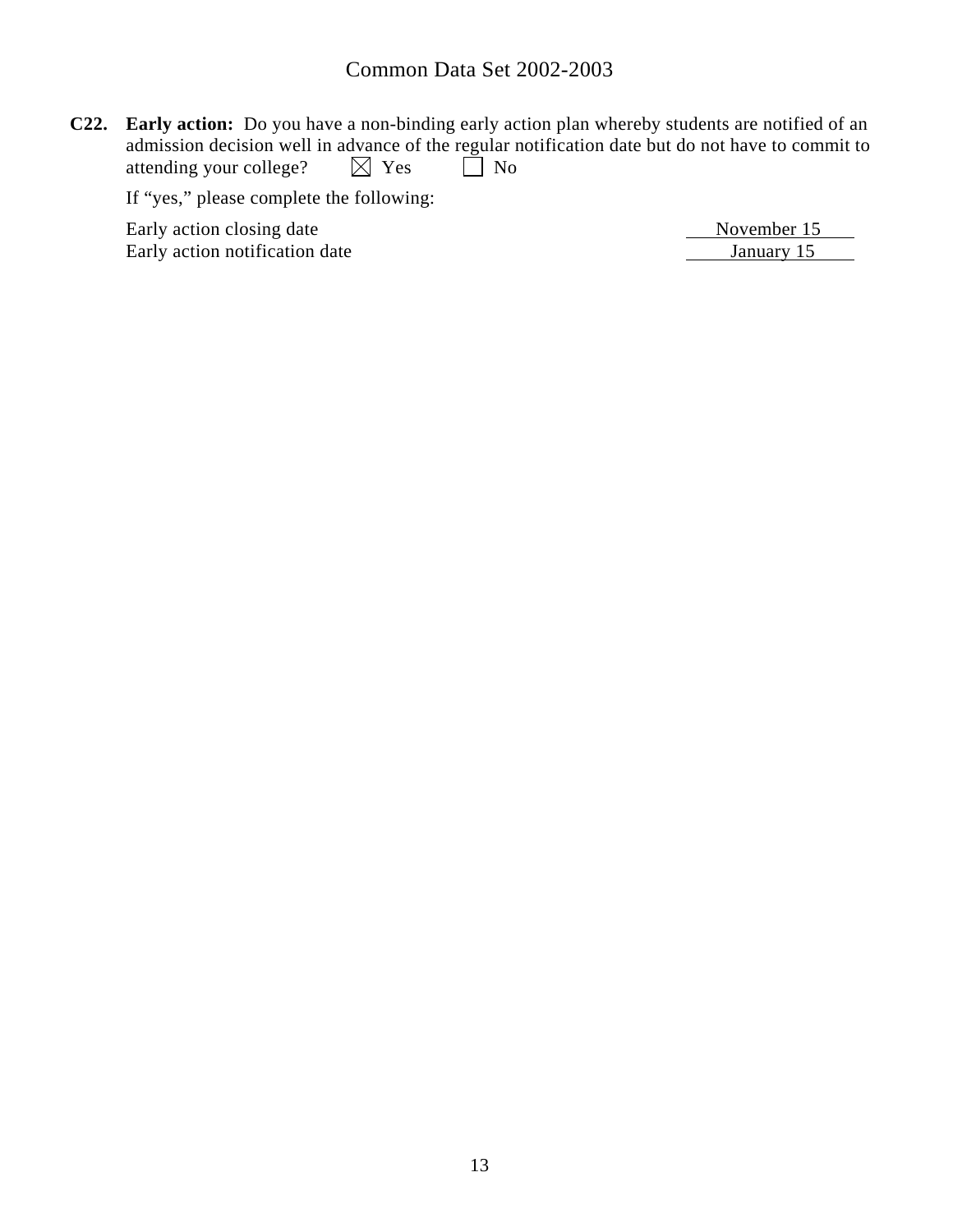### **D. TRANSFER ADMISSION**

### **Fall Applicants**

**D1.** Does your institution enroll transfer students?  $\boxtimes$  Yes  $\Box$  No

 (If no, please skip to Section E) If yes, may transfer students earn advanced standing credit by transferring credits earned from course work completed at other colleges/universities?  $\boxtimes$  Yes  $\Box$  No

**D2.** Provide the number of students who applied, were admitted, and enrolled as degree-seeking transfer students in fall 2002.

|         | Applicants * | <b>Admitted applicants</b> | <b>Enrolled applicants</b> |
|---------|--------------|----------------------------|----------------------------|
| Men     | 1,042        | 467                        | 225                        |
| Women   | 1,419        | 738                        | 330                        |
| Unknown |              |                            |                            |
| Total   | 2,464        | 0.205                      | 555                        |

### *\* Total applications*

### **Application for Admission**

- **D3.** Indicate terms for which transfers may enroll:  $\boxtimes$  Fall  $\Box$  Winter  $\boxtimes$  Spring  $\boxtimes$  Summer
- **D4.** Must a transfer applicant have a minimum number of credits completed or else must apply as an entering freshman?  $\Box$  Yes  $\Box$  No

If yes, what is the minimum number of credits and the unit of measure?

**D5.** Indicate all items required of transfer students to apply for admission:

|                            | <b>Required</b><br>of all | Recommended<br>of all | Recommended<br>of some | Required<br>of some | <b>Not</b><br>required |
|----------------------------|---------------------------|-----------------------|------------------------|---------------------|------------------------|
| High school transcript     |                           |                       |                        | X                   |                        |
| College transcript $(s)$   | X                         |                       |                        |                     |                        |
| Essay or personal          |                           |                       |                        | X                   |                        |
| statement                  |                           |                       |                        |                     |                        |
| Interview                  |                           |                       |                        |                     | X                      |
| Standardized test scores   |                           |                       |                        | X                   |                        |
| Statement of good standing | $\mathbf{x}$              |                       |                        |                     |                        |
| from prior institution(s)  |                           |                       |                        |                     |                        |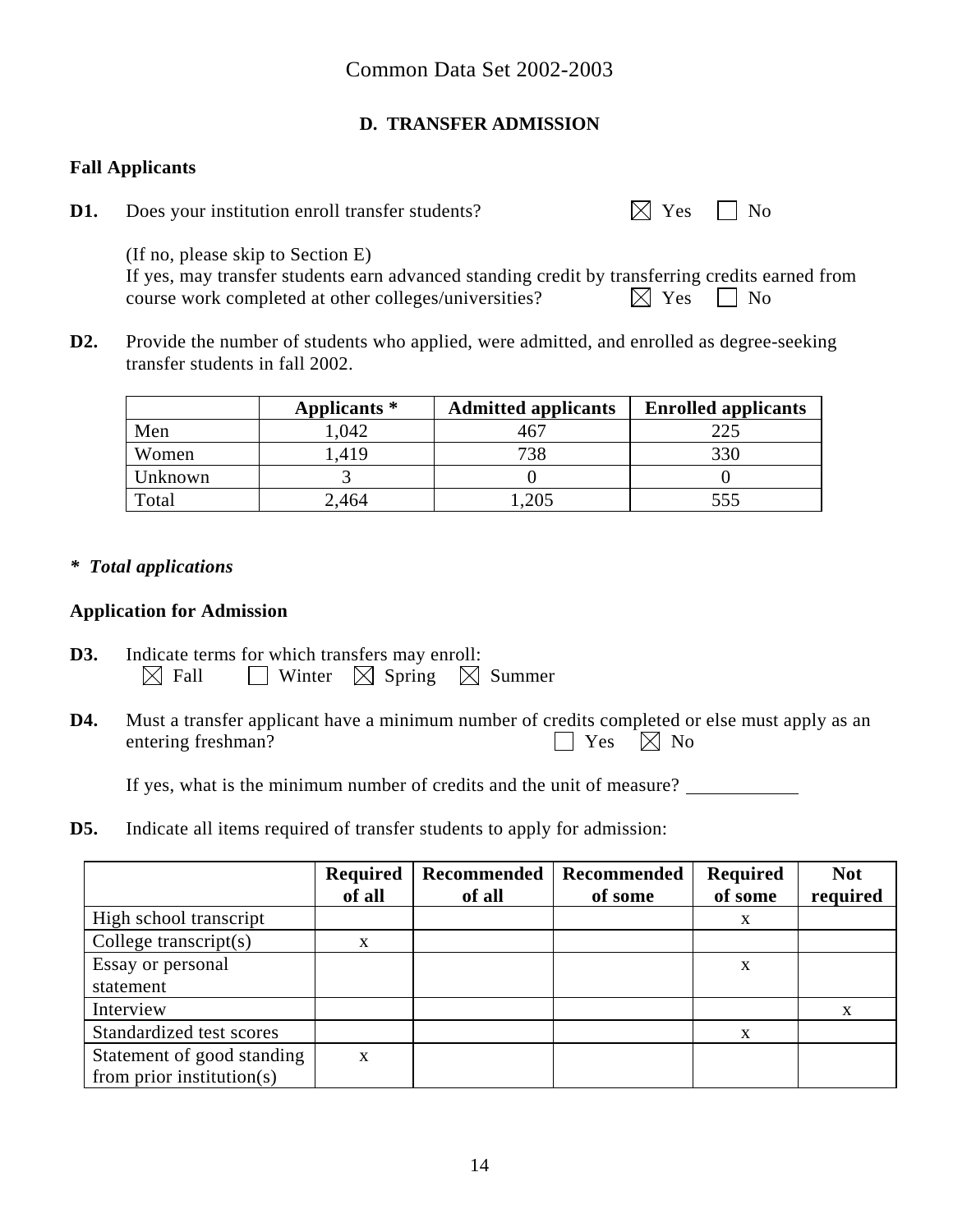- **D6.** If a minimum high school grade point average is required of transfer applicants, specify (on a 4.0 scale): N.A.
- **D7**. If a minimum college grade point average is required of transfer applicants, specify (on a 4.0) scale): 2.8 re-calculated
- **D8**. List any other application requirements specific to transfer applicants: <u>recommendation</u> letter from professor or college advisor
- **D9.** List application priority, closing, notification, and candidate reply dates for transfer students. If applications are reviewed on a continuous or rolling basis, place a check mark in the "Rolling admission" column.

|        | <b>Priority date</b> | <b>Closing date</b> | <b>Notification date</b> | <b>Reply date</b> | <b>Rolling admission</b> |
|--------|----------------------|---------------------|--------------------------|-------------------|--------------------------|
| Fall   | March 1              | None                | April 15                 | May               |                          |
| Winter |                      |                     |                          |                   |                          |
| Spring | November 15          | None                | December 1               | January           |                          |
| Summer |                      |                     |                          |                   |                          |

- **D10.** Does an open admission policy, if reported, apply to transfer students?  $\Box$  Yes  $\Box$  No
- **D11.** Describe additional requirements for transfer admission, if applicable: ACT or SAT test required for transfer students with less than 30 transferable credits

#### **Transfer Credit Policies**

- **D12.** Report the lowest grade earned for any course that may be transferred for credit: C
- **D13.** Maximum number of credits or courses that may be transferred from a two-year institution: Number: 90 Unit type: credits
- **D14**. Maximum number of credits or courses that may be transferred from a four-year institution: Number: 90 Unit type: credits
- **D15.** Minimum number of credits that transfers must complete at your institution to earn an associate's degree: NA
- **D16.** Minimum number of credits that transfers must complete at your institution to earn a bachelor's degree: 45
- **D17.** Describe other transfer credit policies: transcripts are evaluated for (1) transferable credit and (2) to determine what courses apply to degree requirement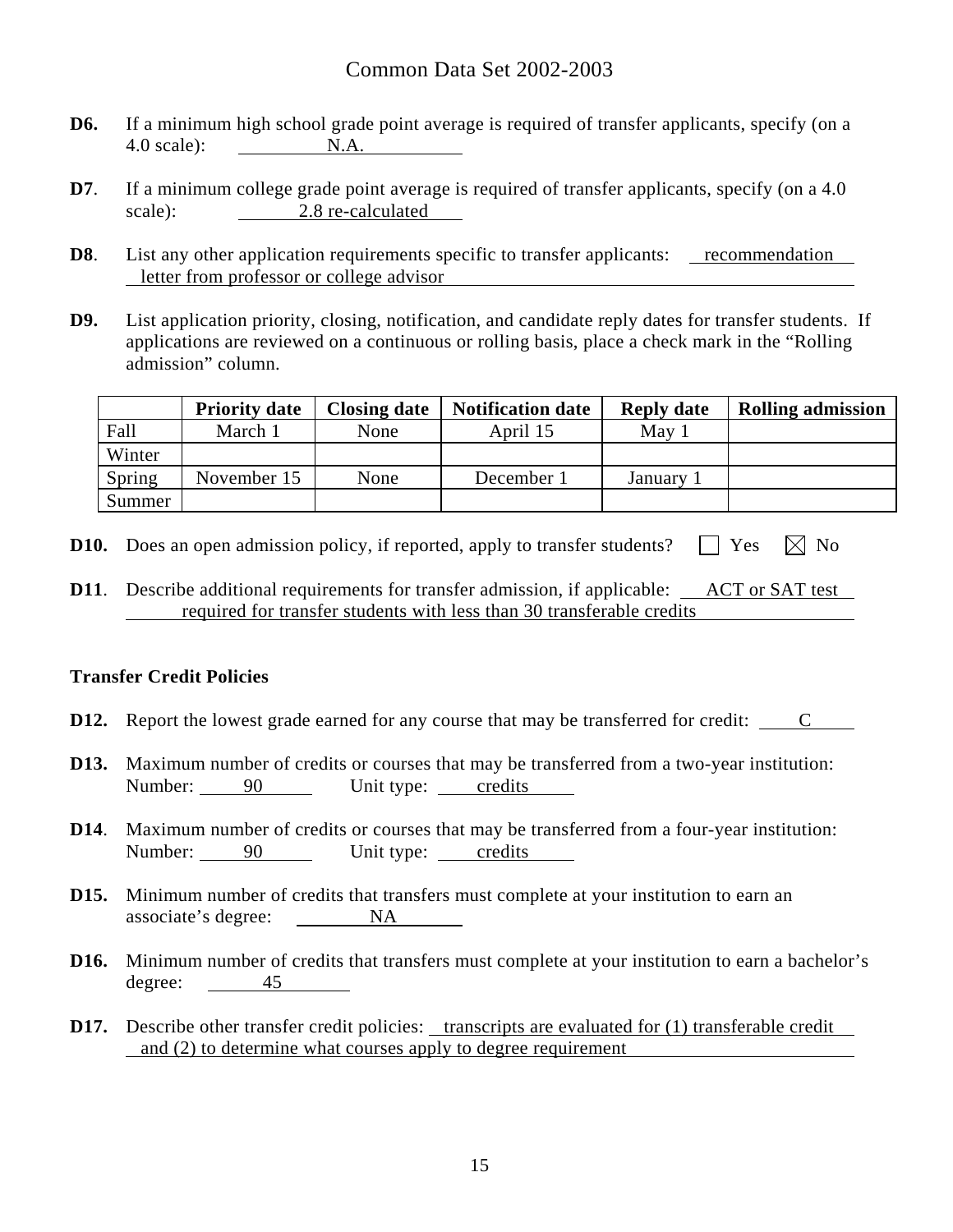### **E. ACADEMIC OFFERINGS AND POLICIES**

**E1. Special study options:** Identify those programs available at your institution. Refer to the glossary for definitions.

| Accelerated program                 | Honors program                          |
|-------------------------------------|-----------------------------------------|
| Cooperative (work-study) program    | Independent study                       |
| Cross-registration                  | Internships                             |
| Distance learning                   | Liberal arts/career combination         |
| Double major                        | $\times$ Student-designed major         |
| Dual enrollment                     | Study abroad                            |
| English as a Second Language (ESL)  | $\bowtie$ Teacher certification program |
| Exchange student program (domestic) | Weekend college                         |
| External degree program             |                                         |
| Other<br>Learning<br>(specify):     |                                         |

- **E2. Has been removed from the CDS.**
- **E3. Areas in which all or most students are required to complete some course work prior to graduation:**

| $\times$ Arts/fine arts                     | $\boxtimes$ Humanities                        |
|---------------------------------------------|-----------------------------------------------|
| Computer literacy                           | $\boxtimes$ Mathematics                       |
| $\boxtimes$ English (including composition) | Philosophy                                    |
| Foreign languages                           | $\boxtimes$ Sciences (biological or physical) |
| $\boxtimes$ History                         | $\boxtimes$ Social science                    |
| $\Box$ Other (describe):                    |                                               |

### **Library Collections**

Report the number of holdings. Refer to the Academic Libraries Survey for corresponding equivalents.

- **E4.** Books, serial backfiles, electronic documents, and government documents (titles) that are accessible through the library's catalog: 1,415,781
- **E5**. Current serial subscriptions (paper, microform, electronic): 16,305
- **E6.** Microforms (units): 3,541,773
- **E7.** Audiovisual materials (units): 109,900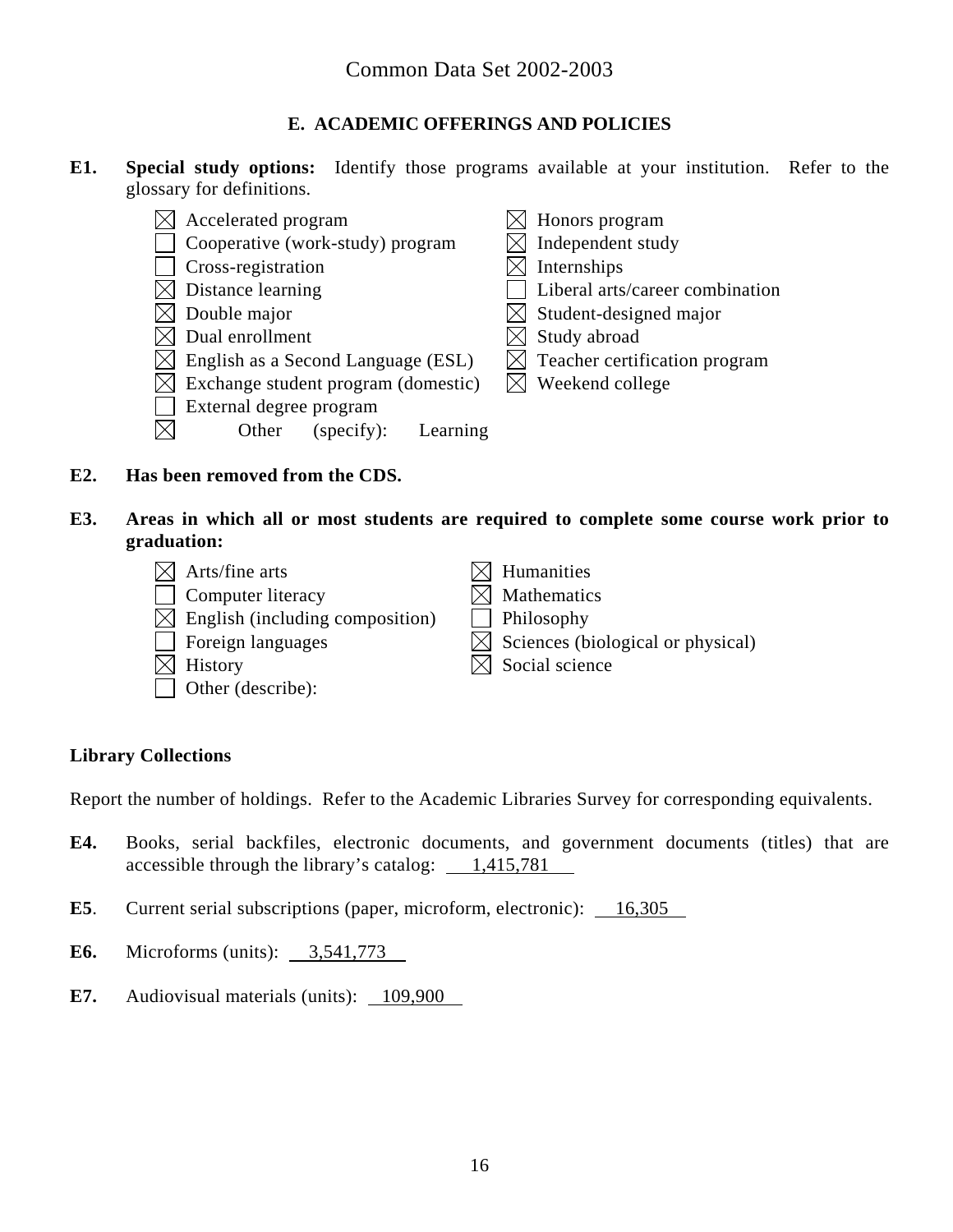### **F. STUDENT LIFE**

#### **F1. Percentages of first-time, first-year (freshman) students and all degree-seeking undergraduates enrolled in fall 2002 who fit the following categories**

|                                                                              | First-time, first- | Under-          |
|------------------------------------------------------------------------------|--------------------|-----------------|
|                                                                              | year (freshman)    | graduate        |
|                                                                              | <b>Students</b>    | <b>Students</b> |
| Percent who are from out of state (exclude international/nonresident aliens) | 49%                | 44%             |
| Percent of men who join fraternities                                         | 12%                | 13%             |
| Percent of women who join sororities                                         | 16%                | 13%             |
| Percent who live in college-owned, -operated, or -affiliated housing         | 78%                | 41%             |
| Percent who live off campus or commute                                       | 22%                | 59%             |
| Percent of students age 25 and older                                         | $0\%$              | 8%              |
| Average age of full-time students                                            | 18.0               | 20.2            |
| Average age of all students (full- and part-time)                            | 18.1               | 20.9            |
|                                                                              |                    |                 |

**F2. Activities offered** Identify those programs available at your institution.



**F3.** ROTC (program offered in cooperation with Reserve Officers' Training Corps)

Army ROTC is offered:

- On campus
- $\boxtimes$  At cooperating institution (name): Florida International University

Naval ROTC is offered:

- On campus
- $\Box$  At cooperating institution (name):

Air Force ROTC is offered:

 $\boxtimes$  On campus

At cooperating institution (name):

**F4. Housing:** Check all types of college-owned, -operated, or -affiliated housing available for undergraduates at your institution.





- $\Box$  Apartments for married students  $\Box$  Cooperative housing
- 
- $\boxtimes$  Coed dorms  $\boxtimes$  Special housing for disabled students
	- $\Box$  Men's dorms  $\Box$  Special housing for international students
	- $\Box$  Women's dorms  $\Box$  Fraternity/sorority housing (Fraternity housing only)
		-
- $\boxtimes$  Apartments for single students  $\Box$  Other housing options (specify):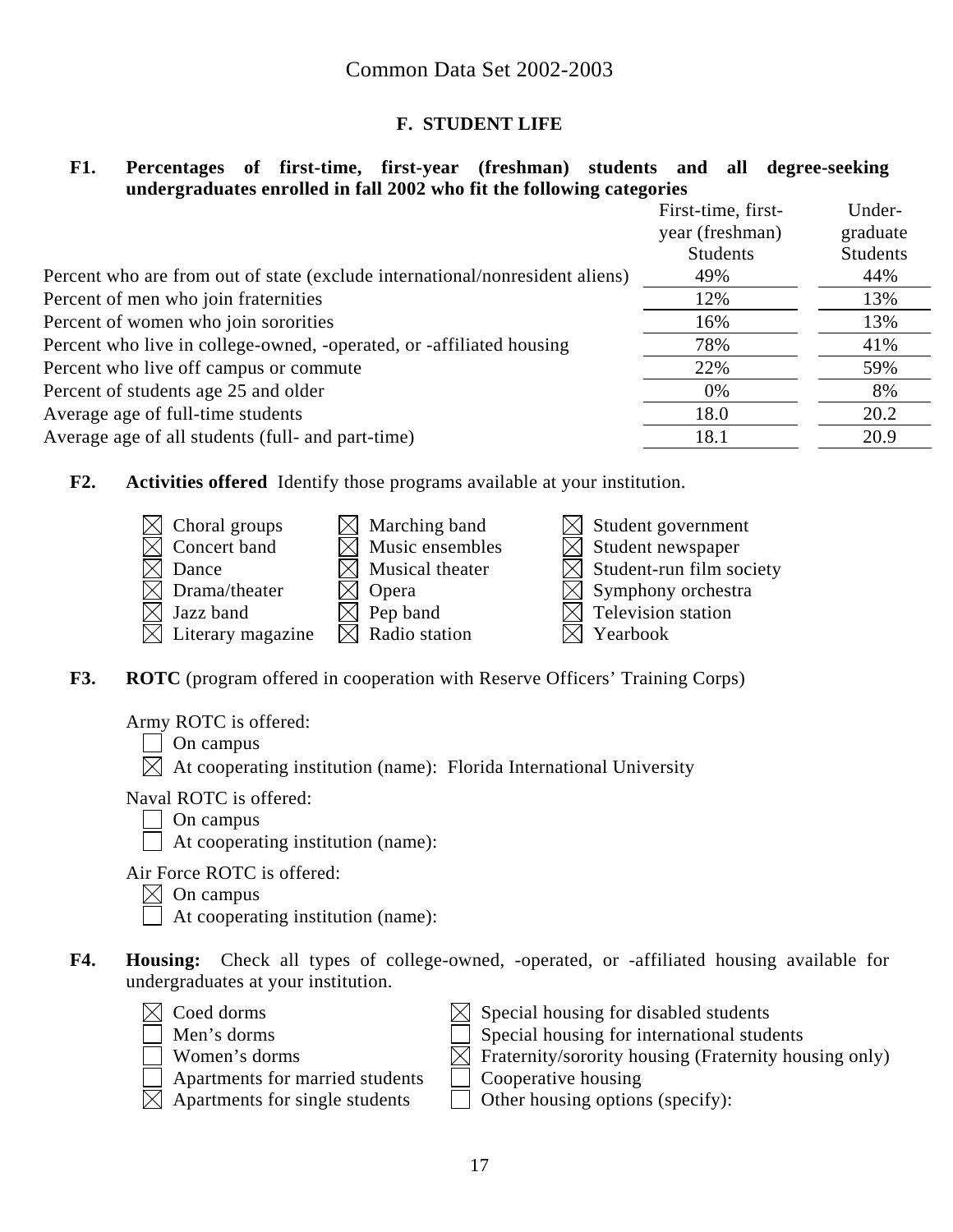### **G. ANNUAL EXPENSES**

#### **Provide 2003-2004 academic year costs for the following categories that are applicable to your institution.**

#### **G1. Undergraduate full-time tuition, required fees, room and board**

List the typical tuition, required fees, and room and board for a full-time undergraduate student for the FULL 2003-2004 academic year (30 semester hours or 45 quarter hours for institutions that derive annual tuition by multiplying credit hour cost by number of credits). A full academic year refers to the period of time generally extending from September to June; usually equated to two semesters, two trimesters, three quarters, or the period covered by a four-one-four plan. Room and board is defined as double occupancy and 19 meals per week or the maximum meal plan. **Required fees** include only charges that all full-time students must pay that are *not* included in tuition (e.g., registration, health, or activity fees.) Do *not* include optional fees (e.g., parking, laboratory use).

|                                             | <b>FIRST-YEAR</b> | <b>UNDERGRADUATES</b> |
|---------------------------------------------|-------------------|-----------------------|
| PRIVATE INSTITUTIONS:                       | \$25,838          | \$25,838              |
| PUBLIC INSTITUTIONS<br>In-district:         |                   |                       |
| In-state (out-of-district):                 |                   |                       |
| Out-of-state:                               |                   |                       |
| <b>NONRESIDENT ALIENS:</b>                  | \$25,838          | \$25,838              |
| <b>REQUIRED FEES:</b>                       | \$442             | \$442                 |
| <b>ROOM AND BOARD:</b><br>(on-campus)       | \$8,328           | \$8,328               |
| <b>ROOM ONLY:</b><br>(on-campus)            | \$4,858           | \$4,858               |
| <b>BOARD ONLY:</b><br>(on-campus meal plan) | \$3,470           | \$3,470               |

Comprehensive tuition and room and board fee (if your college cannot provide separate tuition and room and board fees):  $\qquad \qquad$ Other

- **G2. Number of credits per term a student can take for the stated full-time tuition**  12 minimum 20 maximum
- **G3. Do tuition and fees vary by year of study (e.g., sophomore, junior, senior)?**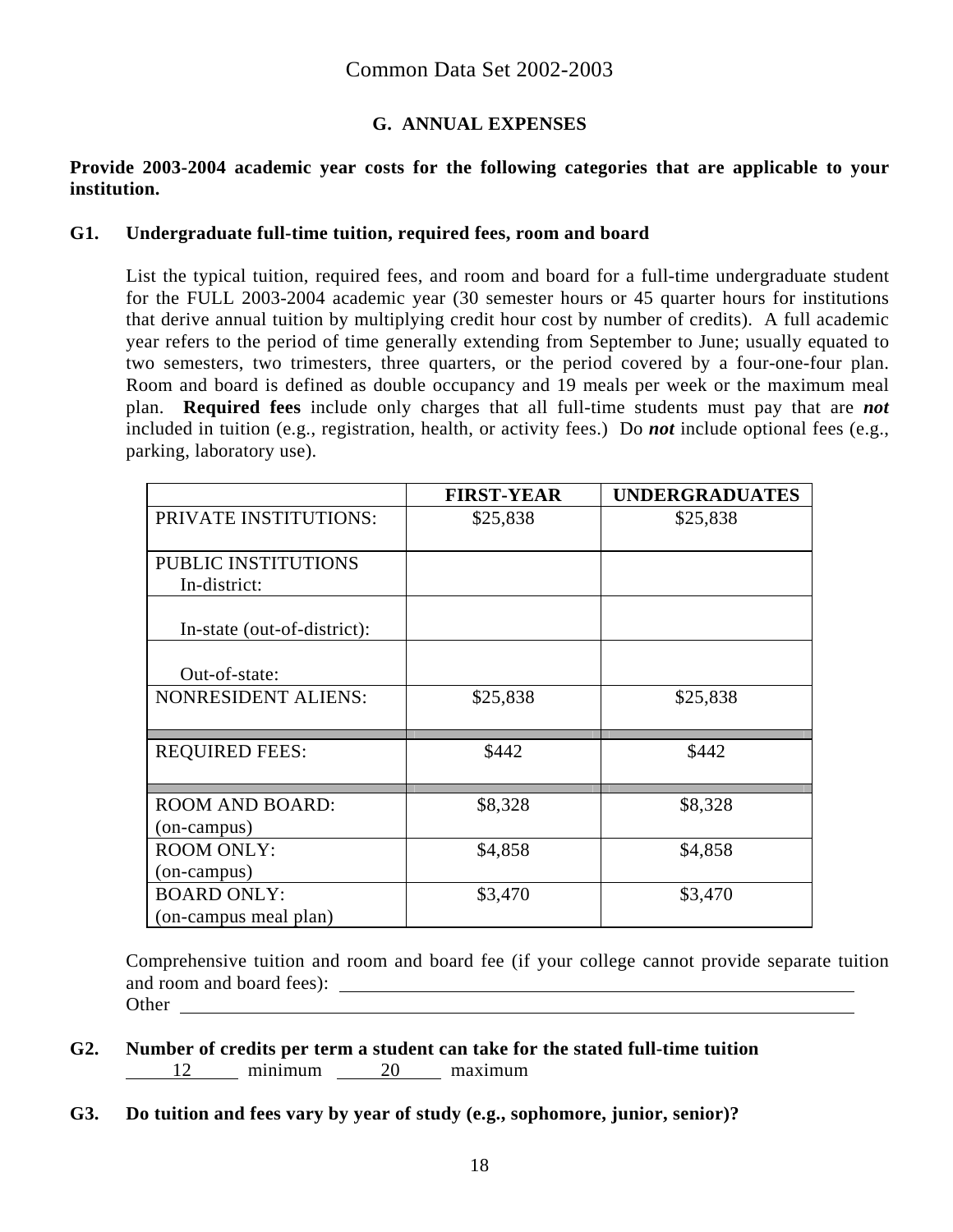**1** Yes  $\boxtimes$  No

 $\overline{a}$ 

# **G4. If tuition and fees vary by undergraduate instructional program, describe briefly:**

### **G5. Provide the estimated expenses for a typical full-time undergraduate student:**

|                     | <b>Residents</b> | <b>Commuters</b><br>(living at home) | <b>Commuters</b><br>(not living at<br>home) |
|---------------------|------------------|--------------------------------------|---------------------------------------------|
| Books and supplies: | \$790            | \$790                                | \$790                                       |
| Room only:          |                  |                                      | \$4,858                                     |
| Board only:         |                  | \$1,850                              | \$3,470                                     |
| Transportation:     | \$1,250          | \$1,390                              | \$1,250                                     |
| Other expenses:     | \$1,148          | \$1,388                              | \$1,148                                     |

### **G6. Undergraduate per-credit-hour charges:**

| <b>PRIVATE</b>              | \$1,074 |
|-----------------------------|---------|
| <b>INSTITUTIONS:</b>        |         |
|                             |         |
| PUBLIC INSTITUTIONS         |         |
| In-district:                |         |
|                             |         |
| In-state (out-of-district): |         |
|                             |         |
| Out-of-state:               |         |
| <b>NONRESIDENT ALIENS:</b>  | \$1,074 |
|                             |         |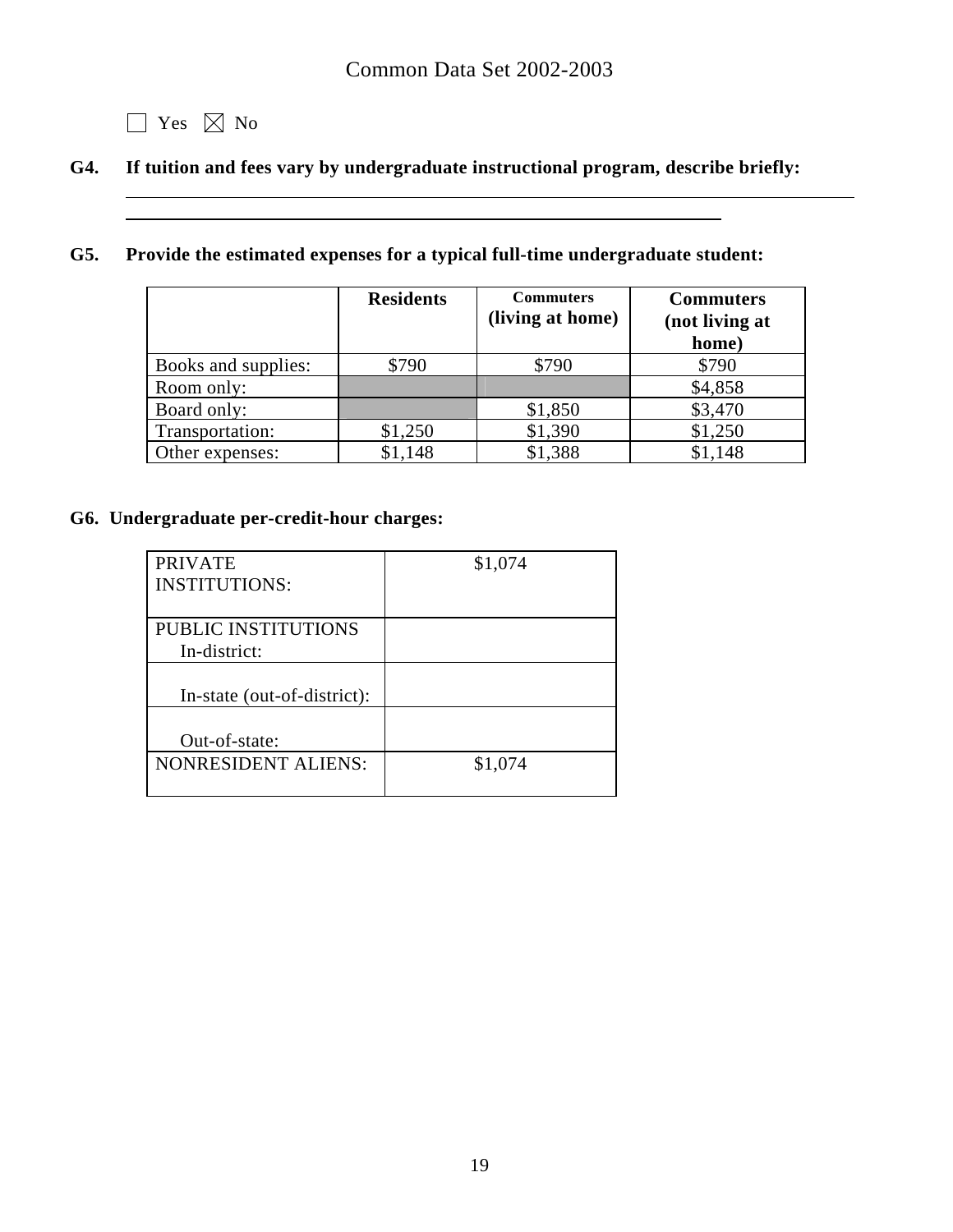### **H. FINANCIAL AID**

### **Aid Awarded to Enrolled Undergraduates**

**H1.** Enter total dollar amounts **awarded** to full-time and less than full-time degree-seeking undergraduates **(using the same cohort reported in CDS Question B1, "total degree-seeking" undergraduates)** in the following categories. Include aid awarded to international students (i.e., those not qualifying for federal aid). **Aid that is non-need-based but that was used to meet need should be reported in the need-based aid columns. (For a suggested order of precedence in assigning categories of aid to cover need, see the entry for "non-need-based gift aid" on the last page of the definitions section.)** 

Indicate academic year for which data are reported for **items H1**, **H2**, **H2A**, and **H6** below:

| $\boxtimes$ 2002-2003 e |  |
|-------------------------|--|
|                         |  |

estimated  $\Box$  2001-2002 actual

|                                                                                                                                                                                           | <b>Need-based</b> | Non-need-based |
|-------------------------------------------------------------------------------------------------------------------------------------------------------------------------------------------|-------------------|----------------|
|                                                                                                                                                                                           | \$                | S              |
| <b>Scholarships/Grants</b>                                                                                                                                                                |                   |                |
| Federal                                                                                                                                                                                   | 8,134,118         | 411,051        |
| <b>State</b>                                                                                                                                                                              | 13,174,397        | 10,085,332     |
| Institutional (endowment, alumni, or other<br>institutional awards) and external funds awarded<br>by the college excluding athletic aid and tuition<br>waivers (which are reported below) | 48, 331, 753      | 23,270,721     |
| Scholarships/grants from external sources (e.g.<br>Kiwanis, National Merit) not awarded by the<br>college                                                                                 | 1,684,178         | 678,175        |
| <b>Total Scholarships/Grants</b>                                                                                                                                                          | 71,324,445        | 34,445,278     |
| <b>Self-Help</b>                                                                                                                                                                          |                   |                |
| Student loans from all sources (excluding parent<br>loans)                                                                                                                                | 28,747,179        | 12,404,291     |
| <b>Federal Work Study</b>                                                                                                                                                                 | 6,737,974         |                |
| State and other work study/employment                                                                                                                                                     | 231,736           | 652,327        |
| <b>Total Self-Help</b>                                                                                                                                                                    | 35,716,889        | 13,056,618     |
| <b>Parent Loans</b>                                                                                                                                                                       | 2,271,346         | 5,957,394      |
| <b>Tuition Waivers</b>                                                                                                                                                                    | 4,353,299         | 9,935,390      |
| <b>Athletic Awards</b>                                                                                                                                                                    | 2,182,135         | 4,387,380      |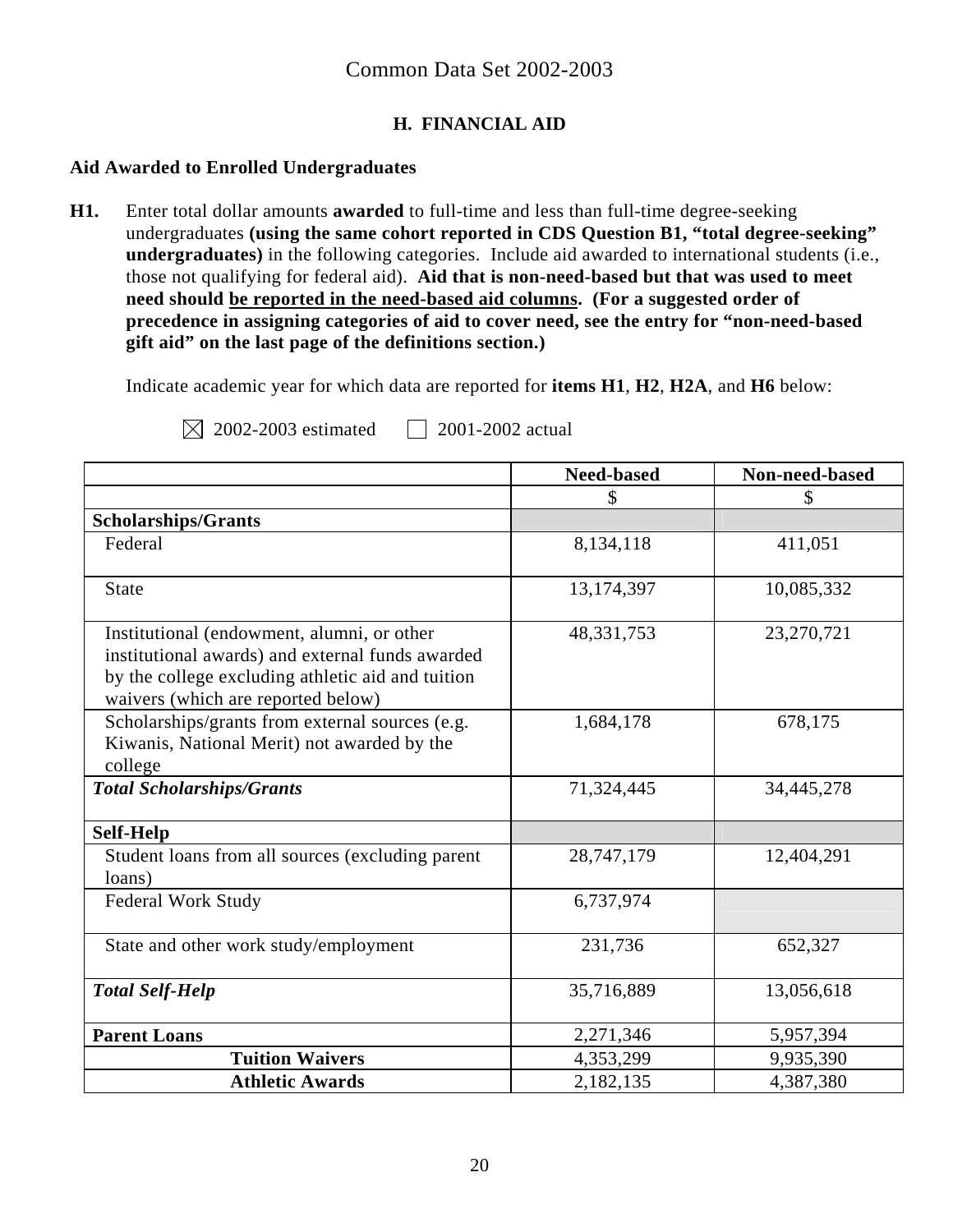**H2**. **Number of Enrolled Students Receiving Aid:** List the number of degree-seeking full-time and less-than-full-time undergraduates who applied for and received financial aid. **Aid that is nonneed-based but that was used to meet need should be counted as need-based aid.** Numbers should reflect the cohort receiving the dollars reported in H1.

Note: In the chart below, students may be counted in more than one row, and full-time freshmen should also be counted as full-time undergraduates.

|              |                                                                 | <b>First-time</b> | <b>Full-time</b> | <b>Less Than</b> |
|--------------|-----------------------------------------------------------------|-------------------|------------------|------------------|
|              |                                                                 | <b>Full-time</b>  | Undergrad        | <b>Full-time</b> |
|              |                                                                 | Freshmen          | (Inc. Fresh)     | Undergrad        |
|              | a) Number of degree-seeking undergraduate students (CDS         | 2,047             | 8,838            | 580              |
|              | Item B1 if reporting on Fall 2002 cohort)                       |                   |                  |                  |
|              | b) Number of students in line a who were financial aid          | 1,419             | 5,438            | 170              |
|              | applicants (include applicants for all types of aid)            |                   |                  |                  |
|              | c) Number of students in line <b>b</b> who were determined to   | 1,157             | 4,790            | 166              |
|              | have financial need                                             |                   |                  |                  |
|              | d) Number of students in line c who received any financial      | 1,157             | 4,790            | 166              |
|              | aid                                                             |                   |                  |                  |
|              | e) Number of students in line <b>d</b> who received any need-   | 1,136             | 4,723            | 148              |
|              | based gift aid                                                  |                   |                  |                  |
| f            | Number of students in line <b>d</b> who received any need-      | 895               | 3,985            | 124              |
|              | based self-help aid                                             |                   |                  |                  |
|              | g) Number of students in line <b>d</b> who received any non-    | 240               | 697              | 25               |
|              | need-based gift aid                                             |                   |                  |                  |
|              | h) Number of students in line <b>d</b> whose need was fully met | 355               | 1,171            | 35               |
|              | (exclude PLUS loans, unsubsidized loans, and private            |                   |                  |                  |
|              | alternative loans).                                             |                   |                  |                  |
| $\mathbf{i}$ | On average, the percentage of need that was met of              | 84%               | 84%              | 67%              |
|              | students who received any need-based aid. Exclude any           |                   |                  |                  |
|              | resources that were awarded to replace EFC (PLUS                |                   |                  |                  |
|              | loans, unsubsidized loans, and private alternative loans).      |                   |                  |                  |
| j)           | The average financial aid package of those in line d.           | \$21,948          | \$22,399         | \$13,996         |
|              | Exclude any resources that were awarded to replace EFC          |                   |                  |                  |
|              | (PLUS loans, unsubsidized loans, and private alternative        |                   |                  |                  |
|              | $loans.$ )                                                      |                   |                  |                  |
|              | k) Average need-based gift award of those in line e             | \$16,573          | \$16,124         | \$10,374         |
|              |                                                                 |                   |                  |                  |
| 1)           | Average need-based self-help award (excluding PLUS              | \$5,420           | \$6,632          | \$5,072          |
|              | loans, unsubsidized loans, and private alternative loans)       |                   |                  |                  |
|              | of those in line f                                              |                   |                  |                  |
|              | m) Average need-based loan (excluding PLUS loans,               | \$3,581           | \$4,968          | \$4,701          |
|              | unsubsidized loans, and private alternative loans) of           |                   |                  |                  |
|              | those in line f who received a need-based loan.                 |                   |                  |                  |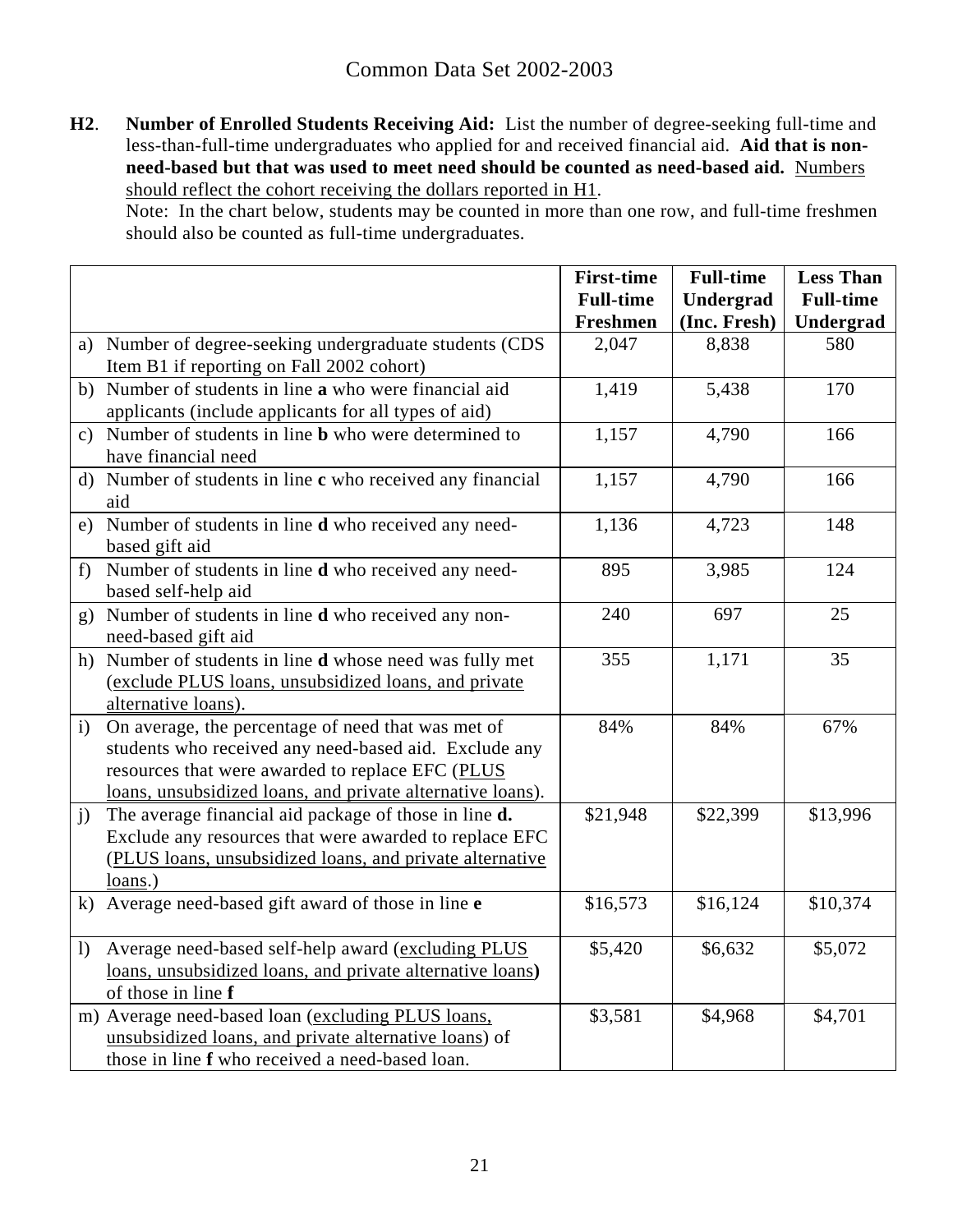**H2A**. **Number of Enrolled Students Receiving Non-need-based Grants and Scholarships:** List the number of degree-seeking full-time and less-than-full-time undergraduates who had no financial need and who received non-need-based gift aid. Numbers should reflect the cohort receiving the dollars reported in H1. Note: In the chart below, students may be counted in more than one row, and full-time freshmen should also be counted as full-time undergraduates.

|    |                                                                                                                  | <b>First-time</b><br><b>Full-time</b><br><b>Freshmen</b> | <b>Full-time</b><br>Undergrad<br>(Inc. Fresh) | <b>Less Than</b><br><b>Full-time</b><br>Undergrad |
|----|------------------------------------------------------------------------------------------------------------------|----------------------------------------------------------|-----------------------------------------------|---------------------------------------------------|
|    | n) Number of students in line <b>a</b> who had no financial need                                                 | 585                                                      | 2,404                                         | 41                                                |
|    | who received non-need-based gift aid (exclude those<br>receiving athletic awards and tuition benefits)           |                                                          |                                               |                                                   |
|    | o) Average dollar amount of non-need-based-gift aid awarded<br>to students in line <b>n</b>                      | \$16,015                                                 | \$14,858                                      | \$5,481                                           |
| p) | Number of students in line <b>a</b> who received a non-need-                                                     | 47                                                       | 196                                           | 6                                                 |
|    | based athletic grant or scholarship                                                                              |                                                          |                                               |                                                   |
| q) | Average dollar amount of non-need-based athletic grants<br>and scholarships awarded to students in line <b>p</b> | \$22,345                                                 | \$22,001                                      | \$12,537                                          |

- **H3.** Which needs-analysis methodology does your institution use in awarding institutional aid?
	- $\boxtimes$  Federal methodology (FM) Institutional methodology (IM)
	- Both FM and IM
- **H4.** Percent of 2002 undergraduate class who graduated between July 1, 2001 and June 30, 2002 and borrowed through any loan programs (federal, state, subsidized, unsubsidized, private etc.; exclude parent loans). Include only students who borrowed while enrolled at your institution. 57.7%
- **H5.** Average per-borrower cumulative undergraduate indebtedness of those in line H4; do not include money borrowed at other institutions:  $$25,093$

**Aid to Undergraduate Degree-seeking Nonresident Aliens** (Note: Report numbers and dollar amounts for the same academic year checked in item H1.)

**H6.** Indicate your institution's policy regarding financial aid for undergraduate degree-seeking nonresident aliens:



College-administered need-based financial aid is available

College-administered non-need-based financial aid is available

College-administered financial aid is not available

If college-administered financial aid is available for undergraduate degree-seeking nonresident aliens, provide the number of undergraduate degree-seeking nonresident aliens who received need-based or non-need-based aid: 172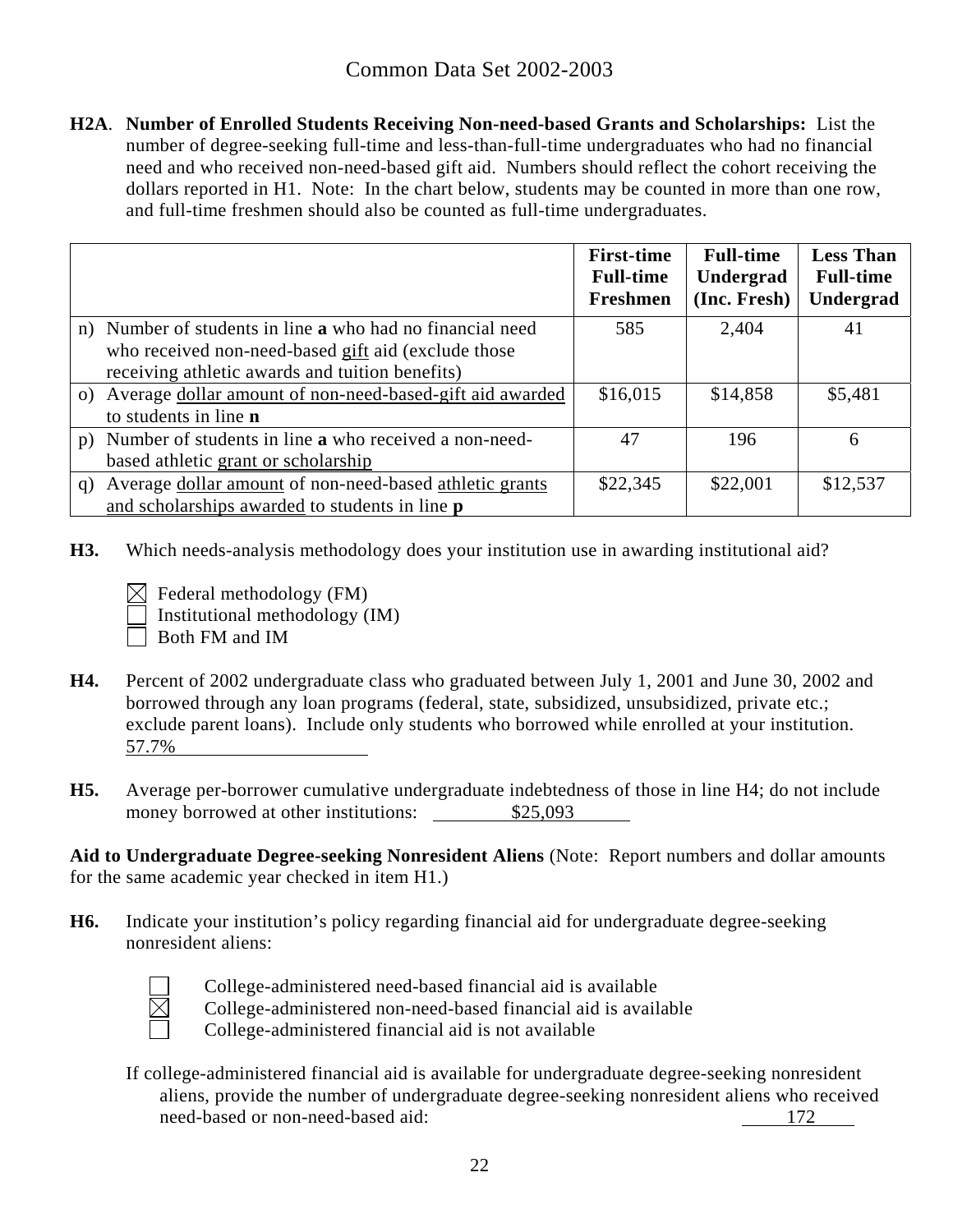Average dollar amount awarded to undergraduate degree-seeking nonresident aliens: \$16,651

Total dollar amount of financial aid from all sources awarded to all undergraduate degreeseeking nonresident aliens:  $$2,864,055$ 

#### **Process for First-Year/Freshman Students**

- **H7.** Check off all financial aid forms domestic first-year (freshman) financial aid applicants must submit:
	- FAFSA

 Institution's own financial aid form CSS/Financial Aid PROFILE State aid form Noncustodial (Divorced/Separated) Parent's Statement Business/Farm Supplement Other:

**H8.** Check off all financial aid forms nonresident alien first-year financial aid applicants must submit:

 Institution's own financial aid form CSS/Financial Aid PROFILE Foreign Student's Financial Aid Application Foreign Student's Certification of Finances Other: when the contract of the contract of the contract of the contract of the contract of the contract of the contract of the contract of the contract of the contract of the contract of the contract of the contract of th

**H9.** Indicate filing dates for first-year (freshman) students:

Priority date for filing required financial aid forms: February 15 Deadline for filing required financial aid forms: None No deadline for filing required forms (applications processed on a rolling basis):

- **H10.** Indicate notification dates for first-year (freshman) students (answer a or b):
	- a. Students notified on or about (date):
	- b. Students notified on a rolling basis:  $\boxtimes$  Yes  $\Box$  No If yes, starting date: March 1
- **H11.** Indicate reply dates:

Students must reply by (date): \_\_\_\_\_\_\_\_\_\_\_\_\_ or within \_\_\_\_\_\_\_\_\_\_\_ weeks of notification.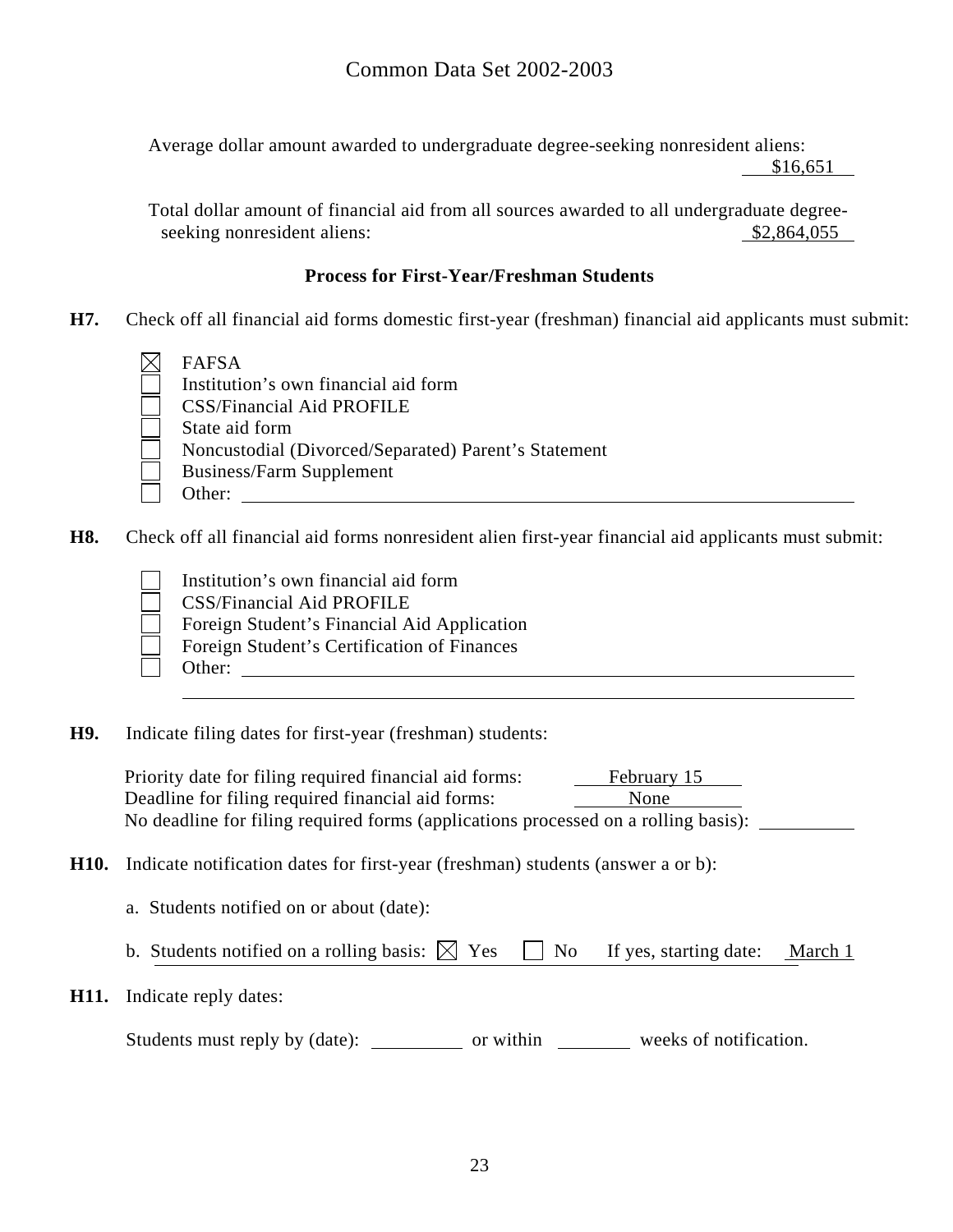### **Types of Aid Available**

Please check off all types of aid available to undergraduates at your institution:

#### **H12.** Loans

### FEDERAL DIRECT STUDENT LOAN PROGRAM (DIRECT LOAN)

 $\overline{\boxtimes}$ 

 Direct Subsidized Stafford Loans Direct Unsubsidized Stafford Loans Direct PLUS Loans

### FEDERAL FAMILY EDUCATION LOAN PROGRAM (FFEL)

| $\boxtimes$ | <b>FFEL Subsidized Stafford Loans</b> |
|-------------|---------------------------------------|
| $\boxtimes$ | FFEL Unsubsidized Stafford Loans      |
| $\boxtimes$ | <b>FFEL PLUS Loans</b>                |

| <b>Federal Perkins Loans</b>                                       |
|--------------------------------------------------------------------|
| <b>Federal Nursing Loans</b>                                       |
| <b>State Loans</b>                                                 |
| College/university loans from institutional funds                  |
| Other (specify): Signature Student Loan (Alternative Loan Program) |
|                                                                    |

**H13.** Scholarships and Grants

NEED-BASED:

 Federal Pell MOMMMMM SEOG State scholarships/grants Private scholarships College/university gift aid from institutional funds United Negro College Fund Federal Nursing Scholarship Other (specify):

**H14.** Check off criteria used in awarding institutional aid. Check all that apply.

| Non-need | <b>Need-based</b> |                    | Non-need | <b>Need-based</b> |                          |
|----------|-------------------|--------------------|----------|-------------------|--------------------------|
| X        | X                 | Academics          |          |                   | Leadership               |
| X        |                   | Alumni affiliation |          |                   | Minority status          |
| x        |                   | Art                | x        |                   | Music/drama              |
| X        |                   | Athletics          |          |                   | Religious affiliation    |
| X        |                   | Job skills         |          |                   | State/district residency |
| x        |                   | <b>ROTC</b>        |          |                   |                          |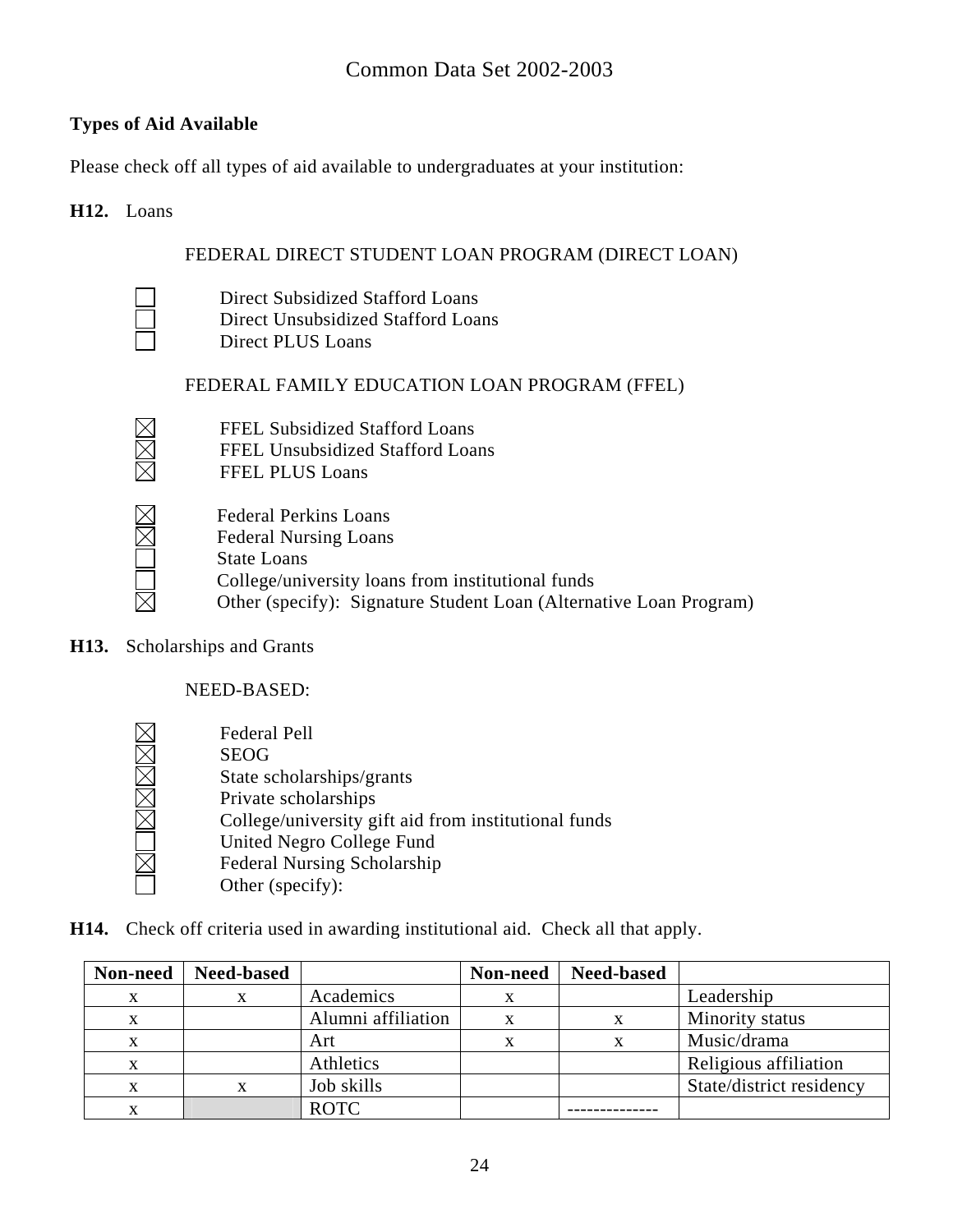# **I. INSTRUCTIONAL FACULTY AND CLASS SIZE**

### **I-1. Please report number of instructional faculty members in each category for Fall 2002.**

The following definition of instructional faculty is used by the American Association of University Professors (AAUP) in its annual Faculty Compensation Survey. Instructional Faculty is defined as those members of the instructional-research staff whose major regular assignment is instruction, including those with released time for research. Institutions are asked to EXCLUDE:

(a) instructional faculty in preclinical and clinical medicine

- (b) administrative officers with titles such as dean of students, librarian, registrar, coach, and the like, even though they may devote part of their time to classroom instruction and may have faculty status,
- (c) undergraduate or graduate students who assist in the instruction of courses, but have titles such as teaching assistant, teaching fellow, and the like
	- (d) faculty on leave without pay, and
	- (e) replacement faculty for faculty on sabbatical leave.

*Full-time:* faculty employed on a full-time basis

*Part-time*: faculty teaching less than two semesters, three quarters, two trimesters, or two four-month sessions. Also includes adjuncts and part-time instructors.

*Minority faculty*: includes faculty who designate themselves as black, non-Hispanic; American Indian or Alaskan native; Asian or Pacific Islander; or Hispanic.

*Doctorate*: includes such degrees as Doctor of Education, doctor of Juridical Science, Doctor of Public Health, and Doctor of Philosophy degree in any field such as agronomy, food technology, education, engineering, public administration, ophthalmology, or radiology.

*First-professional*: includes the fields of dentistry (DDS or DMD), medicine (MD), optometry (OD), osteopathic medicine (DO), pharmacy (DPharm or BPharm), podiatric medicine (DPM), veterinary medicine (DVM), chiropractic (DC or DCM), law (JD) and theological professions (MDiv, MHL). *Terminal degree*: the highest degree in a field: example, M. Arch (architecture) and MFA (master of fine arts).

|                                                                       | <b>Full time</b> | Part time | <b>Total</b> |
|-----------------------------------------------------------------------|------------------|-----------|--------------|
| Total number of instructional faculty<br>a)                           | 837              | 344       | 1,181        |
| Total number who are members of minority groups<br>b)                 | 188              | 85        | 273          |
| Total number who are women<br>C)                                      | 262              | 137       | 399          |
| Total number who are men<br>d)                                        | 575              | 207       | 782          |
| Total number who are non-resident aliens (international)<br>e)        | 42               | 6         | 48           |
| Total number with doctorate, first professional, or other             | 728              | 181       | 909          |
| terminal degree                                                       |                  |           |              |
| Total number whose highest degree is a master's but not<br>g)         | 93               | 110       | 203          |
| a terminal master's                                                   |                  |           |              |
| Total number whose highest degree is a bachelor's<br>h)               | 13               | 31        | 44           |
| Total number whose highest degree is unknown or other<br>$\mathbf{i}$ | 3                | 22        | 25           |
| (Note: Items f, g, h, and i must sum up to item a.)                   |                  |           |              |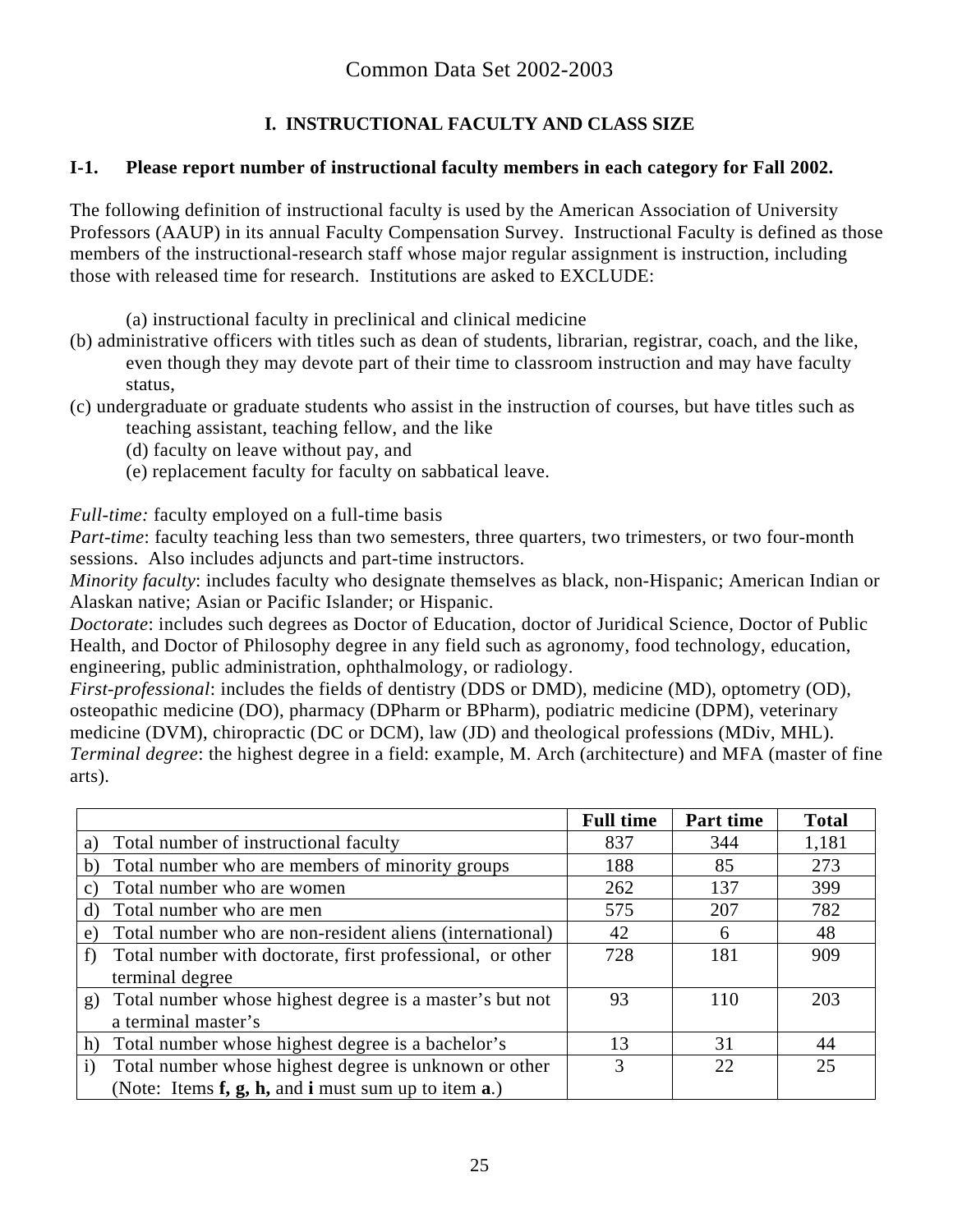### **I-2. Student to Faculty Ratio**

Report the Fall 2002 ratio of full-time equivalent students (full-time plus 1/3 part time) to full-time equivalent instructional faculty (full time plus 1/3 part time). In the ratio calculations, exclude both faculty and students in stand-alone graduate or professional programs such as medicine, law, veterinary, dentistry, social work, business, or public health in which faculty teach virtually only graduate level students. Do not count undergraduate or graduate student teaching assistants as faculty.

Fall 2002 Student to Faculty ratio: 13 to 1.

### **I-3. Undergraduate Class Size**

In the table below, please use the following definitions to report information about the size of classes and class sections offered in the Fall 2002 term.

*Class Sections:* A class section is an organized course offered for credit, identified by discipline and number, meeting at a stated time or times in a classroom or similar setting, and not a subsection such as a laboratory or discussion session. Undergraduate class sections are defined as any sections in which at least one degree-seeking undergraduate student is enrolled for credit. Exclude distance learning classes and noncredit classes and individual instruction such as dissertation or thesis research, music instruction, or one-to-one readings. Exclude students in independent study, co-operative programs, internships, foreign language taped tutor sessions, practicums, and all students in one-on-one classes. Each class section should be counted only once and should not be duplicated because of course catalog cross-listings.

*Class Subsections:* A class subsection includes any subsection of a course, such as laboratory, recitation, and discussion subsections that are supplementary in nature and are scheduled to meet separately from the lecture portion of the course. Undergraduate subsections are defined as any subsections of courses in which degree-seeking undergraduate students enrolled for credit. As above, exclude noncredit classes and individual instruction such as dissertation or thesis research, music instruction, or one-to-one readings. Each class subsection should be counted only once and should not be duplicated because of cross-listings.

Using the above definitions, please report for each of the following class-size intervals the number of *class sections* and *class subsections* offered in Fall 2002. For example, a lecture class with 800 students who met at another time in 40 separate labs with 20 students should be counted once in the "100+" column in the class section column and 40 times under the "20-29" column of the class subsections table.

| Undergraduate Class Size (provide numbers) |     |       |           |           |           |       |       |       |
|--------------------------------------------|-----|-------|-----------|-----------|-----------|-------|-------|-------|
|                                            | 2-9 | 10-19 | $20 - 29$ | $30 - 39$ | $40 - 49$ | 50-99 | $00+$ | Total |
| <b>CLASS</b><br><b>SECTIONS</b>            | 245 | 605   | 488       | 250       | 100       | 80    | 28    | 1,811 |
|                                            |     |       |           |           |           |       |       |       |

### **Number of Class Sections with Undergraduates Enrolled**

|                   | $2 - 9$ | 10-19           | $20 - 29$ | 30-39 | $40 - 49$ | 50-99 | $100+$ | Total |
|-------------------|---------|-----------------|-----------|-------|-----------|-------|--------|-------|
| <b>CLASS SUB-</b> | 30      | $\sqrt{2}$<br>∼ | 38        |       |           |       |        | 162   |
| <b>SECTIONS</b>   |         |                 |           |       |           |       |        |       |

**Undergraduate Class Size (provide numbers)**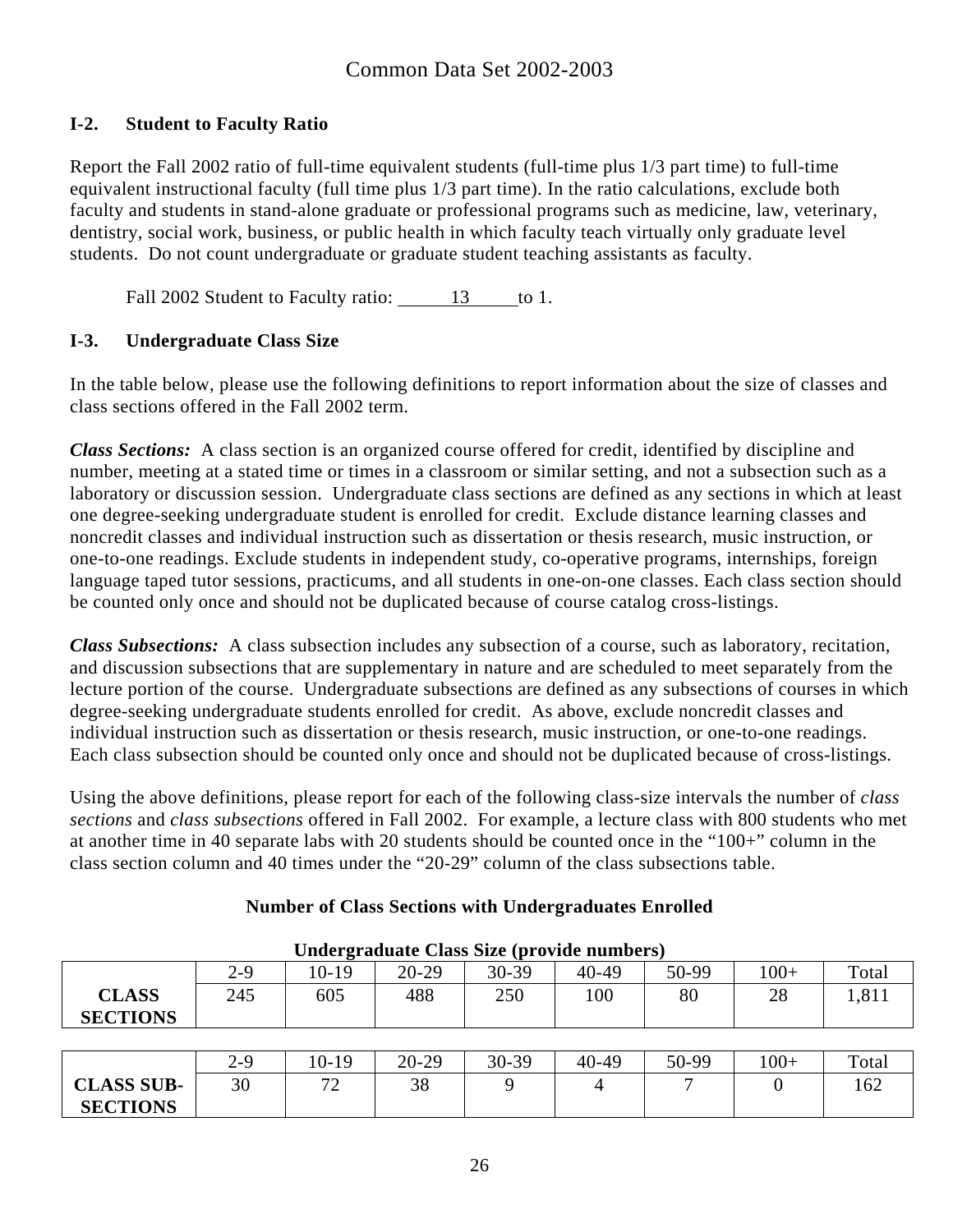# **J. DEGREES CONFERRED**

# **Degrees conferred between July 1, 2001 and June 30, 2002**

### **Reference: IPEDS Completions, Part A**

For each of the following discipline areas, provide the percentage of diplomas/certificates, associate, and bachelor's degrees awarded.

| Category                                  | Diploma/     | <b>Associate</b> | <b>Bachelor's</b> | <b>CIP</b> categories to |
|-------------------------------------------|--------------|------------------|-------------------|--------------------------|
|                                           | certificates |                  |                   | include here             |
| Agriculture                               |              |                  |                   | 1 and 2                  |
| Architecture                              |              |                  | 2%                | $\overline{4}$           |
| Area and ethnic studies                   |              |                  |                   | 5                        |
| Biological/life sciences                  |              |                  | 10%               | 26                       |
| Business/marketing                        |              |                  | 24%               | 8 and 52                 |
| Communications/communication              |              |                  | 8%                | 9 and 10                 |
| technologies                              |              |                  |                   |                          |
| Computer and information sciences         | 100%         |                  | 4%                | 11                       |
| Education                                 |              |                  | 3%                | 13                       |
| Engineering/engineering technologies      |              |                  | 7%                | 14 and 15                |
| English                                   |              |                  | 2%                | 23                       |
| Foreign languages and literature          |              |                  | 0%                | 16                       |
| Health professions and related sciences   |              |                  | 7%                | 51                       |
| Home economics and vocational home        |              |                  |                   | 19 and 20                |
| economics                                 |              |                  |                   |                          |
| Interdisciplinary studies                 |              |                  |                   | 30                       |
| Law/legal studies                         |              |                  | 1%                | 22                       |
| Liberal arts/general studies              |              |                  | 2%                | 24                       |
| Library science                           |              |                  |                   | 25                       |
| Mathematics                               |              |                  | 1%                | 27                       |
| Military science and technologies         |              |                  |                   | 28 and 29                |
| Natural resources/environmental science   |              |                  | 0%                | 3                        |
| Parks and recreation                      |              |                  |                   | 31                       |
| Personal and miscellaneous services       |              |                  |                   | 12                       |
| Philosophy, religion, theology            |              |                  | 0%                | 38 and 39                |
| Physical sciences                         |              |                  | 2%                | 40 and 41                |
| Protective services/public administration |              |                  | 0%                | 43 and 44                |
| Psychology                                |              |                  | 7%                | 42                       |
| Social sciences and history               |              |                  | 7%                | 45                       |
| Trade and industry                        |              |                  |                   | 46, 47, 48, and 49       |
| Visual and performing arts                |              |                  | 12%               | 50                       |
| Other                                     |              |                  |                   |                          |
| <b>TOTAL</b>                              | 100%         | 100%             | 100%              |                          |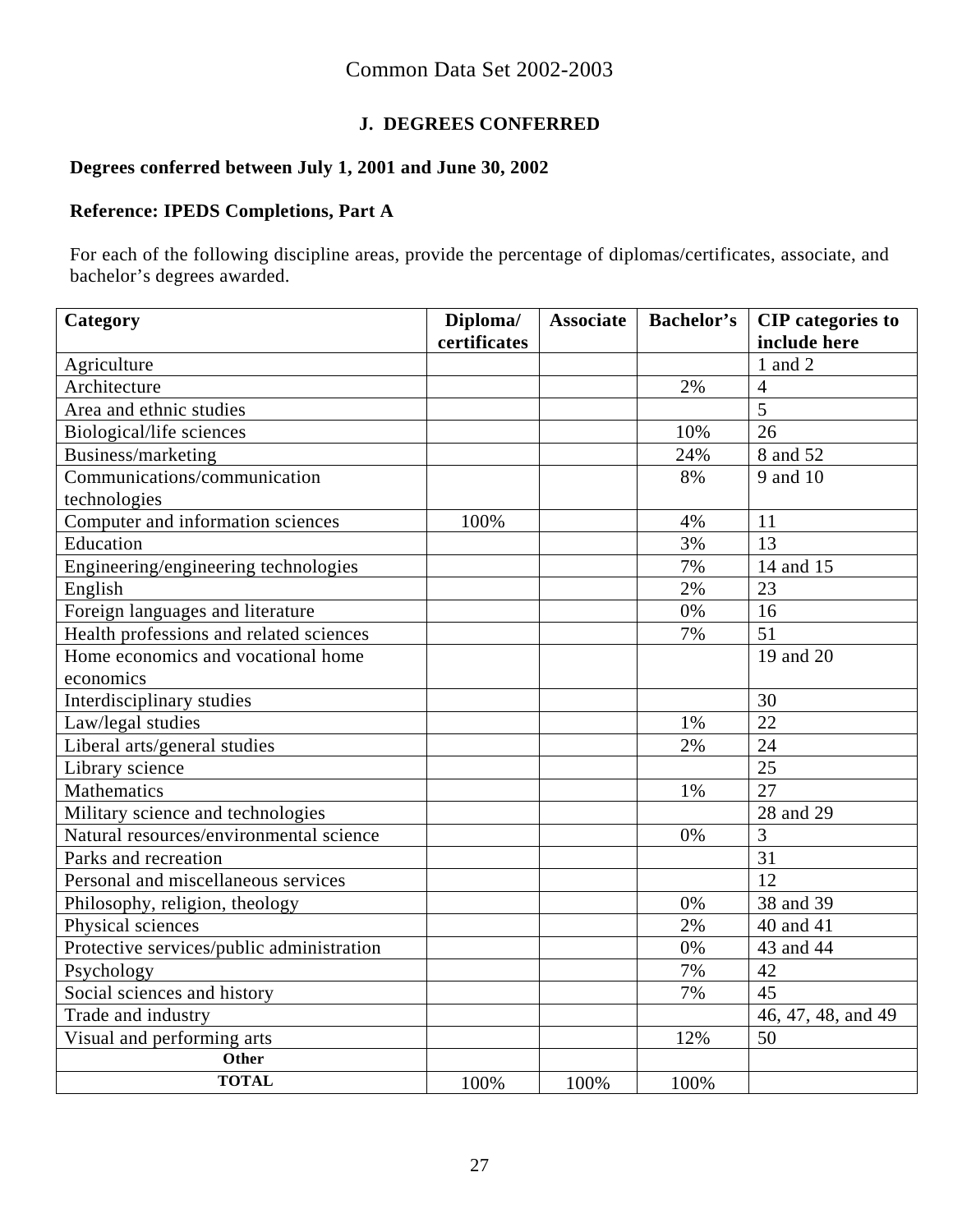### **Summary of changes to the Common Data Set for 2002-2003**

Dates have been changed to reflect **Fall 2002** and academic year **2002-2003** (except for Section G, Annual Expenses, which asks for figures for the 2003-2004 academic year).

Item **B1**, Institutional Enrollment

Item **B2**, Enrollment by Racial/Ethnic Category

Item **B3**, Degrees Awarded (July 1, 2001, to June 30, 2002)

**Items** B4 **through** B11**, Graduation Rates for 1996 Cohort (Bachelor's or Equivalent Programs)** 

Items **B12** through **B21**, Graduation Rates for 1999 Cohort (Two-Year Institutions)

Item **B22**, Retention Rates for Cohort Entering in Fall 2001

Item **C1**, Freshman Applications

Item **C2**, Wait List Admission

Items **C9** through **C12**, Freshman Profile

Item **C21**, Early Decision Program

Item **D2**, Transfer Student Applications

Item **F1**, Student Life

Item **H1**, Financial Aid (2001-2002 final figures or 2002-2003 estimated figures)

Item **H2** and **H2A**, Enrolled Students Receiving Aid

Item **H4**, Undergraduate Class Graduating (July 1, 2001 to June 30, 2002)

Item **I1**, Instructional Faculty

- Item **I2**, Student to Faculty Ratio
- Item **I3**, Undergraduate Class Size

Item **J1**, Degrees Conferred (July 1, 2001 to June 30, 2002)

In **Section G**, Annual Expenses, provision has been made for institutions to indicate that their 2003-2004 academic year costs are not available at the time of survey submission. These institutions are asked to provide an approximate date when their final 2003-2004 academic year costs will be available.

In **Section H**, Financial Aid, the following instruction was added to item H1 for items H1, H2, H2A, and H6: "If the data being reported are final figures for the 2001-2002 academic year, use the 2001-2002 academic year's CDS Question B1 cohort." This supplementary instruction does not represent a change; it is a clarification requested via the CDS listserv over the past year.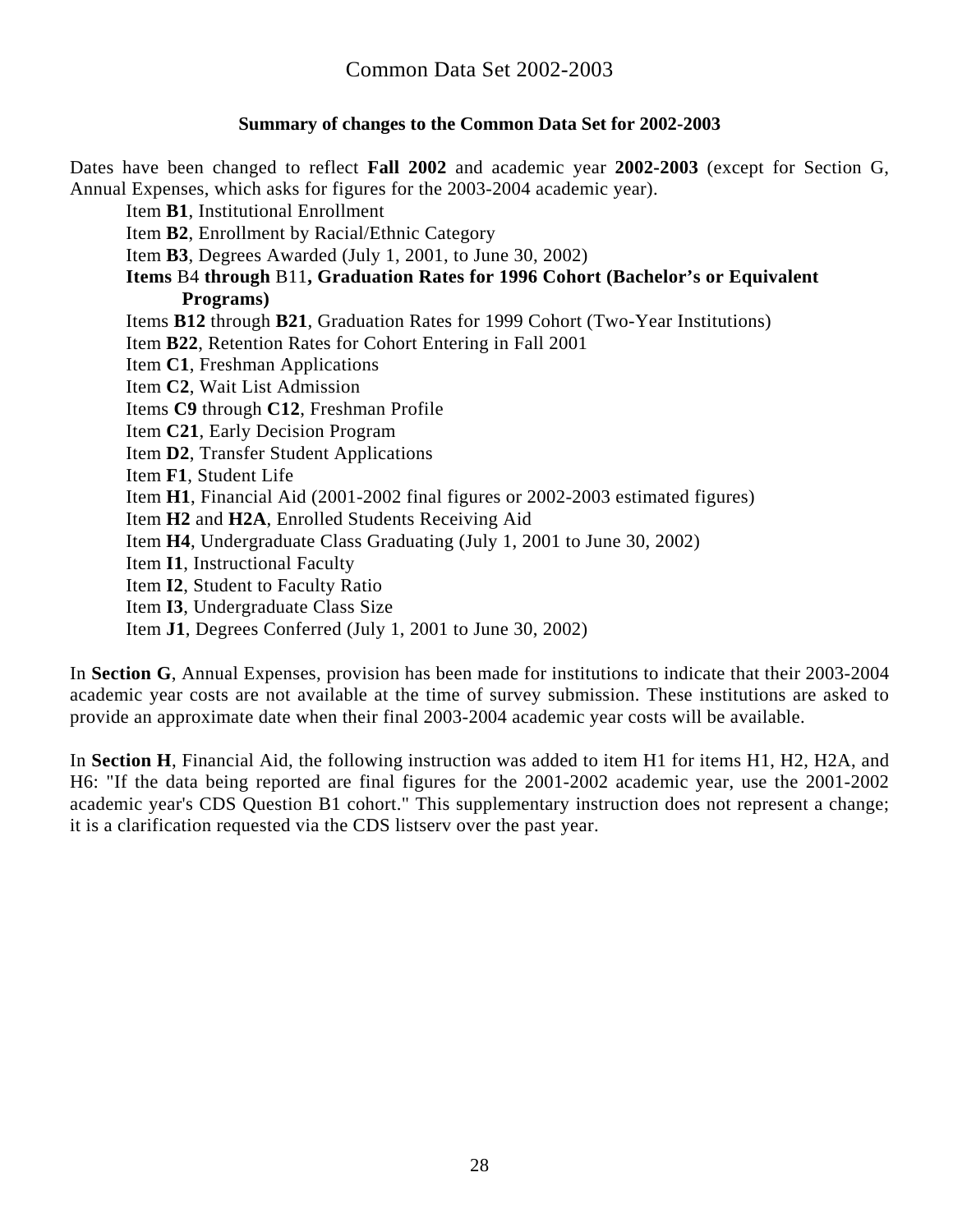### **Definitions**

### ♦ **All definitions related to the financial aid section appear at the end of the Definitions document.**

♦ Items preceded by an asterisk (\*) represent definitions agreed to among publishers which do not appear on the CDS document but may be present on individual publishers' surveys.

**\*Academic advisement:** Plan under which each student is assigned to a faculty member or a trained adviser, who, through regular meetings, helps the student plan and implement immediate and long-term academic and vocational goals.

**Accelerated program:** Completion of a college program of study in fewer than the usual number of years, most often by attending summer sessions and carrying extra courses during the regular academic term**.** 

**Admitted student:** Applicant who is offered admission to a degree-granting program at your institution.

**\*Adult student services:** Admission assistance, support, orientation, and other services expressly for adults who have started college for the first time, or who are re-entering after a lapse of a few years.

**American Indian or Alaska native:** A person having origins in any of the original peoples of North America and who maintains cultural identification through tribal affiliation or community recognition.

**Applicant (first-time, first year):** An individual who has fulfilled the institution's requirements to be considered for admission (including payment or waiving of the application fee, if any) and who has been notified of one of the following actions: admission, nonadmission, placement on waiting list, or application withdrawn (by applicant or institution).

**Application fee:** That amount of money that an institution charges for processing a student's application for acceptance. This amount is *not* creditable toward tuition and required fees, nor is it refundable if the student is not admitted to the institution.

**Asian or Pacific Islander:** A person having origins in any of the original peoples of the Far East, Southeast Asia, the Indian Subcontinent, or Pacific Islands. This includes people from China, Japan, Korea, the Philippine Islands, American Samoa, India, and Vietnam.

**Associate degree:** An award that normally requires at least two but less than four years of full-time equivalent college work.

**Bachelor's degree:** An award (baccalaureate or equivalent degree, as determined by the Secretary of the U.S. Department of Education) that normally requires at least four years but *not* more than five years of full-time equivalent college-level work. This includes ALL bachelor's degrees conferred in a five-year cooperative (work-study plan) program. (A cooperative plan provides for alternate class attendance and employment in business, industry, or government; thus, it allows students to combine actual work experience with their college studies.) Also, it includes bachelor's degrees in which the normal four years of work are completed in three years.

**Black, non-Hispanic:** A person having origins in any of the black racial groups of Africa (except those of Hispanic origin).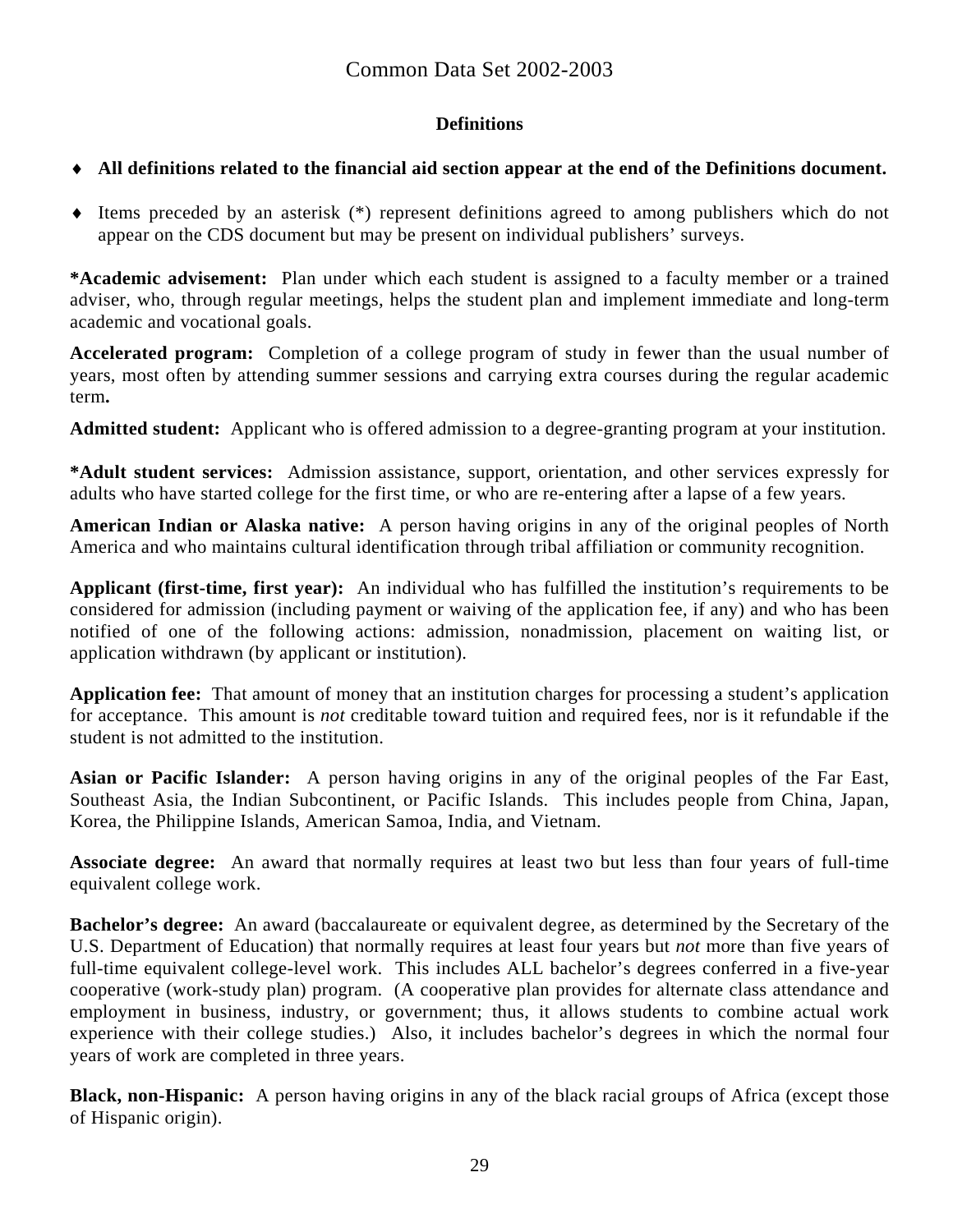**Board (charges):** Assume average cost for 19 meals per week or the maximum meal plan.

**Books and supplies (costs):** Average cost of books and supplies. Do not include unusual costs for special groups of students (e.g., engineering or art majors), unless they constitute the majority of students at your institution.

**Calendar system:** The method by which an institution structures most of its courses for the academic year.

**\*Career and placement services:** A range of services, including (often) the following: coordination of visits of employers to campus; aptitude and vocational testing; interest inventories, personal counseling; help in resume writing, interviewing, launching the job search; listings for those students desiring employment and those seeking permanent positions; establishment of a permanent reference folder; career resource materials.

**Carnegie units:** One year of study or the equivalent in a secondary school subject.

#### **Certificate:** See **Postsecondary award, certificate, or diploma.**

**Class rank:** The relative numerical position of a student in his or her graduating class, calculated by the high school on the basis of grade-point average, whether weighted or unweighted.

**College-preparatory program:** Courses in academic subjects (English, history and social studies, foreign languages, mathematics, science, and the arts) that stress preparation for college or university study.

**Common Application:** The standard application form distributed by the National Association of Secondary School Principals for a large number of private colleges who are members of the Common Application Group.

**\*Community service program:** Referral center for students wishing to perform volunteer work in the community or participate in volunteer activities coordinated by academic departments.

**Commuter:** A student who lives off campus in housing that is not owned by, operated by, or affiliated with the college. This category includes students who commute from home and students who have moved to the area to attend college.

**Contact hour:** A unit of measure that represents an hour of scheduled instruction given to students. Also referred to as clock hour.

**Continuous basis (for program enrollment):** A calendar system classification that is used by institutions that enroll students at any time during the academic year. For example, a cosmetology school or a word processing school might allow students to enroll and begin studies at various times, with no requirement that classes begin on a certain date.

**Cooperative housing:** College-owned, -operated, or -affiliated housing in which students share room and board expenses and participate in household chores to reduce living expenses.

**Cooperative (work-study plan) program:** A program that provides for alternate class attendance and employment in business, industry, or government.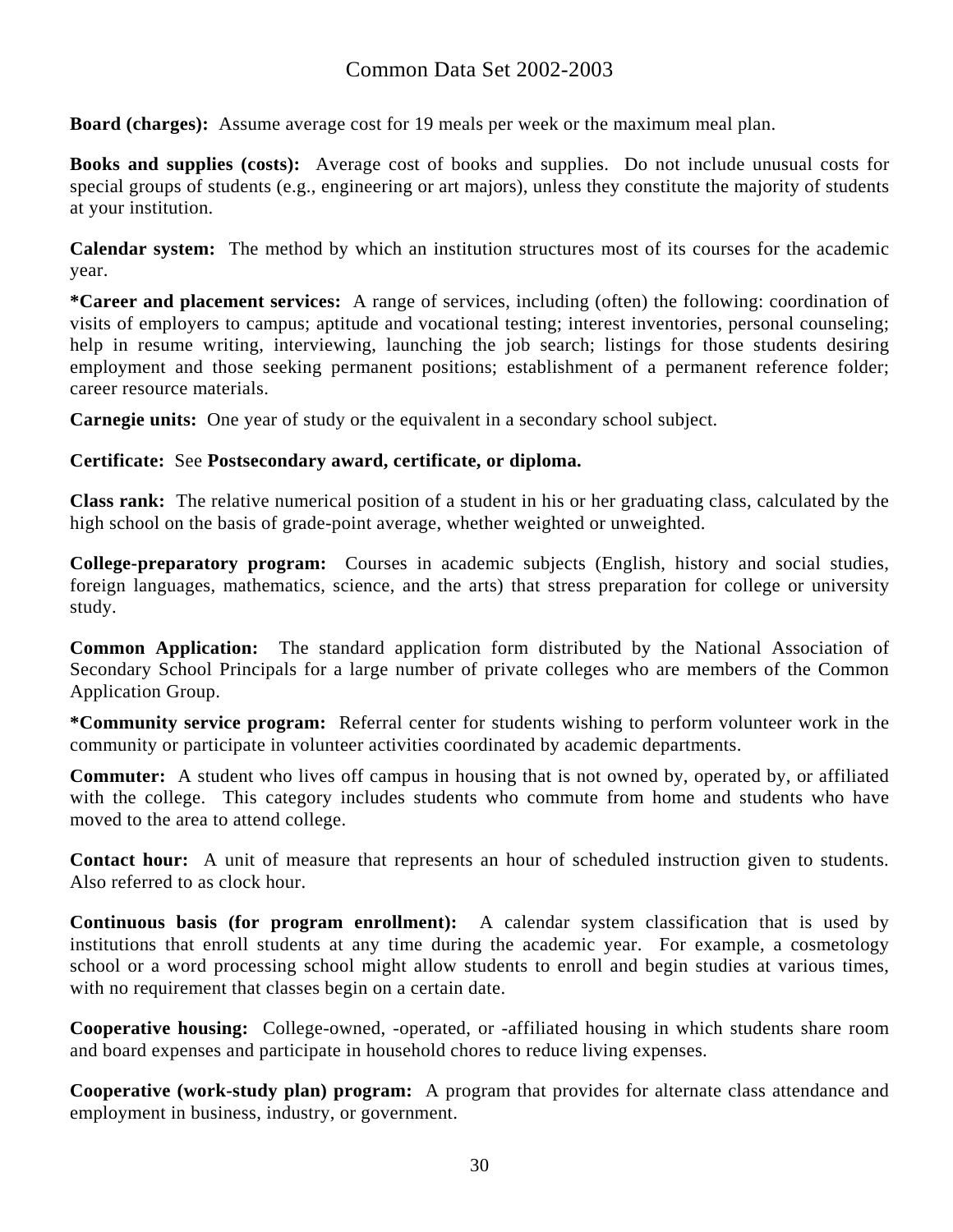**\*Counseling service:** Activities designed to assist students in making plans and decisions related to their education, career, or personal development.

**Credit:** Recognition of attendance or performance in an instructional activity (course or program) that can be applied by a recipient toward the requirements for a degree, diploma, certificate, or other formal award.

**Credit course:** A course that, if successfully completed, can be applied toward the number of courses required for achieving a degree, diploma, certificate, or other formal award.

**Credit hour:** A unit of measure representing an hour (50 minutes) of instruction over a 15-week period in a semester or trimester system or a 10-week period in a quarter system. It is applied toward the total number of hours needed for completing the requirements of a degree, diploma, certificate, or other formal award.

**Cross-registration:** A system whereby students enrolled at one institution may take courses at another institution without having to apply to the second institution.

**Deferred admission:** The practice of permitting admitted students to postpone enrollment, usually for a period of one academic term or one year.

**Degree:** An award conferred by a college, university, or other postsecondary education institution as official recognition for the successful completion of a program of studies.

**Degree-seeking students:** Students enrolled in courses for credit who are recognized by the institution as seeking a degree or formal award. At the undergraduate level, this is intended to include students enrolled in vocational or occupational programs.

**Differs by program (calendar system):** A calendar system classification that is used by institutions that have occupational/vocational programs of varying length. These schools may enroll students at specific times depending on the program desired. For example, a school might offer a two-month program in January, March, May, September, and November; and a three-month program in January, April, and October.

#### **Diploma:** See **Postsecondary award, certificate, or diploma.**

**Distance learning:** An option for earning course credit at off-campus locations via cable television, internet, satellite classes, videotapes, correspondence courses, or other means.

**Doctoral degree:** The highest award a student can earn for graduate study. The doctoral degree classification includes such degrees as Doctor of Education, Doctor of Juridical Science, Doctor of Public Health, and the Doctor of Philosophy degree in any field such as agronomy, food technology, education, engineering, public administration, ophthalmology, or radiology. For the Doctor of Public Health degree, the prior degree is generally earned in the closely related field of medicine or in sanitary engineering.

**Double major:** Program in which students may complete two undergraduate programs of study simultaneously.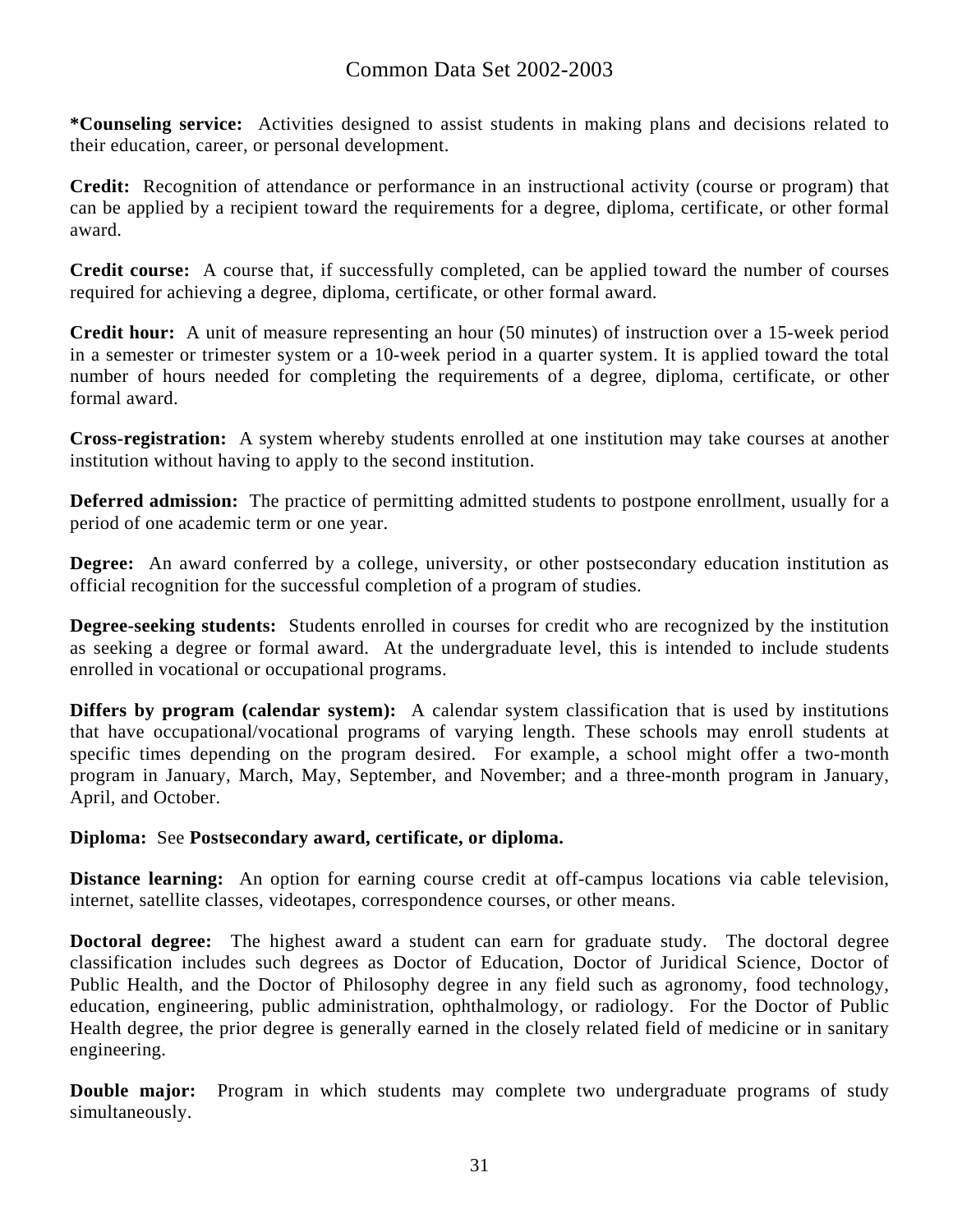**Dual enrollment:** A program through which high school students may enroll in college courses while still enrolled in high school. Students are not required to apply for admission to the college in order to participate.

**Early action plan:** An admission plan that allows students to apply and be notified of an admission decision well in advance of the regular notification dates. If admitted, the candidate is not committed to enroll; the student may reply to the offer under the college's regular reply policy.

**Early admission:** A policy under which students who have not completed high school are admitted and enroll full time in college, usually after completion of their junior year.

**Early decision plan:** A plan that permits students to apply and be notified of an admission decision (and financial aid offer if applicable) well in advance of the regular notification date. Applicants agree to accept an offer of admission and, if admitted, to withdraw their applications from other colleges. There are three possible decisions for early decision applicants: admitted, denied, or not admitted but forwarded for consideration with the regular applicant pool, without prejudice.

**English as a Second Language (ESL):** A course of study designed specifically for students whose native language is not English.

**Exchange student program-domestic:** Any arrangement between a student and a college that permits study for a semester or more at another college **in the United States** without extending the amount of time required for a degree. **See also Study abroad**.

**External degree program:** A program of study in which students earn credits toward a degree through independent study, college courses, proficiency examinations, and personal experience. External degree programs require minimal or no classroom attendance.

**Extracurricular activities (as admission factor):** Special consideration in the admissions process given for participation in both school and nonschool-related activities of interest to the college, such as clubs, hobbies, student government, athletics, performing arts, etc.

**First professional certificate (postdegree):** An award that requires completion of an organized program of study designed for persons who have completed the first professional degree. Examples could be refresher courses or additional units of study in a specialty or subspecialty.

**First professional degree:** An award in one of the following fields: Chiropractic (DC, DCM), dentistry (DDS, DMD), medicine (MD), optometry (OD), osteopathic medicine (DO), rabbinical and Talmudic studies (MHL, Rav), Pharmacy (BPharm, PharmD), podiatry (PodD, DP, DPM), veterinary medicine (DVM), law (LLB, JD), divinity/ministry (BD, MDiv).

**First-time student:** A student attending any institution for the first time at the level enrolled. Includes students enrolled in the fall term who attended a postsecondary institution for the first time at the same level in the prior summer term. Also includes students who entered with advanced standing (college credit earned before graduation from high school).

**First-time, first-year (freshman) student:** A student attending any institution for the first time at the undergraduate level. Includes students enrolled in the fall term who attended college for the first time in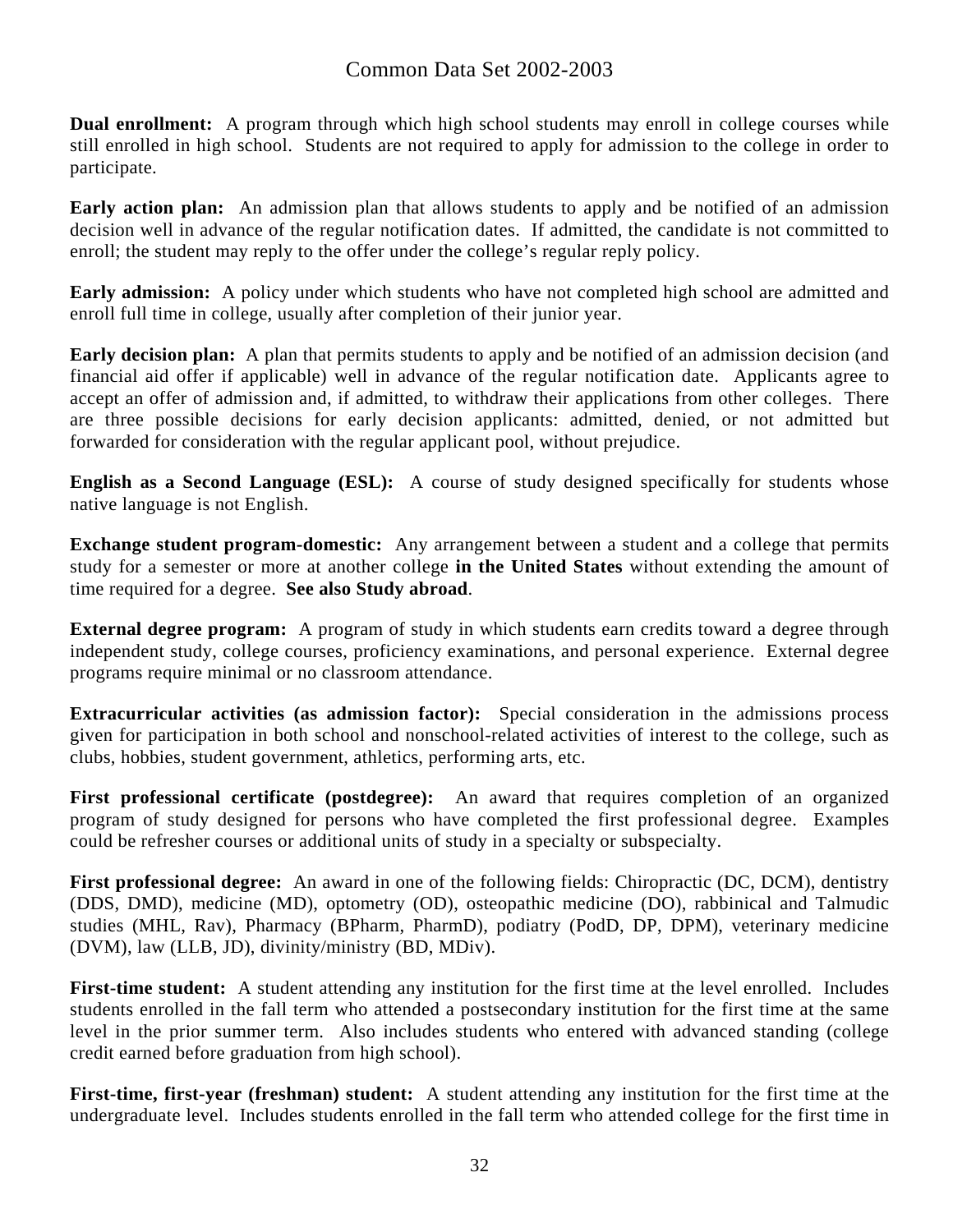the prior summer term. Also includes students who entered with advanced standing (college credits earned before graduation from high school).

First-year student: A student who has completed less than the equivalent of 1 full year of undergraduate work; that is, less than 30 semester hours (in a 120-hour degree program) or less than 900 contact hours.

**Freshman:** A first-year undergraduate student.

**\*Freshman/new student orientation:** Orientation addressing the academic, social, emotional, and intellectual issues involved in beginning college. May be a few hours or a few days in length; at some colleges, there is a fee.

Full-time student (undergraduate): A student enrolled for 12 or more semester credits, 12 or more quarter credits, or 24 or more contact hours a week each term.

**Geographical residence (as admission factor):** Special consideration in the admission process given to students from a particular region, state, or country of residence.

**Grade-point average (academic high school GPA):** The sum of grade points a student has earned in secondary school divided by the number of courses taken. The most common system of assigning numbers to grades counts four points for an A, three points for a B, two points for a C, one point for a D, and no points for an E or F. Unweighted GPA's assign the same weight to each course. Weighting gives students additional points for their grades in advanced or honors courses.

**Graduate student:** A student who holds a bachelor's or first professional degree, or equivalent, and is taking courses at the post-baccalaureate level.

**\*Health services:** Free or low cost on-campus primary and preventive health care available to students.

**High school diploma or recognized equivalent:** A document certifying the successful completion of a prescribed secondary school program of studies, or the attainment of satisfactory scores on the Tests of General Educational Development (GED), or another state-specified examination.

**Hispanic:** A person of Mexican, Puerto Rican, Cuban, Central or South American, or other Spanish culture or origin, regardless of race.

**Honors program:** Any special program for very able students offering the opportunity for educational enrichment, independent study, acceleration, or some combination of these.

**Independent study:** Academic work chosen or designed by the student with the approval of the department concerned, under an instructor's supervision, and usually undertaken outside of the regular classroom structure.

**In-state tuition:** The tuition charged by institutions to those students who meet the state's or institution's residency requirements.

### **International student:** See **Nonresident alien.**

**Internship:** Any short-term, supervised work experience usually related to a student's major field, for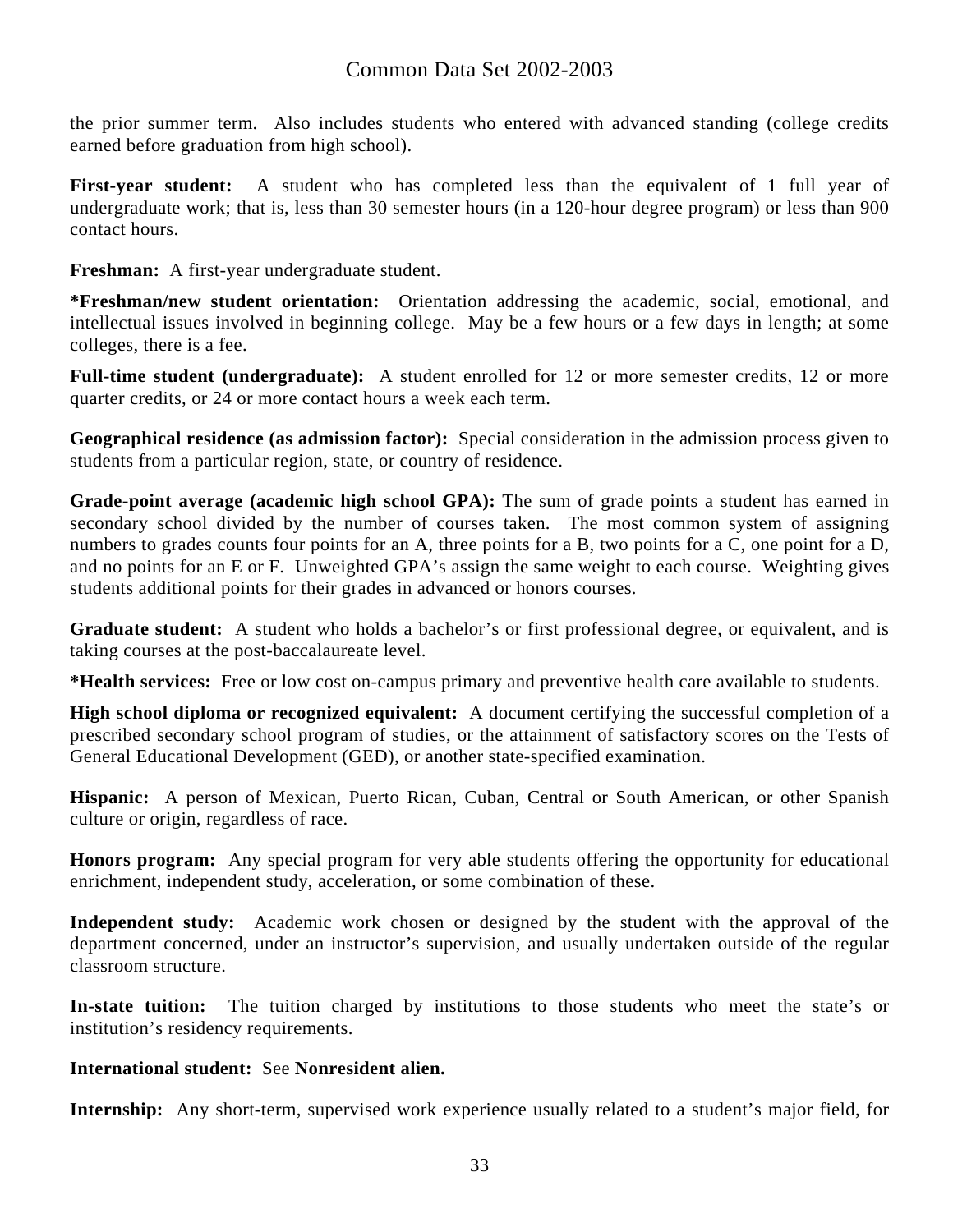which the student earns academic credit. The work can be full- or part-time, on- or off-campus, paid or unpaid.

**\*Learning center:** Center offering assistance through tutors, workshops, computer programs, or audiovisual equipment in reading, writing, math, and skills such as taking notes, managing time, taking tests.

**\*Legal services:** Free or low cost legal advice for a range of issues (personal and other).

**Liberal arts/career combination:** Program in which a student earns undergraduate degrees in two separate fields, one in a liberal arts major and the other in a professional or specialized major, whether on campus or through cross-registration.

**Master's degree:** An award that requires the successful completion of a program of study of at least the full-time equivalent of one but not more than two academic years of work beyond the bachelor's degree.

**Minority affiliation (as admission factor):** Special consideration in the admission process for members of designated racial/ethnic minority groups.

**\*Minority student center:** Center with programs, activities, and/or services intended to enhance the college experience of students of color.

**Nonresident alien:** A person who is not a citizen or national of the United States and who is in this country on a visa or temporary basis and does not have the right to remain indefinitely.

**\*On-campus day care:** Licensed day care for students' children (usually age 3 and up); usually for a fee.

**Open admission:** Admission policy under which virtually all secondary school graduates or students with GED equivalency diplomas are admitted without regard to academic record, test scores, or other qualifications.

**Other expenses (costs):** Include average costs for clothing, laundry, entertainment, medical (if not a required fee), and furnishings.

**Out-of-state tuition:** The tuition charged by institutions to those students who do not meet the institution's or state's residency requirements.

Part-time student (undergraduate): A student enrolled for fewer than 12 credits per semester or quarter, or fewer than 24 contact hours a week each term.

**\*Personal counseling:** One-on-one or group counseling with trained professionals for students who want to explore personal, educational, or vocational issues.

**Post-baccalaureate certificate:** An award that requires completion of an organized program of study requiring 18 credit hours beyond the bachelor's; designed for persons who have completed a baccalaureate degree but do not meet the requirements of academic degrees carrying the title of master.

**Post-master's certificate:** An award that requires completion of an organized program of study of 24 credit hours beyond the master's degree but does not meet the requirements of academic degrees at the doctoral level.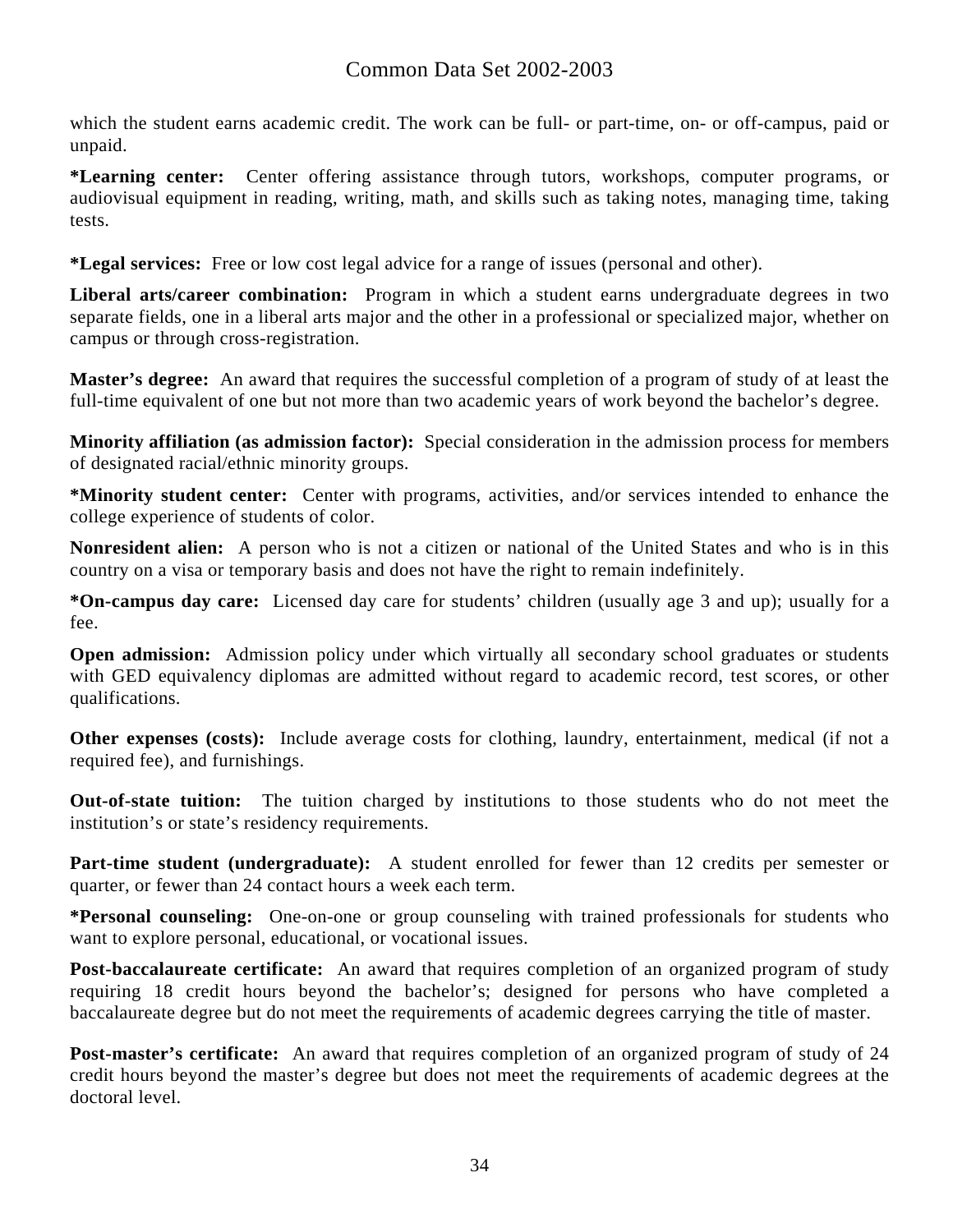**Postsecondary award, certificate, or diploma:** Include the following three IPEDS definitions for postecondary awards, certificates, and diplomas of varying durations and credit/contact hour requirements—

*Less Than 1 Academic Year:* Requires completion of an organized program of study at the postsecondary level (below the baccalaureate degree) in less than 1 academic year (2 semesters or 3 quarters) or in less than 900 contact hours by a student enrolled full-time.

*At Least 1 But Less Than 2 Academic Years:* Requires completion of an organized program of study at the postsecondary level (below the baccalaureate degree) in at least 1 but less than 2 fulltime equivalent academic years, or designed for completion in at least 30 but less than 60 credit hours, or in at least 900 but less than 1,800 contact hours.

*At Least 2 But Less Than 4 Academic Years:* Requires completion of an organized program of study at the postsecondary level (below the baccalaureate degree) in at least 2 but less than 4 fulltime equivalent academic years, or designed for completion in at least 60 but less than 120 credit hours, or in at least 1,800 but less than 3,600 contact hours.

**Private institution:** An educational institution controlled by a private individual(s) or by a nongovernmental agency, usually supported primarily by other than public funds, and operated by other than publicly elected or appointed officials.

**Private for-profit institution:** A private institution in which the individual(s) or agency in control receives compensation, other than wages, rent, or other expenses for the assumption of risk.

**Private nonprofit institution:** A private institution in which the individual(s) or agency in control receives no compensation, other than wages, rent, or other expenses for the assumption of risk. These include both independent nonprofit schools and those affiliated with a religious organization.

#### **Proprietary institution:** See **Private for-profit institution.**

**Public institution:** An educational institution whose programs and activities are operated by publicly elected or appointed school officials, and which is supported primarily by public funds.

**Quarter calendar system:** A calendar system in which the academic year consists of three sessions called quarters of about 12 weeks each. The range may be from 10 to 15 weeks. There may be an additional quarter in the summer.

**Race/ethnicity:** Category used to describe groups to which individuals belong, identify with, or belong in the eyes of the community. The categories do not denote scientific definitions of anthropological origins. A person may be counted in only one group.

**Race/ethnicity unknown:** Category used to classify students or employees whose race/ethnicity is not known and whom institutions are unable to place in one of the specified racial/ethnic categories.

**Religious affiliation/commitment (as admission factor):** Special consideration given in the admission process for affiliation with a certain church or faith/religion, commitment to a religious vocation, or observance of certain religious tenets/lifestyle.

**\*Religious counseling:** One-on-one or group counseling with trained professionals for students who want to explore religious problems or issues.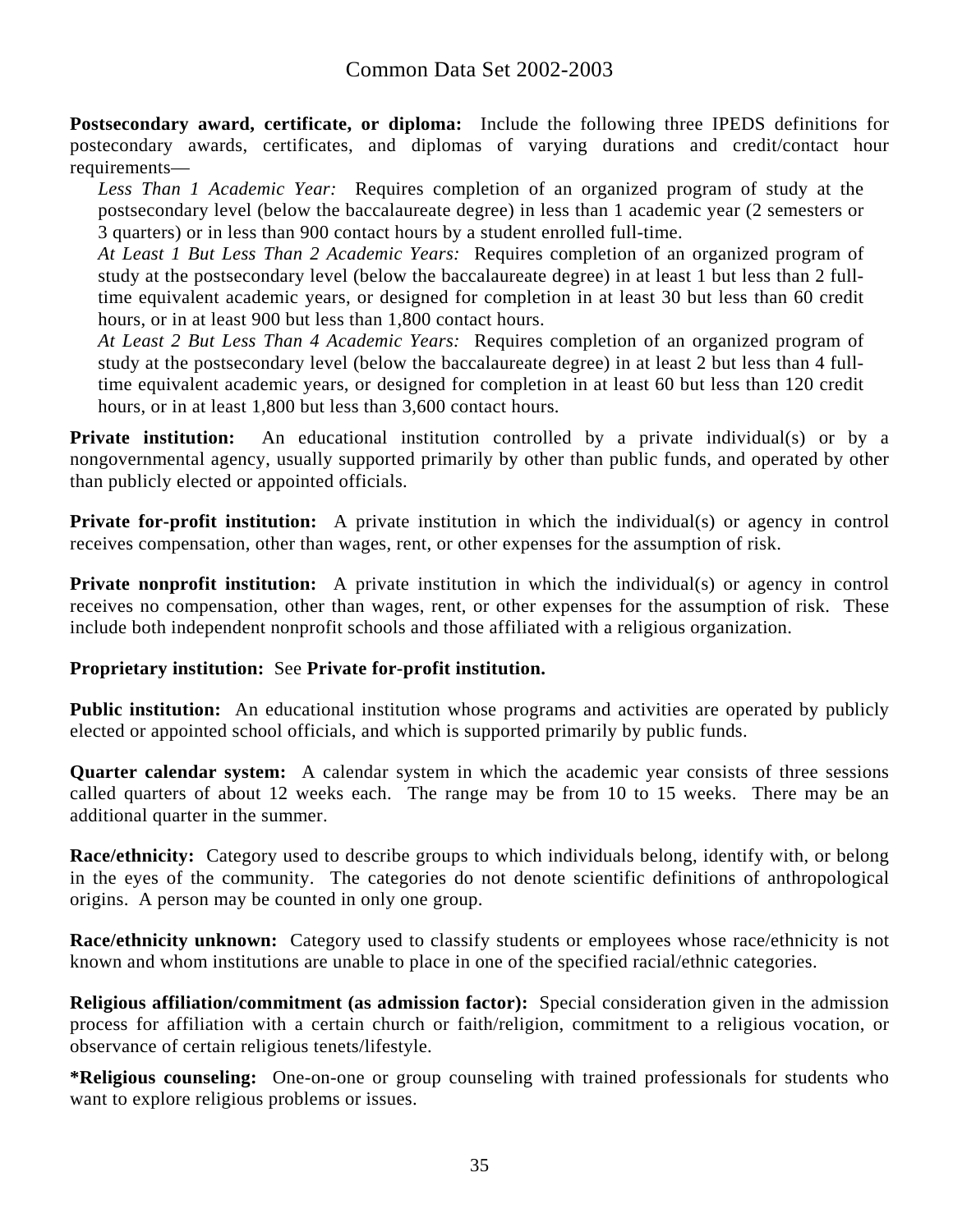**\*Remedial services:** Instructional courses designed for students deficient in the general competencies necessary for a regular postsecondary curriculum and educational setting.

**Required fees:** Fixed sum charged to students for items not covered by tuition and required of such a large proportion of all students that the student who does NOT pay is the exception. Do not include application fees or optional fees such as lab fees or parking fees.

**Resident alien or other eligible non-citizen:** A person who is not a citizen or national of the United States and who has been admitted as a legal immigrant for the purpose of obtaining permanent resident alien status (and who holds either an alien registration card [Form I-551 or I-151], a Temporary Resident Card [Form I-688], or an Arrival-Departure Record [Form I-94] with a notation that conveys legal immigrant status, such as Section 207 Refugee, Section 208 Asylee, Conditional Entrant Parolee or Cuban-Haitian).

**Room and board (charges)—on campus:** Assume double occupancy in institutional housing and 19 meals per week (or maximum meal plan).

**Secondary school record (as admission factor):** Information maintained by the secondary school that may include such things as the student's high school transcript, class rank, GPA, and teacher and counselor recommendations.

**Semester calendar system:** A calendar system that consists of two semesters during the academic year with about 16 weeks for each semester of instruction. There may be an additional summer session.

**Student-designed major:** A program of study based on individual interests, designed with the assistance of an adviser.

**Study abroad:** Any arrangement by which a student completes part of the college program studying in another country. Can be at a campus abroad or through a cooperative agreement with some other U.S. college or an institution of another country.

**\*Summer session:** A summer session is shorter than a regular semester and not considered part of the academic year. It is not the third term of an institution operating on a trimester system or the fourth term of an institution operating on a quarter calendar system. The institution may have 2 or more sessions occurring in the summer months. Some schools, such as vocational and beauty schools, have year-round classes with no separate summer session.

**Talent/ability (as admission factor):** Special consideration given to students with demonstrated talent/abilities in areas of interest to the institution (e.g., sports, the arts, languages, etc.).

**Teacher certification program:** Program designed to prepare students to meet the requirements for certification as teachers in elementary, middle/junior high, and secondary schools.

**Transfer applicant:** An individual who has fulfilled the institution's requirements to be considered for admission (including payment or waiving of the application fee, if any) and who has previously attended another college or university and earned college-level credit.

**Transfer student:** A student entering the institution for the first time but known to have previously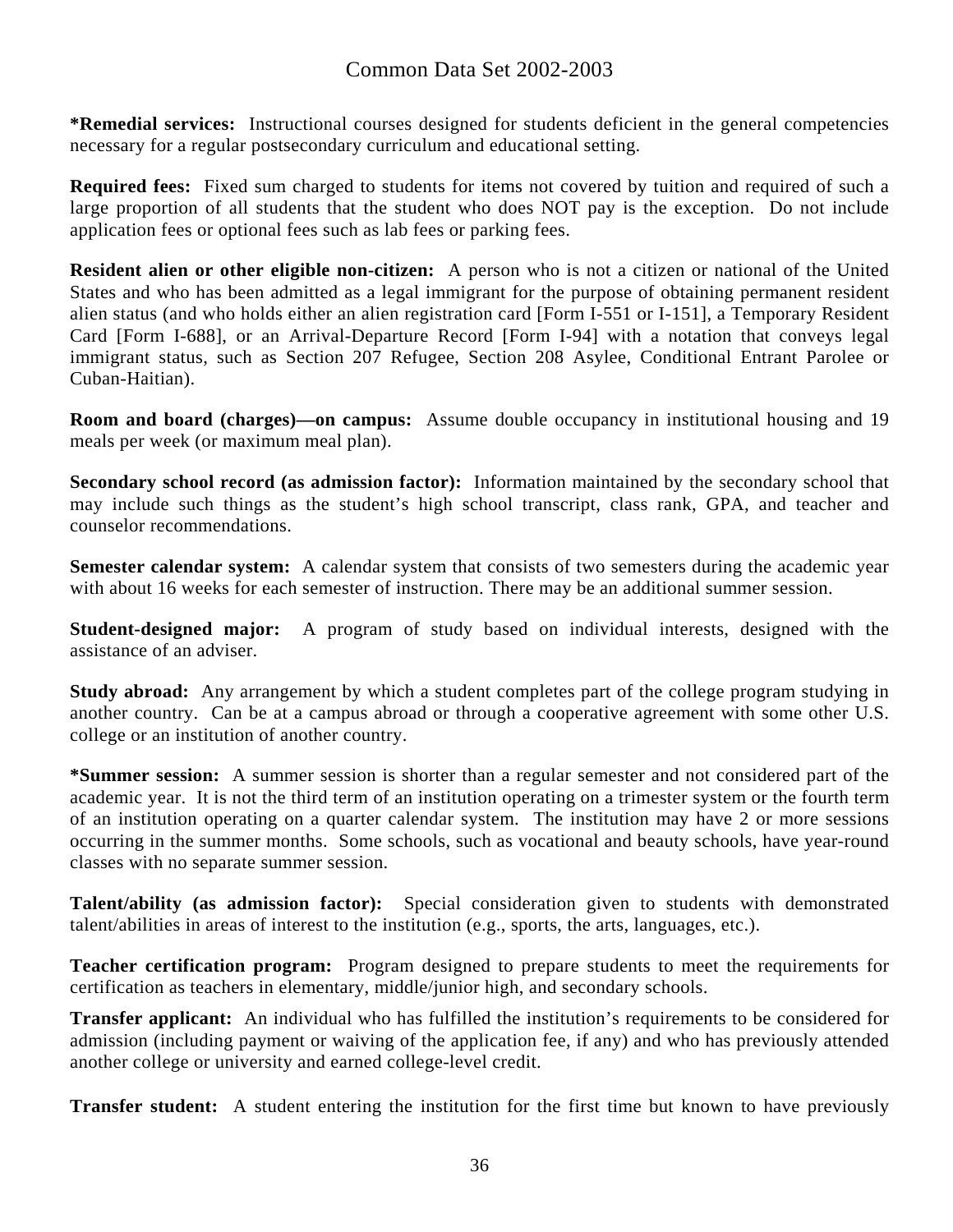attended a postsecondary institution at the same level (e.g., undergraduate). The student may transfer with or without credit.

**Transportation (costs):** Assume two round trips to student's hometown per year for students in institutional housing or daily travel to and from your institution for commuter students.

**Trimester calendar system:** An academic year consisting of 3 terms of about 15 weeks each.

**Tuition:** Amount of money charged to students for instructional services. Tuition may be charged per term, per course, or per credit.

**\*Tutoring:** May range from one-on-one tutoring in specific subjects to tutoring in an area such as math, reading, or writing. Most tutors are college students; at some colleges, they are specially trained and certified.

**Unit:** A standard of measurement representing hours of academic instruction (e.g., semester credit, quarter credit, contact hour).

**Undergraduate:** A student enrolled in a four- or five-year bachelor's degree program, an associate degree program, or a vocational or technical program below the baccalaureate.

**\*Veteran's counseling:** Helps veterans and their dependents obtain benefits for their selected program and provides certifications to the Veteran's Administration. May also provide personal counseling on the transition from the military to a civilian life.

**\*Visually impaired:** Any person whose sight loss is not correctable and is sufficiently severe as to adversely affect educational performance.

**Volunteer work (as admission factor):** Special consideration given to students for activity done on a volunteer basis (e.g., tutoring, hospital care, working with the elderly or disabled) as a service to the community or the public in general.

Wait list: List of students who meet the admission requirements but will only be offered a place in the class if space becomes available.

**Weekend college:** A program that allows students to take a complete course of study and attend classes only on weekends.

**White, non-Hispanic:** A person having origins in any of the original peoples of Europe, North Africa, or the Middle East (except those of Hispanic origin).

**\*Women's center:** Center with programs, academic activities, and/or services intended to promote an understanding of the evolving roles of women.

**Work experience (as admission factor):** Special consideration given to students who have been employed prior to application, whether for relevance to major, demonstration of employment-related skills, or as explanation of student's academic and extracurricular record.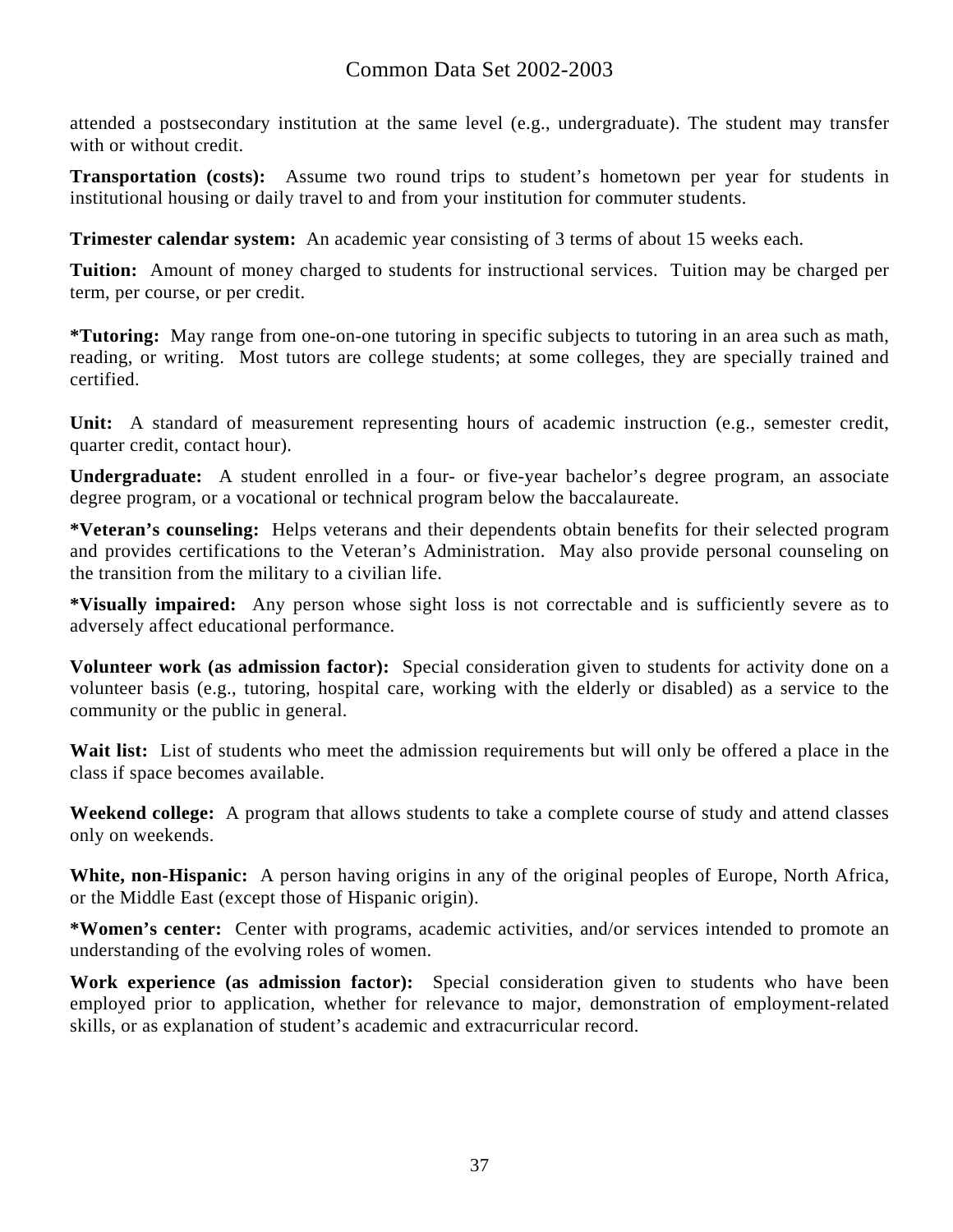#### **Financial aid definitions**

**Financial aid applicant:** Any applicant who submits **any one of** the institutionally required financial aid applications/forms, such as the FAFSA.

**Indebtedness:** Aggregate dollar amount borrowed through any loan programs (federal, state, subsidized, unsubsidized, private, etc.; excluding parent loans) while the student was enrolled at an institution. Student loans co-signed by a parent are assumed to be the responsibility of the student and **should** be included.

**Institutional and external funds**: Endowment, alumni, or external monies for which the institution determines the recipient or the dollar amount awarded.

**Financial need:** As determined by your institution using the federal methodology and/or your institution's own standards.

**Need-based aid:** College-funded or college-administered award from institutional, state, federal, or other sources for which a student must have financial need to qualify. This includes both institutional and noninstitutional student aid (grants, jobs, and loans).

**Need-based gift aid:** Scholarships and grants from institutional, state, federal, or other sources for which a student must have financial need to qualify.

**Non-need-based gift aid:** Scholarships and grants, gifts, or merit-based aid from institutional, state, federal, or other sources (including unrestricted funds or gifts and endowment income) awarded solely on the basis of academic achievement, merit, or any other non-need-based reason. When reporting questions H1 and H2, non-need-based aid that is used to meet need should be counted as need-based aid.

**Note: Suggested order of precedence for counting non-need money as need-based:** 

Non-need institutional grants Non-need tuition waivers Non-need athletic awards Non-need federal grants Non-need state grants Non-need outside grants Non-need student loans Non-need parent loans Non-need work

**Non-need-based self-help aid:** Loans and jobs from institutional, state, or other sources for which a student need not demonstrate financial need to qualify.

**Scholarships/grants from external sources:** Monies received from outside (private) sources that the student brings with them (e.g., Kiwanis, National Merit scholarships). The institution may process paperwork to receive the dollars, but it has no role in determining the recipient or the dollar amount awarded.